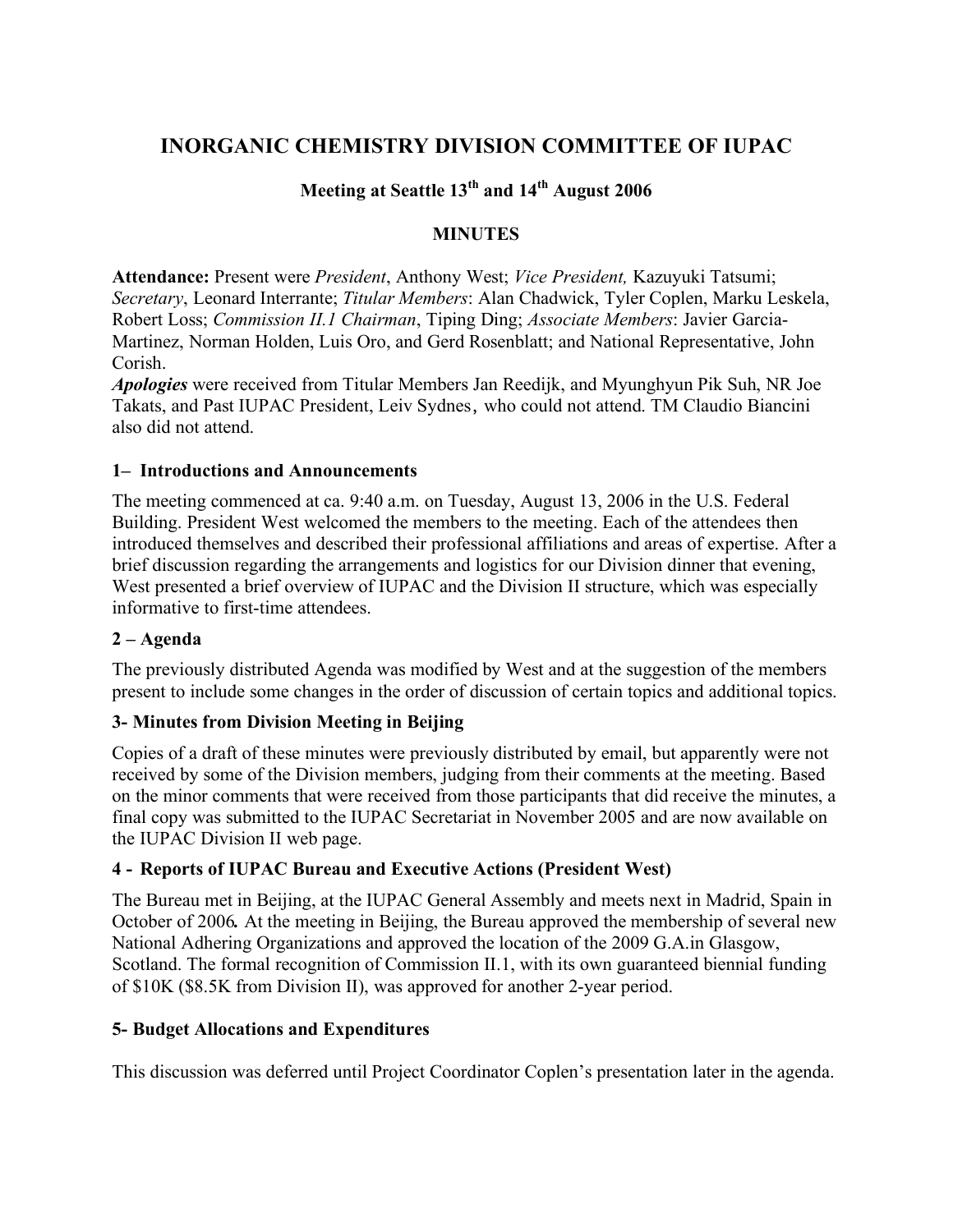## **6- Report from other IUPAC bodies – Committee on Chemistry Education (Interrante) and the Interdivisional Committee on Terminology, Nomenclature, and Symbols (ICTNS) (Corish)**

Interrante reported on the meeting of the CCE which was held in Beijing as part of the IUPAC GA. He had attended a session of this meeting together with Daniel Rabinovich, a Young Observer at the G.A., who had discussed with the Division a possible project relating to the development of inorganic chemistry curricula for Latin American countries. Daniel presented his idea to the CCE and received a rather mixed reaction in which several members of the Committee felt that the emphasis on "curriculum development" was misplaced and that IUPAC should not be in the business of recommending, or advocating, specific curricula but instead should emphasize the importance of learner-driven curricula, with a focus on the desired overall and specific educational outcomes. We went away with the feeling that a properly directed proposal that had such a focus would receive the support of the committee. Unfortunately, despite subsequent urgings from Interrante, a project proposal has not been forthcoming from this contact. The CCE was also scheduled to meet at the biennial International Conference on Chemical Education in Seoul, Korea, to be held virtually simultaneously with the Division II meeting on August 12-17, 2006. The Division representatives on CCE were invited to participate in this, and future, ICCE's and to present a poster or talk relating to the main educational priorities of our respective Divisions. A copy of a message received from CCE Chair Peter Mahaffy proposing improved communications with the Divisions, and their increased involvement in the mission of the CCE, is attached to these minutes as **Appendix I**.

Corish reported on the role and recent actions of the ICTNS, which reviews recommendations from the various IUPAC Committees. Two proposals from Division II, relating to the "Atomic Weights of the Elements" and "Definition of Terms Relating to Polymer Gels and Networks", were approved by the ICTNS. A new edition of the Green Book (of physical chemistry nomenclature) was approved and is in the process of publication. A written report was received from Corish and is attached to these minutes, along with a report from the ICTNS Chairman, Jack Lorimer, on the status of all Technical Reports and Recommendations submitted since 2004 (**Appendix II**).

## **7- Naming of New Elements (Corish)**

Corish noted that one of the responsibilities of this Division was to oversee evaluation of claims for the discovery of new elements, which is carried out by a joint IUPAC/IUPAP Working Party. The membership of this Working Party is periodically reviewed and approved by both organizations and meets when needed to go over the claims and make recommendations. Claims for the discovery of elements 112, 113, 114, 115, 116 and 118 have been submitted. Further details are contained in the written report submitted by Corish after this Division meeting was concluded (see **Appendix III**).

## **8- Reports from Other IUPAC Divisions and Committees (a) Chemical Nomenclature and Structure Representation Division (VIII) – G. Leigh**

The following brief report was received from Jeff Leigh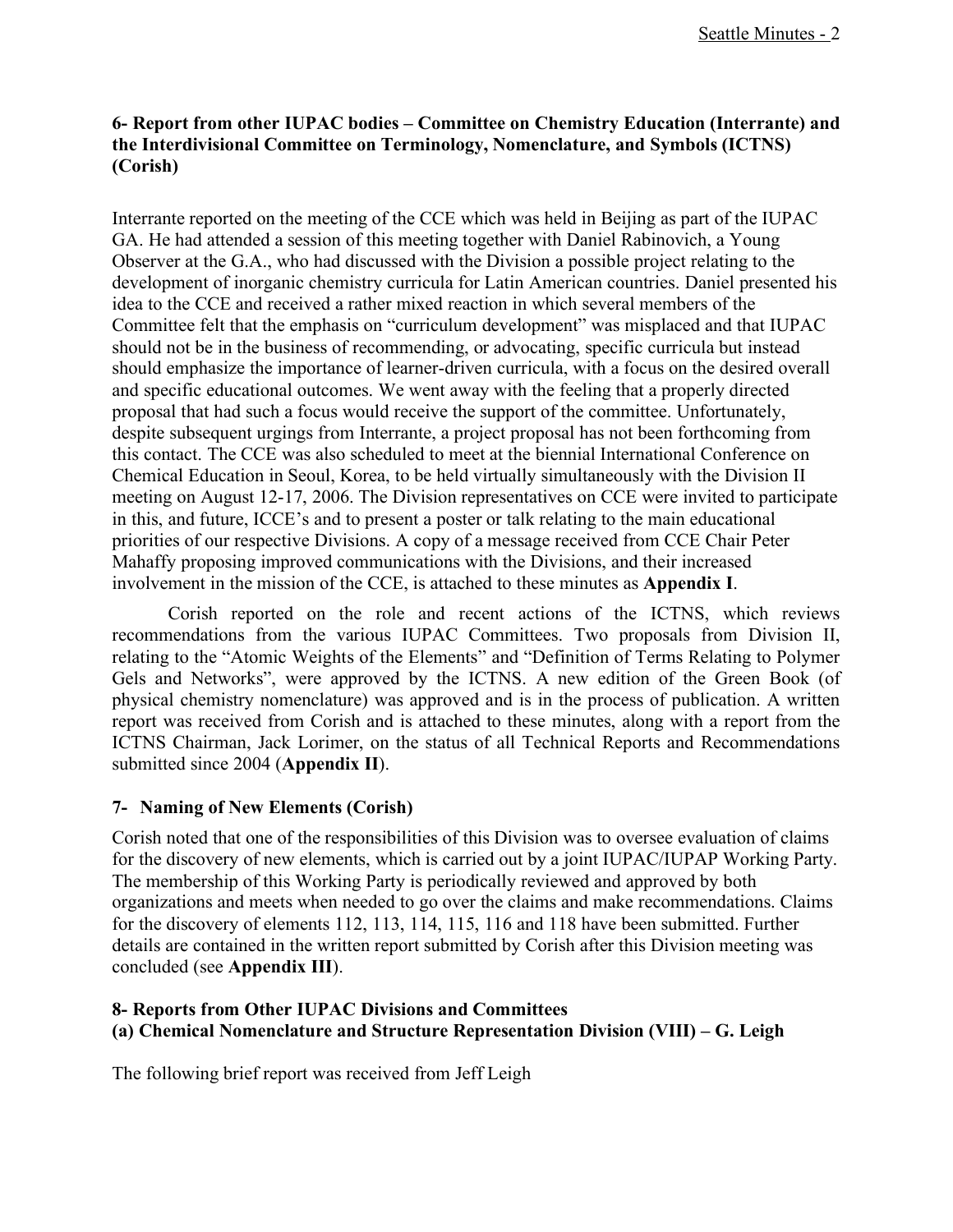- The new Red Book (Nomenclature of Inorganic Chemistry – IUPAC Recommendations 2005) is now published and obtainable from the RSC

- A project on revising the Principles of IUPAC Nomenclature is about to start, and the results should be published in 2008.

- A project on developing inorganic PINs (Preferred IUPAC Names) is currently under way, but it may be difficult to establish a reliable methodology to select them.

- A Technical Report on the extension of the use of polyhedral symbols and configuration indices to coordination numbers greater than 7 is almost ready for submission. One conclusion is that for coordination numbers  $> 8$  there is not much value in trying to extend this usage, since polyhedral geometries often cannot be easily and reproducibly assigned.

- Division VIII meets in Prague in early September, 2006

## **b) COCI**

West noted that COCI (the IUPAC Committee on Chemistry and Industry) had requested that we appoint a Division representative to participate in their meetings. Leskela agreed to act in this capacity.

Alan Smith of COCI had prepared a draft summary of those Division II activities that might be of interest to industry. With some amendments, this was approved (attached to these minutes as **Appendix IV**) and will be combined with similar summaries from other Divisions into a COCI report for the IUPAC Bureau in Madrid.

## **9- Reports on Other IUPAC-Affiliated Organizations**

## **a) EuCheMS**

Oro reported on the 1<sup>st</sup> European Chemical Congress and EuCheMS, the European Association for Chemical and Molecular Sciences. EuCheMS promotes co-operation in Europe between nonprofit-making scientific and technical societies in the field of chemistry whose membership consists largely of individual qualified chemical and molecular scientists and whose interests include the science and/or practice of chemistry. In answer to a request for a representative from the Inorganic Division on the EuCheMS Working Party on Inorganic Chemistry, Oro was nominated and accepted by EuCheMS. This newly-created international organization of chemists had its first meeting (the 1<sup>st</sup> European Chemical Congress) on August 27-31 in Budapest (www.euchems-budapest2006.hu/). Over 3,000 participants from more than 50 countries worldwide attended this Congress. The second European Chemistry Congress will be held in Torino, 16-20 September 2008.

## **b) IUGS**

Holden reported on his contacts with the International Union of Geological Sciences, IUGS, which had asked him to help move along efforts to settle inconsistencies in the accepted isotope half-life values between IUPAC and IUGS. Holden attended their last meeting in Florence and will serve as the IUPAC liaison with *IUGS.*

## **c) IOCG**

West received an enquiry from the International Organization for Crystal Growth regarding a proposed cooperation with IUPAC. Their original proposal was to have an IOCG member sit on the Executive Committee of IUPAC. It was not possible to grant this request; however, IOCG was encouraged to send an observer to the IUPAC General Assembly meetings.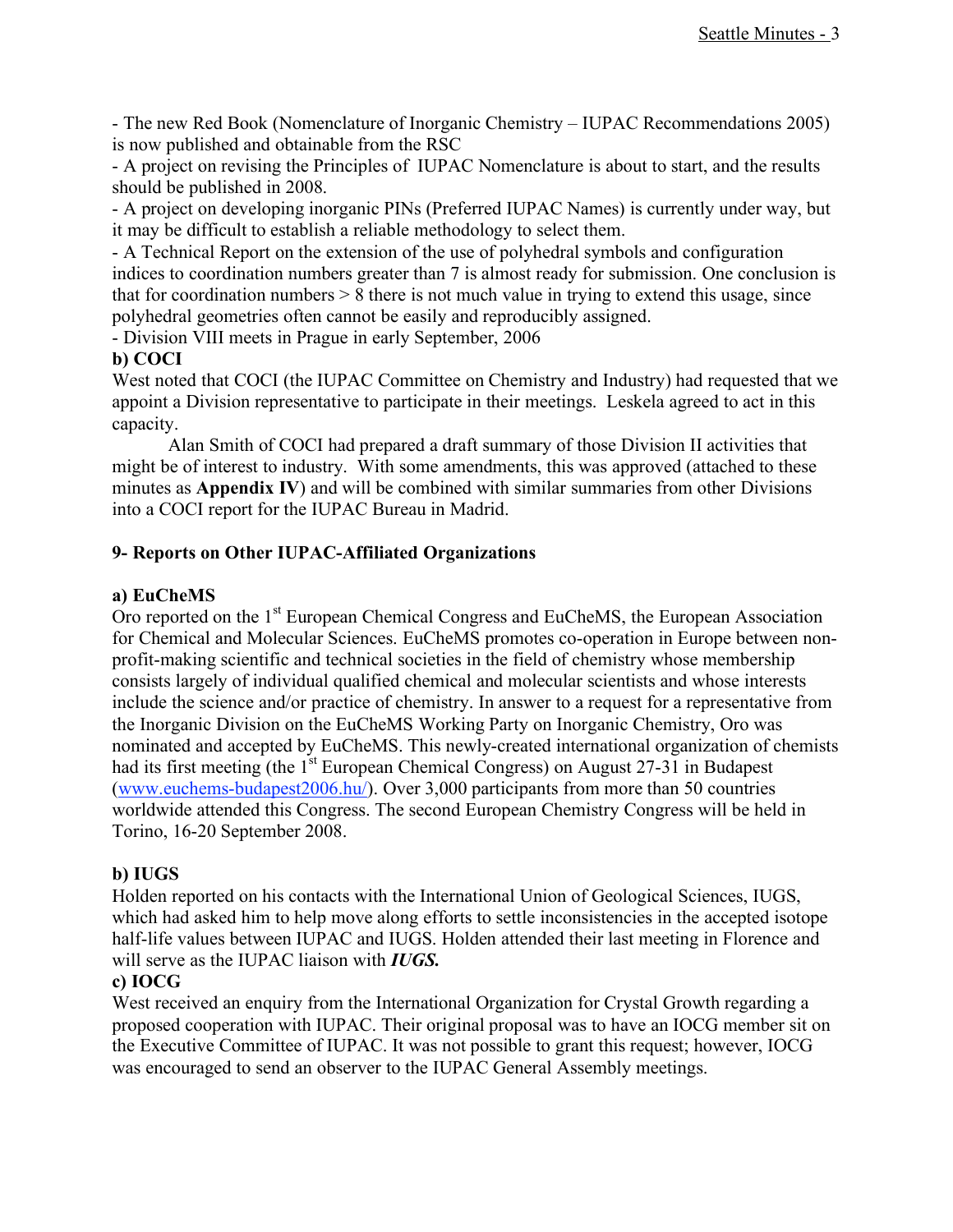### **10- Report on the Materials Chemistry Subcommittee (S. Corish)**

The last full meeting of the Materials Chemistry Sub-Committee was held in Beijing at the GA Assembly in August 2005. The minutes of this meeting can be found in **Appendix V**. As has been the practice in the last few years, the members of this Subcommittee who were attending the Division II Committee Meeting in Seattle met informally just prior to the Division Committee meeting, on August 14<sup>th</sup>. Professor Charles Campbell, of the Department of Chemistry at the University of Washington, hosted the meeting. A set of draft minutes are given in **Appendix VI**.

Among the principal matters discussed were reports on and future planning for the series of High Temperature Materials Conferences (HTMC) and the Workshops on Advanced Materials (WAM), both of which are handled by the Sub-Committee. Both these IUPACsponsored events continue to prosper and plans were approved for future meetings in the series. Corish's report on WAM III is attached to these minutes as **Appendix VII**.

The project on Defining Materials Chemistry, led by Professor Peter Day, organised a one-day workshop at the Royal Society of Chemistry in London on April 14<sup>th</sup>, attended by a group of approximately thirty-five invited scientists, including the Division Chairman, Secretary and the Chairman of the Materials Chemistry Sub-Committee. Professor Day, who was prevented from attending the Division II meeting in Seattle by travel difficulties associated with heightened security at UK airports, submitted a report on the Workshop, which is attached to these minutes as **Appendix VI, Annex I** (see also, report on Project #2005-001-1-200 below). The Sub-Committee decided to recommend that the project be further advanced by organising a joint meeting of the Sub-Committee with the Task force for the project. The Sub-Committee also reviewed other projects, which it had initiated, and discussed how best it could contribute to the session designated for Materials Chemistry at the Congress at Turin in 2007.

## **11- Report from Commission II.1 (and Sub-committees on Extra-Terrestrial Isotopic Ratios, Isotopic Abundance Measurements, and Applications of Isotopic Specific Measurements) (Ding)**

Commission Chairman Ding gave an oral report, accompanied by PowerPoint slides, on the state of CIAAW and the activities of the Commission during the past year. Two new projects (see below) were submitted and subsequently approved involving the work of the Commission. Ding noted that, at least as far as the IUPAC web site is concerned, the two Subcommittees that carry out the work of the Commission, i.e., the Subcommittee on Extra-Terrestrial Isotopic Ratios and the Subcommittee on Isotopic Abundance Measurements, are still listed as two of four Subcommittees of the Division as a whole, rather than part of the Commission and that the relationship between these two Subcommittees and the Commission was not indicated. Moreover, the Subcommittee for Natural Assessment of Fundamental Understanding (SNAFU) of the Commission does not appear on the list of Subcommittees for the Division at all. There was some discussion among the Division members regarding the proposed name and acronym (SNAFU) of this new Subcommittee and it was the consensus of the Division Committee that the Commission members should seek an alternative name that would be more informative regarding the actual scope and activities of this Subcommittee. West also asked Holden, the Subcommittee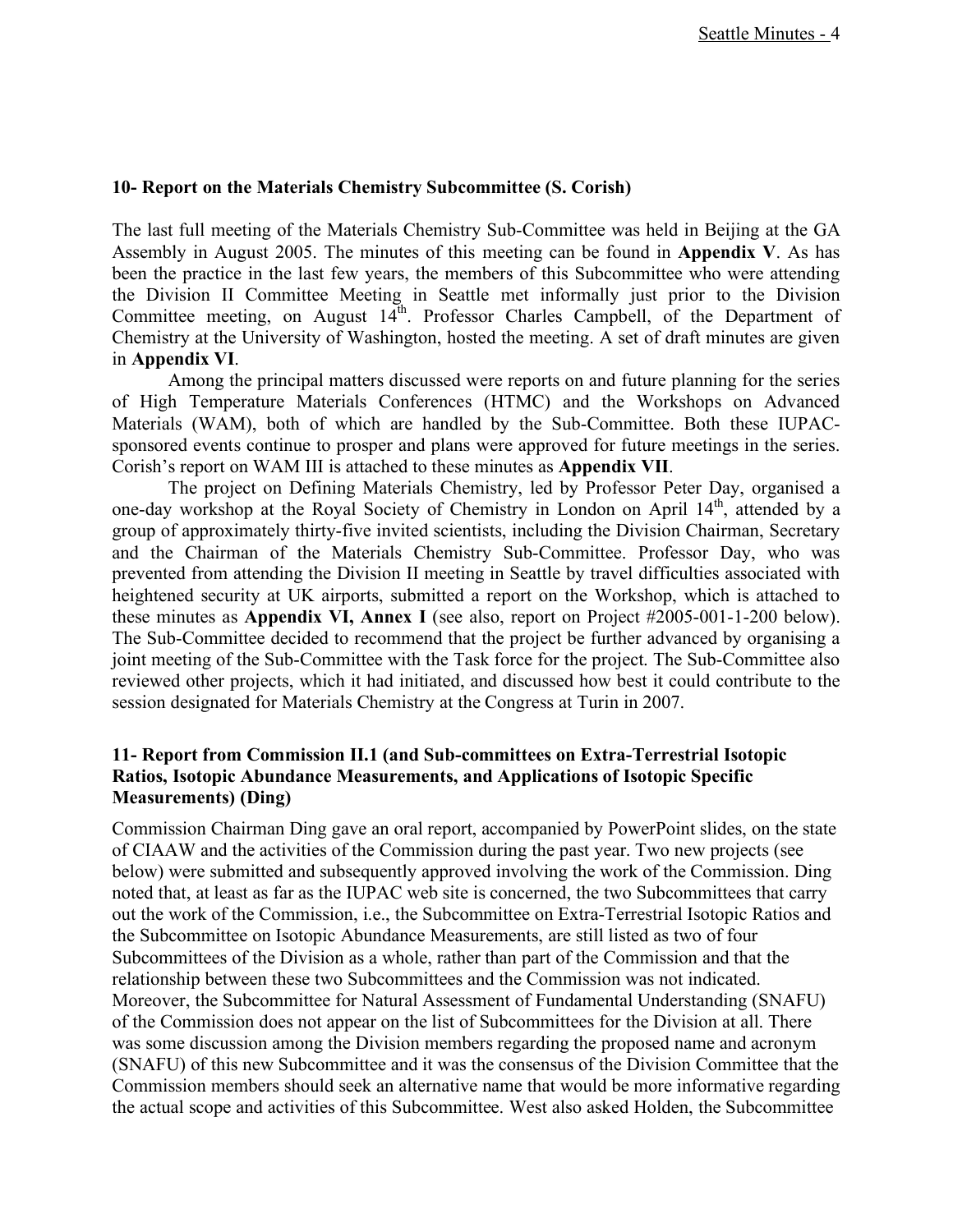Chairman, to provide a more detailed description of the scope and need for this Subcommittee. Holden had submitted to the Secretary in advance of this meeting a report on the activities of this Subcommittee, which is attached to these minutes as **Appendix VIII**. He reported briefly about this Subcommittee and agreed to come up with an alternative name for it.

Ding and Loss indicated that the activities of the currently-listed Subcommittee on Extra-Terrestrial Isotopic Ratios had been effectively terminated with the proposed abandonment of Project #2001-042-1-200 (see below) and that the Commission recommended replacement of this Subcommittee by the new one (currently called SNAFU, within the Commission, but hopefully soon to change) on the Division web page. Moreover, it should be made clear on our web page, which Subcommittees are under the jurisdiction of the Commission and which report directly to the Division. It should be noted that this problem with the Subcommittee listings that are currently on the Division web page also extends to the currently listed Divisional Subcommittee on Characterization of Carbonaceous Materials and New Carbons, now that our only remaining Project in this area (#2000-022-1-200, see below) is no longer being actively pursued and should be considered abandoned.

In the discussion of this report, Interrante suggested that the Commission might wish to prepare a general interest article to publicize its work and to bring to the attention of the broader chemistry profession and perhaps even to the general public, the ways in which information concerning elemental isotope ratios have been used in many areas of chemistry, environmental science, geology, etc. This perhaps could be written for Chemistry International or another chemistry news magazine such as CE&N.

## **12- Project-by-Project Review**

The Division Project Coordinator, Coplen gave a PowerPoint presentation that summarized the current status of the various Projects that are being pursued under the management of the Division Committee, and of the funding that had been allocated to these projects. Following are the key points from this presentation, along with other input received by the Secretary directly from the relevant Project Leaders.

Of the 16 Projects that are currently listed as funded Division II Projects, 10 are extending past their planned ending date, tying us with Division VII as the Division with the worst completion record. Of the total biennial allocation for the Division (USD 53,200), we have currently committed \$2,000 and have already spent \$14,954 in operational costs and need to set aside \$10,000 of Divisional funds for support of Commission II.1. This leaves a maximum of \$26,000 potentially available for projects; however, a significant proportion of this will be spent on the current Division Meeting. Two new Project proposals have been submitted this year. We requested that Sanjay Mathur resubmit a project proposal with a lower cost; however, we have not yet seen it. A breakdown of the current status of, and expenditures on, the currently listed Division Projects follows.

### **1999-049-1-200 G.F. Voronin; Thermodynamic characterization of high-temperature superconductors in the yttrium-barium-copper-oxygen system; A. West, Project monitor.**

The originally-planned ending date of this project was December 31, 2002. The first stage of this project concerning the Y123 solid solution was completed and the corresponding technical report was published in Pure Appl. Chem. 72(3), pp. 463- 477, 2000. In 2004, Voronin indicated that the work on the project was in the completion phase and that he wanted to add another task force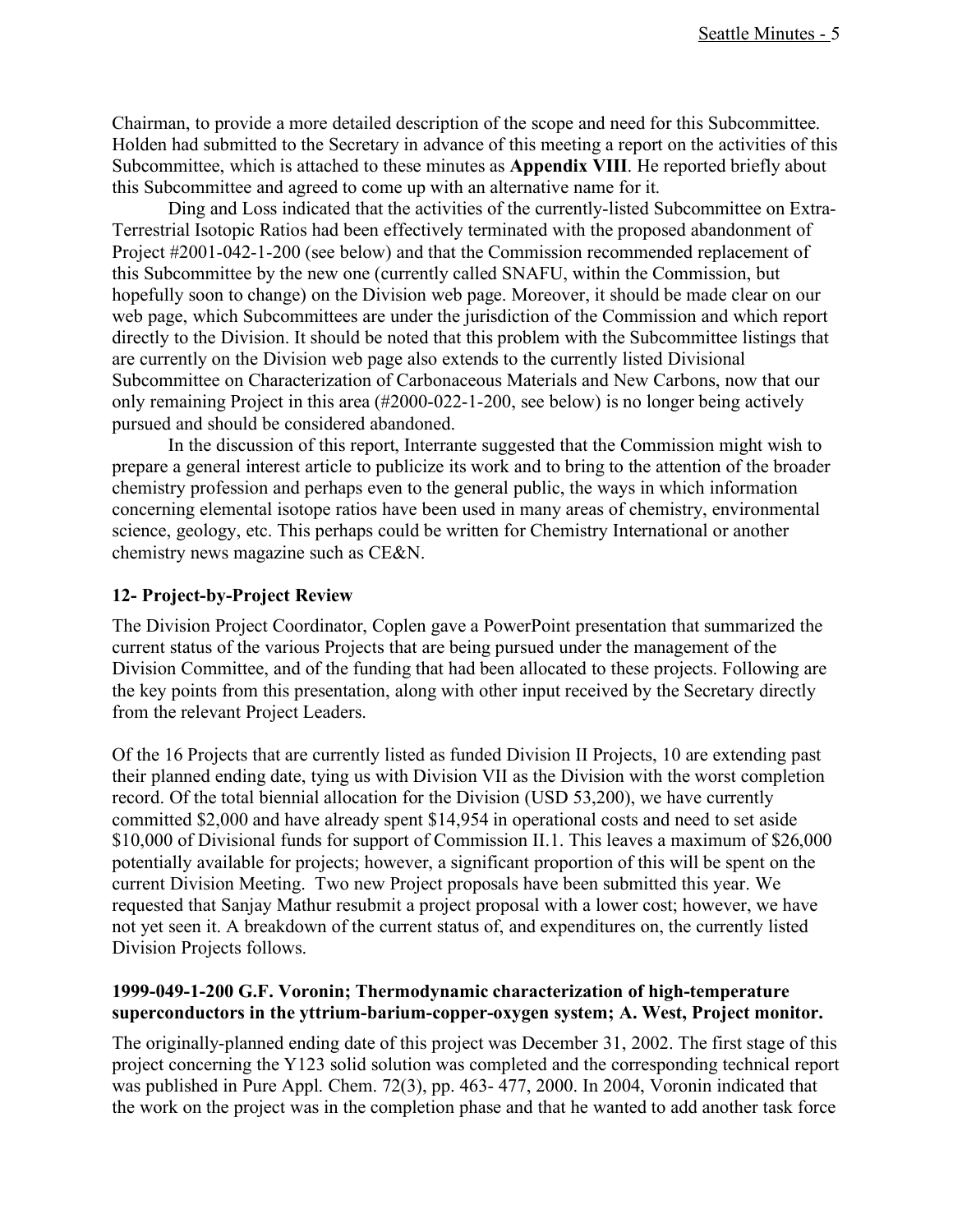member and use the available funds allocated to the project (\$5,000) for the future work. As of the time of the Beijing meeting, no further report had been received and none of the funds had been spent; however, since that time, \$5,764 was spent on the project. We have not yet received a final report for this Project; however, prior to this meeting Interrante received the following interim report from Voronin:

Within the framework of the project the following work is done: (1) critical assessment and accommodation of thermodynamic data for two solid solutions  $YBa_2Cu_3O_{6+Z}$  ( $0 < z < 1$ ),  $Y_2Ba_4Cu_7O_{14+w}$  ( $0 \le w \le 1$ ), and one compound  $YBa_2Cu_4O_8$  in the system Y-Ba-Cu-O, (2) an analytical representation of the Gibbs energy functions for these phases, and (3) a computerassisted optimization analysis with obtaining a set of model parameters for the best fitting to the experimental results and fulfilment of all rigorous relations between thermodynamic functions. More than 3500 experimental points obtained in miscellaneous experiments published in 110 papers have been processed in order to obtain the most reliable thermodynamic functions of the phases in the temperature range from 250 to1300 K and pressures up to 100 kbar. Obtaining such results was the purpose of the project. Therefore, it is possible to say, that the scientific program of work for the project is completed.

The first part of these results, related to the properties of the solid solutions Y123, has been published as a PAC Technical Report in 2000. There are several publications in other journals. The remaining part will be presented at the conference, HTMC-XII at Vienna in August 2006. In connection with this conference a meeting of the project Task Group is scheduled. During this meeting the content of the final report and the expediency of a new publication in PAC will be discussed. The final report will be presented to the Division this year.

### **2000-020-2-200 Kizilyalli (deceased); Collecting, testing and dissemination of experiments in solid state and materials chemistry; S. Corish, Project Monitor; allocated: \$8,600, spent \$225; planned ending date: February 1, 2003.**

Corish submitted the following written and oral report regarding his (unsuccessful) efforts to get this project restarted after the unfortunate death of the Project Leader in 2005.

Following the Beijing General Assembly, information, including the files to date, were supplied to Dr. Tamara Basova, who undertook to try to carry forward the project from the point to which it had been taken by Professor Meral Kizilyalli before her death in July 2005. During July Dr. Basova reported that despite her best attempts, including reopening contact with members of the task force who had earlier contributed to the project, she did not see any prospect of completing the task. A further reason for this was that there were no longer suitable students at her institution who could test and validate the experiments. She recommended that the project should not be continued.

Rosenblatt believes that the project is still of considerable value to the solid state community but that it could be successful only if some well-known and established senior figure was willing to take it on and carry it to completion.

Given all the difficulties, including the possibility of responsibility for the safety of experiments that might be published by the Division, he recommended that the project be closed. However a considerable amount of work has been done, a valuable file exists, and this should be retained so that the project could be reinstated later should the opportunity to do this present itself.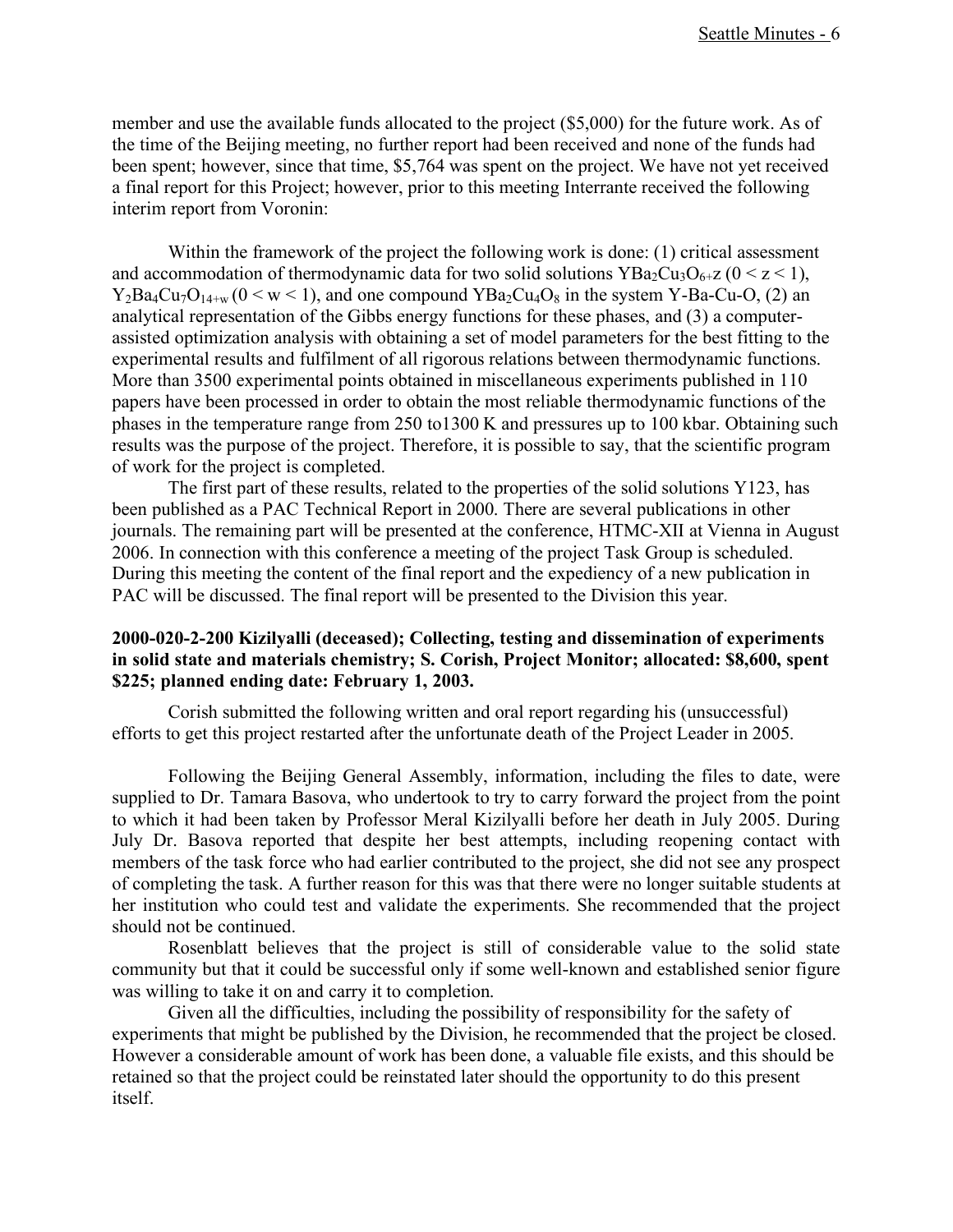On the basis of this report the Division Committee agreed that this project would be officially listed as abandoned.

### **2000-022-1-200 Boehm; Characterization of Carbon Materials; G. Rosenblatt, Project Monitor; allocated: \$5,500, spent \$0**

As was noted at our last meeting in Beijing, this is another case of a project that has apparently been abandoned after much of the work had been completed (with none of the allocated funds expended) due to the illness of the Project Leader. We agreed that this project would also be officially listed as abandoned. As was noted above, under Item **11-**, the current Subcommittee on Characterization of Carbonaceous Materials and New Carbons should also be eliminated from the current list of Division Subcommittees.

## **2000-024-2-200 Balducci; Teaching of high temperature materials chemistry at universities; G. Rosenblatt, Project Monitor; allocated: \$4,800, spent \$0. Planned ending date: December 31, 2004.**

Rosenblatt reported that considerable progress has been made on this project despite the lack of any funds spent. In February of 2006, Balducci sent the Secretary and the Task force members a report (attached to these minutes as **Appendix IX**), which indicated that the Project was near completion and asked for assistance with a second draft of the Project report. We have received no further updates on this project since that time; however, it appears that the work on this project is very much in progress and that we should maintain it in the "active project" category despite the 2-year delay in its completion.

## **2001-015-1-100 Stanbury; Standard potentials of radicals; G. Rosenblatt, Project Monitor; Planned ending date: December 31, 2004.**

This Project, whose objective is "to evaluate standard potentials  $(E^0)$  and related quantities for important aqueous organic and inorganic radicals", was jointly funded with the Physical Chemistry Division (I) (primary sponsor) at the level of \$15,000, of which \$13,446 has been spent thus far. The last update received on this project was in February 2005; however, a poster was presented at the Beijing IUPAC Congress in July 2005. No report was received in response to a request put out to all Project Leaders for updates in advance of this meeting.

## **2001-019-2-200 Walczyk; Guidelines for mass spectrometric isotope ratio measurements; T. Coplen, Project Monitor; allocated \$2,000, spent: \$0***.* **Planned ending date: December 31, 2003.**

This project was last updated on the IUPAC web site in January 2002. No information regarding this project was received from the Project Leader (who has four other active – and no completed - projects listed on the IUPAC web site) since 2005, when it was reported that ": Dr. Walczyk has been very frugal, attending 3 meetings and publishing 1 paper on the topic." Coplen reported that he had been in contact with Dr. Walczyk and that Dr. Walczyk expects to expend remaining funds and complete the project by December 2007.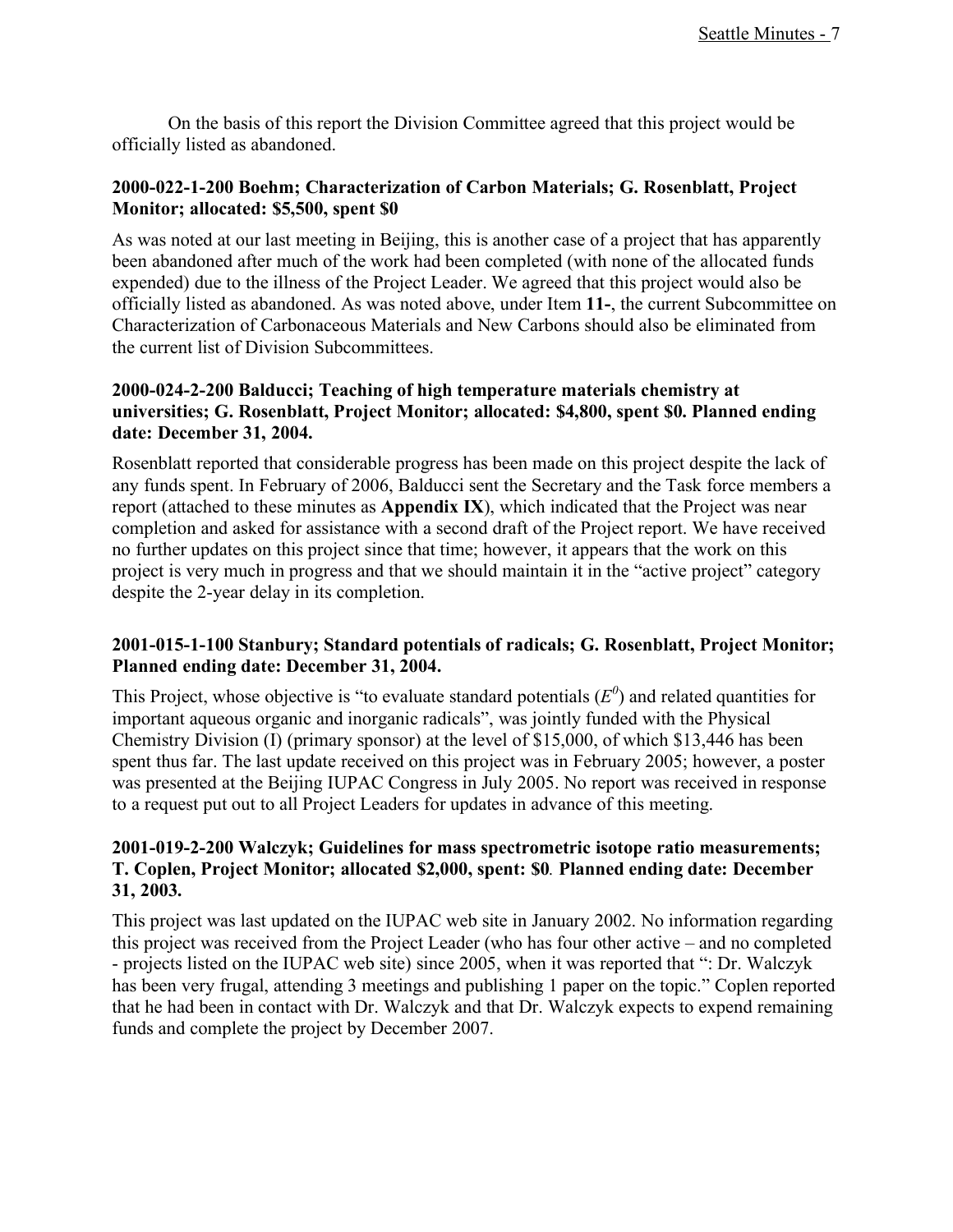## **2001-042-1-200 Ebihara; Review of isotopic abundances in extraterrestrial materials; Holden, Project Monitor; allocated: \$6,000, spent \$6,000; planned ending date: December 31, 2003**

This was the main project of the Subcommittee for Extra Terrestrial (ET) Isotope Ratio measurements. The function of this Subcommittee was to compile/review ET Isotopic Compositions of the Elements for relevant user communities. The recent findings were reported as a subsection of the CIAAW reports. In 2001, Schultz, Ebihara, Weiser, Yoneda, Hidaka and Loss proposed a project, Review of Isotopic Abundances in ET materials (RIAETM). RAIETM 2002/3 involved a review of isotopic abundance in ET materials for two groups of elements: the Rare Earth Elements and the Noble Gases. A project was proposed in July 2001 and partially funded in 2002. The funds were used to assist the SETIR group to attend the CIAAW in Ottawa in 2003. Schultz, Ebihara, Weiser, Yoneda, and Hidaka developed a draft data treatment/presentation and the elements were divided up for preliminary review (Schultz - noble gases; Yoneda, Hidaka - REE). At the meeting in Beijing in 2005 Weiser and Yoneda were the only attendees. The Chairmanship was taken up unofficially by Yoneda who agreed to contact Hidaka and try to complete the project.

A preliminary report and a copy of the database (1200) was submitted by chairman Yoneda - but essentially no significant progress in project objectives were made. CIAAW recommends closure of the project.

## **2002-049-2-200 Taylor (Loss); A new comprehensive report on the isotopic compositions of the elements for global user communities. Phase 1; Coplen and Holden, Project Monitors. Allocated \$8,000, spent: \$5,699.**

A final report on this project was received from Loss, and was attached to the minutes of the Beijing meeting. Work continues on this topic as project #2003-031-1-200.

## **2003-006-1-100 Harris/Becker; NMR chemical shifts – updated conventions; Chadwick, Project Monitor; allocated: \$7,000(\$2,000 Div II), spent 6,477; Planned Ending Date: 31-Mar-2005.**

A written report was received from Prof. Harris on this continuing active project, which is attached to these minutes as **Appendix X**. To sum up this report: "Currently a draft final report is in existence. This requires approval and final comments from members of the Task group, after which it will be ready for submission."

## **2003-031-1-200 Berglund; Isotopic compositions of selected elements; Loss, Project Monitor; allocated: \$12,000, spent \$12,513; Planned Ending Date: 31-Dec-2005.**

An oral report was given by Loss. The major purpose of this long-term, continuing, project, which constitutes a major current task of Commission II.1, is to make a new comprehensive **R**eport on the **I**sotopic **C**ompositions of the **E**lements (**RICE**) for global user communities. [emphasis on Isotope Ratios]; in particular, to design, compile and produce a new Report on the Isotopic Compositions of the Elements, containing updated data and in a format fit for the 21st Century. This project was proposed in July 2001 and partially funded in late 2002. At the task force meeting held in Ottawa in 2003, they developed draft protocols and presentation (Ni S, Os), with an emphasis on thoroughness vs pragmatism. The major outcome was that this is going to be a very difficult task! RICE II, Isotopic Compositions of Selected Elements (RICSE), was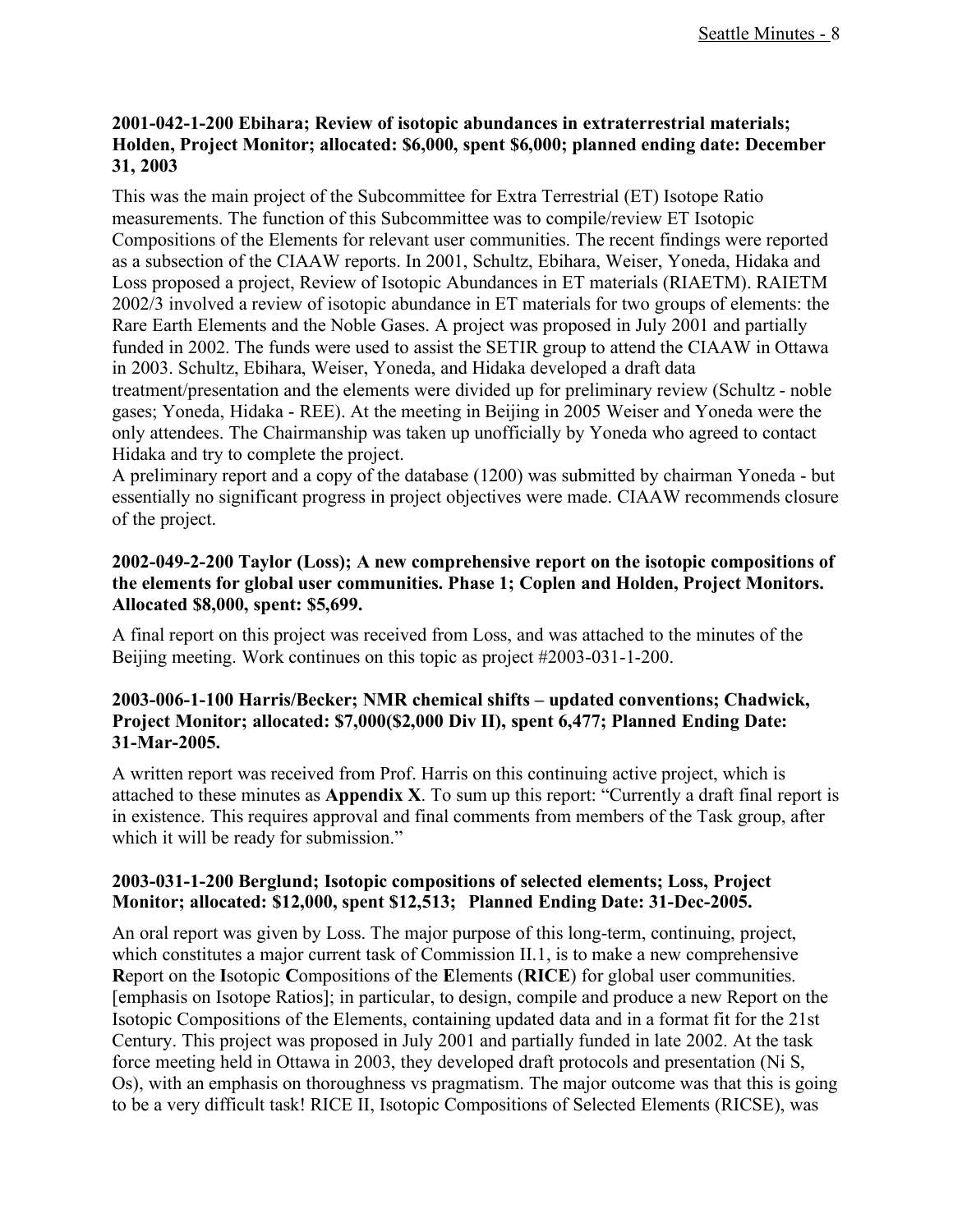proposed on August 20, 2001, funded, December 2003, and was anticipated to be completed in Dec 2005. The objective was to design, compile and produce a new Report on the Isotopic Compositions of Selected Elements, containing updated data with uncertainties that conform to ISO 9001 requirements. The tasks were: to develop and implement new guidelines for data evaluation and presentation; to review and evaluate the isotope ratio data publications for  $\sim 10$ selected elements; to prepare a new layout of the spread sheet style data base and sample extracted tables; and to issue the new tables and widely distribute it using suitable channels. Two workshops were held in 2004 (3 days at the U.S. Geological Survey, Reston, VA) and 2005 (2 days at the CAGS, Beijing, China). Accomplishments included the development of a working/presentation spreadsheet and data processing protocols. Considerable time was spent on how to handle uncertainties when not stated/dealt with adequately in the original literature. Case studies from the original literature on Ba, Br, Cd, Cr, Dy, Fe, H, Zr were chosen (only Dy completed). This continued to raise more problems than were solved. Check sheets and forms were developed on procedures and uncertainties present in each publication. These discussions continued at the Beijing SIAM meeting, concerning C, Dy, La, Nd, Ne, Pt, Sm, Si, Ta and Zn. After the Beijing RICEII meeting a number of unresolved issues remained. The final report is awaiting feedback from the RICEII members. The final outcomes are to be distributed for consideration of approval by the CIAAW 2007. Publication guidelines for authors of IC/AW publications are to be developed*.*

## **2003-033-1-200 Wieser; Determination of atomic weights using new analytical techniques; Loss, Project Monitor; allocated \$14,800, spent, \$2.190. Planned Ending Date: 1-May-2008**

This ongoing core project of Commission II.1 was funded in early 2004 by Leiv Sydnes (IUPAC President) at no cost to Div II.

## **2003-034-1-200 R. Kniep (previously, Kizilyalli (deceased)); Classification, terminology and nomenclature of borophosphates (4-year project); Rosenblatt, Project Monitor; allocated \$16,000, spent \$0. Planned Ending Date: 31-Dec-2006 (will have to be extended).**

Coplen has requested Prof. Jing-Tai Zhao, a task group member, to provide both the Secretariat and Division II with the names of new task group members.

### **2005-001-1-200 Day; Towards defining materials chemistry; West, Project Monitor; allocated \$8,000 (shared with Division VIII), spent \$571; Planned Ending Date: 31-Dec-2007.**

A written report on this new project was submitted by Prof. Day (see **Appendix VI Annex 1**), who was unable to attend this meeting due to difficulties in travelling from the UK (see Item **9** above).

## **2005-022-1 Brand/Coplen; Calibration of Organic and Inorganic Oxygen-bearing Isotopic Reference Materials, amount requested: \$12,000, duration: 24 months; received July 22, 2005; Coplen, Project Monitor; Planned Ending Date: 31-Dec-2007.**

The purpose of this work is to carry out laboratory analytical measurements and convene a workshop to assess the relative amounts of oxygen isotopes in internationally distributed organic and inorganic isotopic reference materials and publish "reference" values and uncertainties for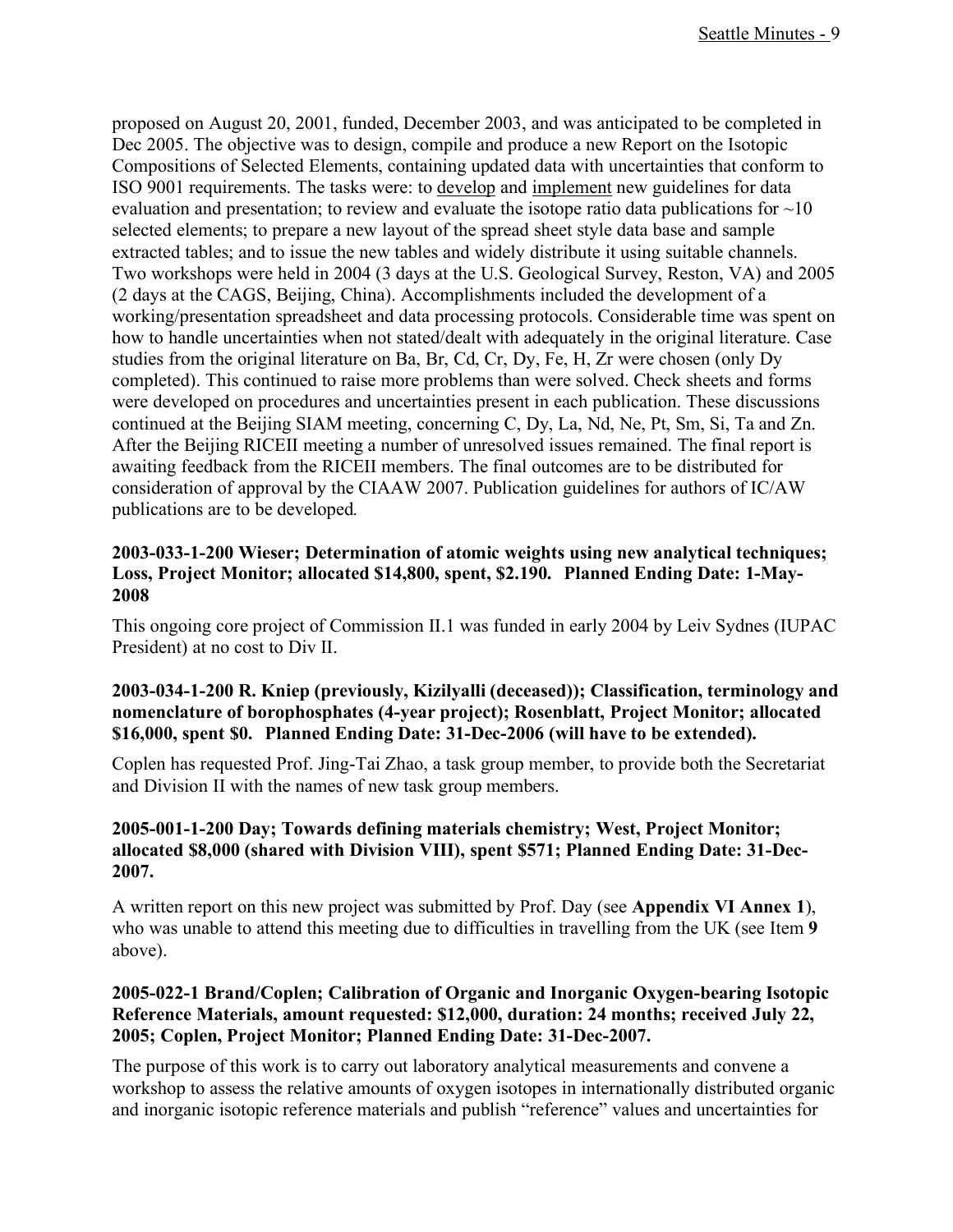these materials. The goal is that measurement of the same homogeneous sample by any laboratory worldwide should yield the same delta value within analytical uncertainty. This is a brand new project that was funded partially from Div II funds and mostly from the IUPAC Treasurer.

## **2005-027-1 Berglund; Evaluated Isotope Ratio Data (2005-2007); amount requested: \$9,800**; **received August 19, 2005; Loss, Project Monitor; Planned Ending Date: 31-Dec-2007.**

The objective of this newly-funded project is to evaluate isotope ratio publications between 2005 and early 2007, to determine "best isotope ratio measurements" for compilation and publication in a 2009 TICE, recommend "new" standard atomic weights, and publish "Atomic Weights of the Elements 2007" in Pure and Applied Chemistry, which will also include a table of relative atomic masses and half-lives of selected radionuclides. The evaluated data will be incorporated into the CIAAW\* Table of Isotopic Composition of the elements (TICE) and Table of Standard Atomic Weights. This project is an interim step in the evaluation of isotopic data production for the next proposed publication of TICE in 2009.

## **2005-043-1-400 Ober; Terminology for self-assembly and aggregation of polymers; Allocated 6,000; Joint with Division IV (2k from Div II); Planned Ending Date: 1-Apr-2009.**

This project is aimed at proposing a list of terms and definitions to be accepted and respected by chemists and others working as materials scientists within academia and industry in the area of aggregation and self-assembly in polymers. Its connection to Division II is primarily through the Interdivisional Materials Chemistry Subcommittee.

The meeting was adjourned for the day at 5pm and reconvened the next morning at 9:30am.

## **13- New Project Proposals**

## **2006-028-1-400 Ober; Terminology for conducting, electroactive and field-responsive polymers; Joint with Division IV (2k from Div II).**

After some discussion, in which the relevance of this topic to the Materials Chemistry Subdivision was cited as a justification for its partial funding by the Division, Division II decided to contribute \$2,000 to this project.

## **2006-016-1- Renne; Recommendations for Isotope Data in Geosciences; Requested from IUPAC, USD 4,900, USD 4,900 also being sought from IUGS; Objective: Update & harmonize recommendations on half-lives & isotopic compositions.**

This proposal was reviewed favorably by Divisions II and V. Division V has agreed to support this project at the level of USD 2,000. Therefore, Division II will provide support of USD 2,900.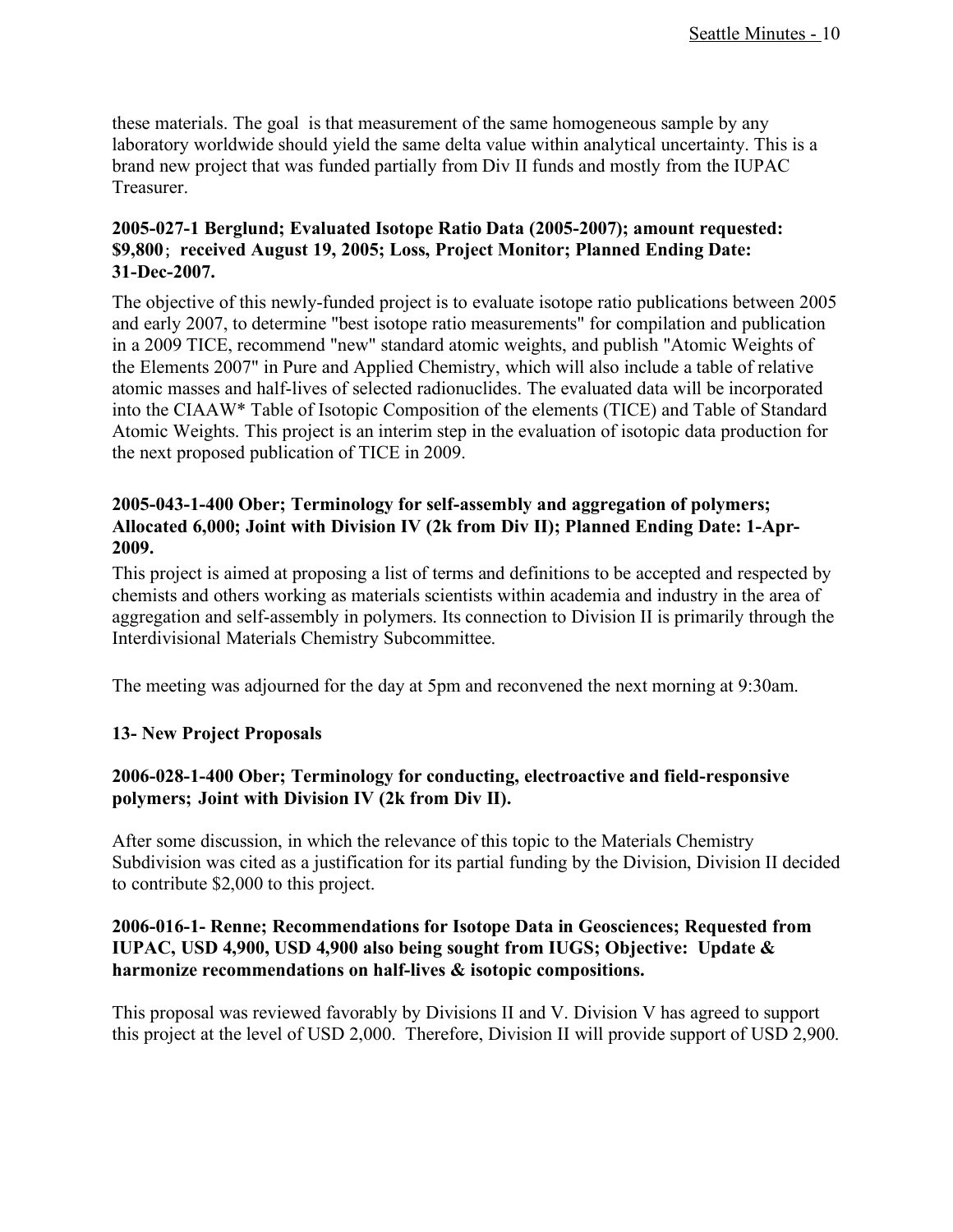## **2006-025-1-200 Holden; Assessment of fundamental understanding of isotopic abundances and atomic weights of the chemical elements; Requested from IUPAC: USD 9,800; Planned Ending Date: 30-Sept-2008.**

The objective of this proposal is to review fundamental issues and concerns that have been raised by members of the Commission on Isotopic Abundances and Atomic Weights (CIAAW). The basis for this proposal and the need for the study were described by Holden (see Appendix VII for further details). Division II voted to approve this Project, which had been favorably reviewed by four Division Committee members.

## **14- Discussion regarding potential new projects**

i) Interrante had received a draft document from Prof. G. Girolami at the Univ. of Illinois relating to an issue of chemical terminology that he was considering sending somewhere. This was a proposal for standardization of terminology relating to what is meant when a chemist uses the terms "electron-rich" or "electron-poor". He had asked for advice regarding where to send this proposal and wondered if IUPAC would be interested in it. His enquiry was forwarded to Alan McNaught, Past President of the Chemical Nomenclature Division, who agreed with Girolami that there is a need for clarification. Alan indicated that, "if Division II were to produce agreed definitions (perhaps as a part of a glossary of terms used in inorganic chemistry?), they could be reviewed and approved by the usual IUPAC procedure, published, and added to the Gold Book". Interrante told Girolami that he would take this up with the Division Committee in Seattle. After some discussion, which included a warning from Rosenblatt that the use of the term "electron-deficient" is already well established and has a specific meaning in solid state chemistry (as well as in other areas of chemistry) and one would have to be careful in specifying the areas of application, it was agreed that Interrante should encourage Girolami to prepare and submit a project proposal on this subject. Interrante agreed to do this and to assist him in developing this proposal if he were interested.

ii) Following an earlier suggestion from Javier Garcia, there was some discussion of another terminology issue that has arisen in the area of nanotechnology, where terms such as meso-, that has a well-defined meaning in the area of porous materials, was becoming widely used in the nanoparticle area and associated with structure (e.g., "mesostructured materials") in a manner that has no clear scientific basis. Given the general lack of standardization in the nanomaterial area in general and the still viable possibility that Division II would receive a revised proposal relating to terminology in the nanomaterials area from Mathur, further discussion of this suggestion was deferred.

iii) Tatsumi described an idea for a proposal in the organometallic area that was suggested by a colleague from Japan, relating to the development of tables for use in designing catalysts, etc. that would list the cone angles and basicity of selected ligands. After some discussion, it was agreed that the individual should be encouraged to write/submit a proposal describing the proposed effort in more detail and with better justification.

iv) Oro suggested possible projects in nomenclature on cluster chemistry. He was advised, in the first instance, to make contact with Division VIII to clarify the boundaries between Divisions II and VIII and find out what, if anything, is being carried out in this area.

v) Leskela suggested a potential project relating to the standardization of terminology in the area of Chemical Vapor Deposition. Interrante agreed that standardization was needed in this area.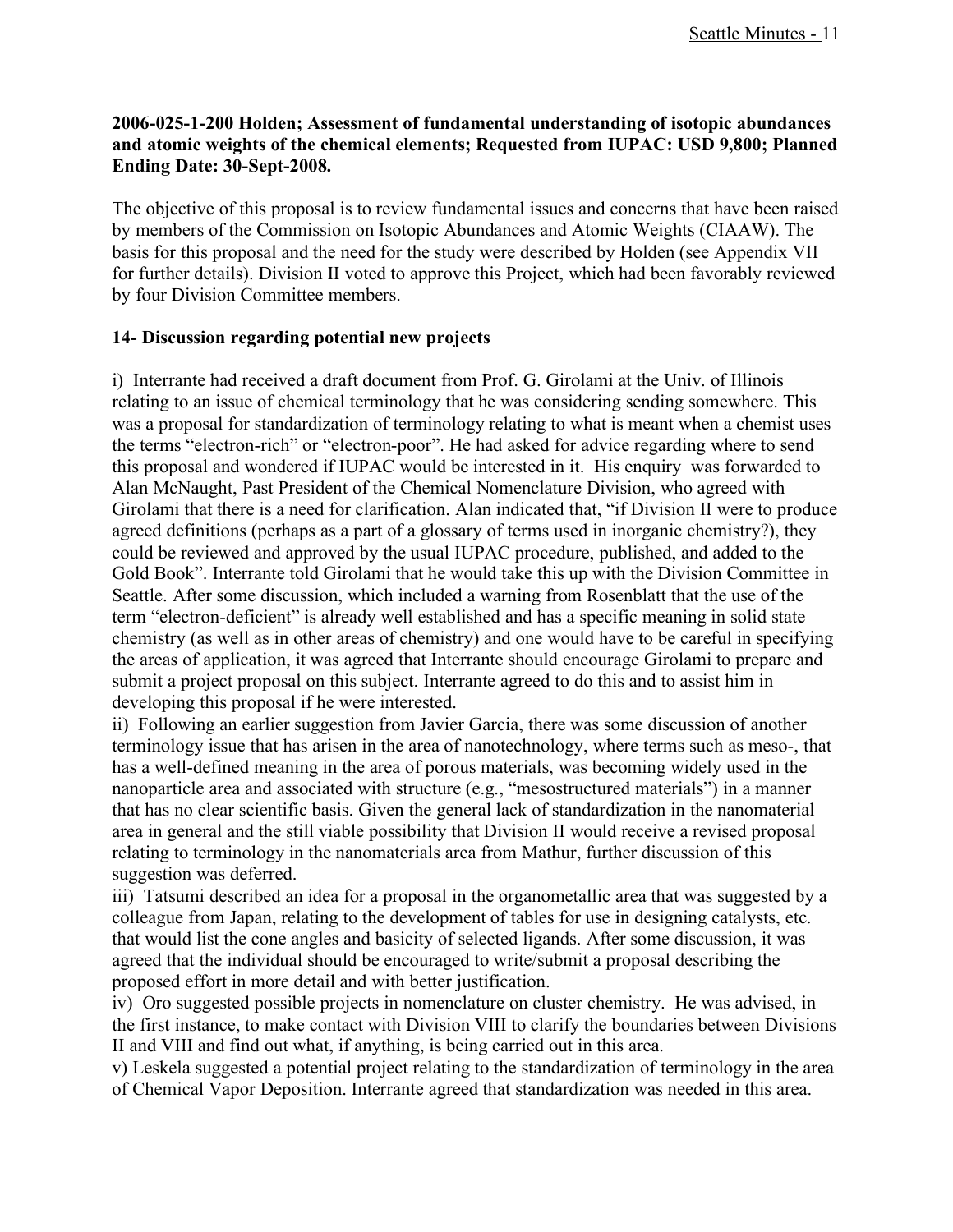Rosenblatt noted that C. Spear had started a project along these lines but never completed it. Leskela was encouraged to proceed with formulating such a proposal or get someone else to put one together.

vi) Garcia gave a short PP presentation entitled "Division II: Too Few Projects" and proposed the preparation of a "Call for Proposals" which would be circulated by the Division Committee members using all available means within their chemical societies and other organizations. A draft of this proposed "Call for Proposals" was submitted by Garcia, and following subsequent slight modifications after the meeting by Division Committee members, it is attached to these minutes as **Appendix XI**. The Division Committee members and NRs were encouraged to use this in an effort to stimulate further proposal activity within our Division.

## **15. Newsletter**

As part of the discussion on projects, Rosenblatt raised the question of whether the Division should start its own Newsletter, analogous to the one that the Analytical Division had started recently. Such a newsletter would be circulated outside, as well as inside, IUPAC and could be quite useful in attracting interest in the Division's activities and as a means of stimulating the generation and submission of new project proposals in the area of inorganic chemistry. The Division Secretary agreed to handle the assembly and distribution of such a newsletter, if other members of the Division Committee could supply the content. Everyone agreed that this would be a good idea and that this coming December would be a good time to launch the first edition.

## **16. Division Finances**

West summarised, in general terms, the status of Division finances for this biennium. At present, we do not know the final cost of the Seattle meeting, but there should be sufficient funds available (just) to cover all the projects submitted/approved so far in this biennium, including the two that are relevant to the Materials Subcommittee and the joint IUPAC-IUGS project, together with funds to support attendance of key AMs and NRs at Turin.

## **17- Torino IUPAC General Assembly and Chemical Congress, August 4-10, 2007**

The Division II meeting at this GA will be held on August  $4<sup>th</sup>$  and  $5<sup>th</sup>$  (Sunday and Monday). We discussed how we might obtain Division input into the program of the Chemical Congress. Gerd agreed to contact Fabienne and Della Gatta to suggest J. Garcia as co-chair for one of the symposia.

## **18- Nominations committee for Division Committee Titular Members**

West discussed the procedures used to select the nominations committee and the nominees and the general timing for the election process. The names of the Nominations Committee members are to be submitted to the Secretariat for Approval by December 1, 2006 and the names of the nominees (2 for each of 3 positions in the area of Atoms, Molecules and Materials) are due by March 1, 2007. The election will be carried out by the Secretariat by email prior to the Torino Meeting next summer. West appointed Holden as the Nominations Committee Chairman and asked Tatsumi and Interrante to also serve on this Committee. Three additional outside members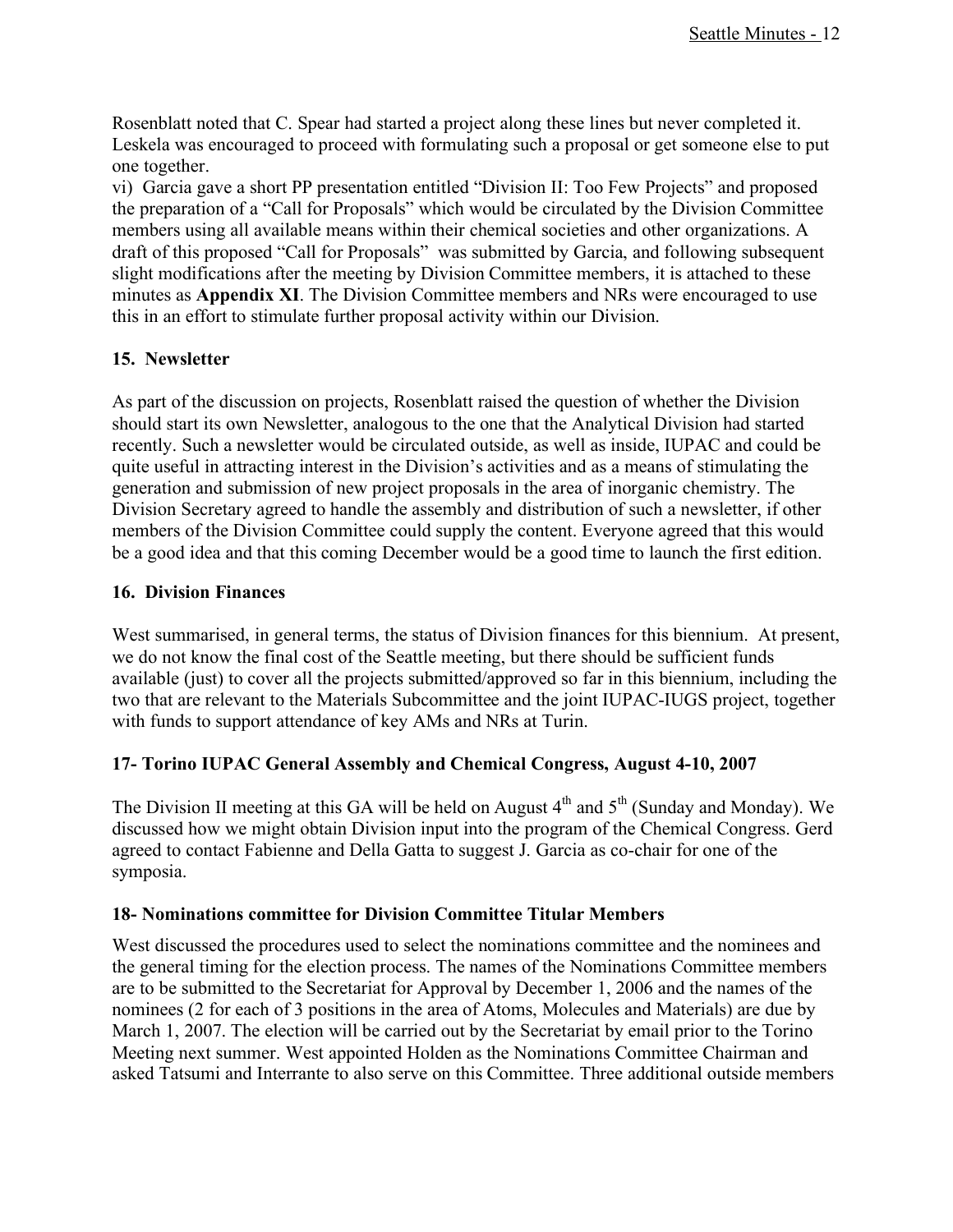would also be asked to serve. Suggestions were received for potential outside members in the 3 main areas of interest within the Division.

## **19. Info packs for new members**

Following a discussion with new members Garcia, Oro and Leskela, it was suggested that the Division Officers should ensure that all new members receive, at the beginning of each biennium, the following:

- 1. A welcome letter.
- 2. The Division member list and structure (including all committees and subcommittees).
- 3. The scope of the Division (including what is not within the scope of the Division, for example, nomenclature of inorganic compounds).
- 4. A list of the ongoing projects.

5. A copy of the Blue Book. If a hard copy is no longer available, a pdf copy or instructions on how to get it should be provided.

The Meeting was closed at  $11:30$  am on August  $16<sup>th</sup>$ .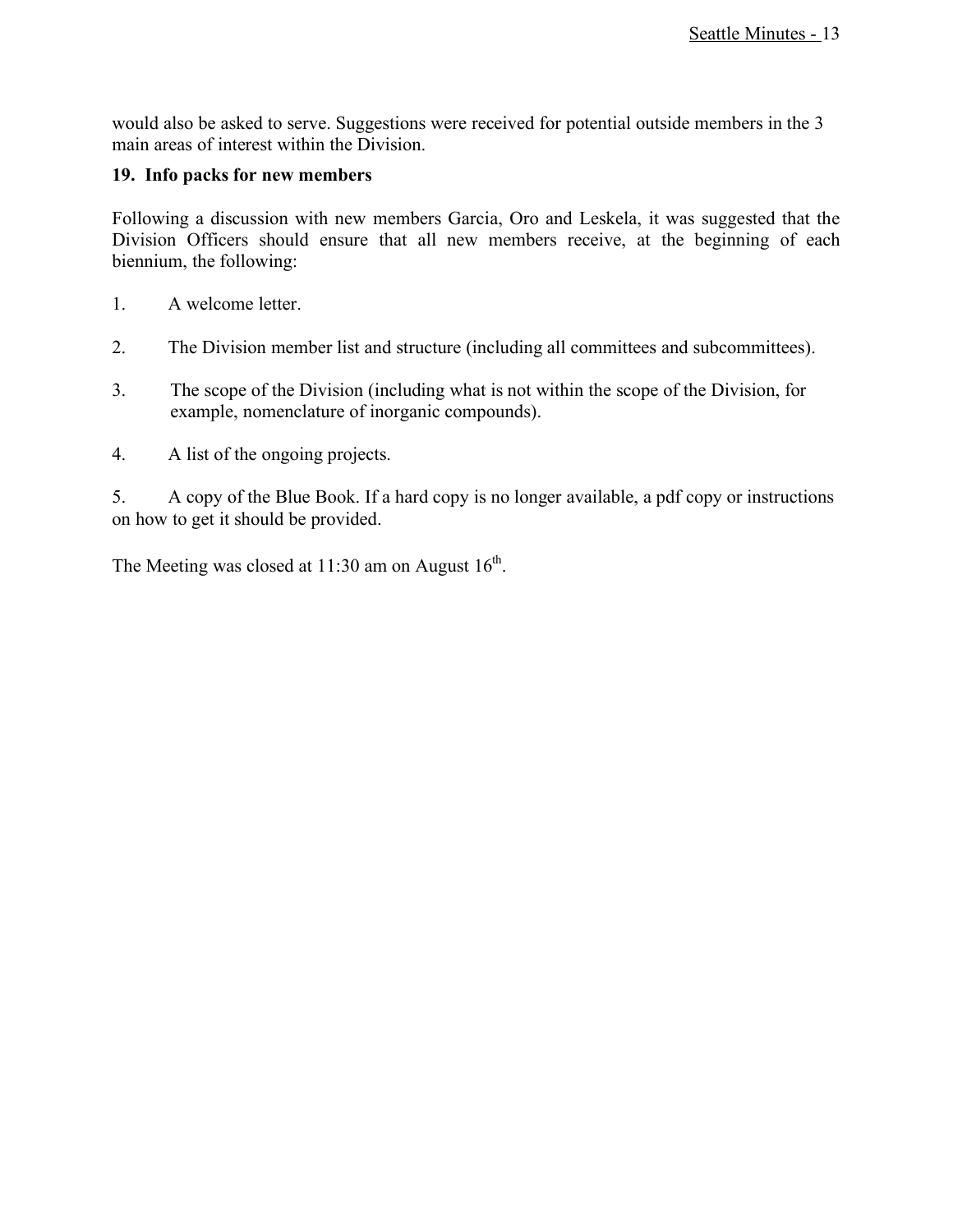## **Appendix I**

## **Message from the Chair and Division Liaison, CCE**

March 22, 2006

Dear CCE AMs and Division Presidents,

This letter is to introduce myself and Prof. Eva Åkesson respectively, as the new chair and division liaison officer/secretary of the Committee on Chemistry Education (CCE). We invite you as associate members of CCE and division presidents to think creatively about your educational roles, and how we can work together to advance the public understanding of chemistry, particularly in educational contexts.

Following on the initiative of past chair Peter Atkins, we intend to place high priority on strengthening channels of communication with the divisions and other standing committees. We hope to continue the practice of meeting briefly with each division every two years at IUPAC general assemblies, and would like to actively work with you on an ongoing basis to identify and collaborate on educational initiatives. We hope to dialogue further with division presidents about educational initiatives at the Bureau meeting in October 2006.

We have recently held a strategic planning meeting for CCE, in which we outlined the following priority areas for 2006.

- Emphasize the role for chemistry education in sustainable development. Working through the CCE Chemistry Education for Development (CED) subcommittee we will initiate new projects as well as review and support current initiatives such as our Flying Chemist's Program. We see bright possibilities for collaboration with other partners, including ICSU and UNESCO on Chemistry Education for Development initiatives.
- $\Box$  Use CCE global networks to address pedagogy in chemistry education, emphasizing the importance of learner driven, outcome oriented curriculum. The multi-cultural competence within CCE (TMs, AMs, NRs) should be fully utilized in these initiatives.
- We intend to build on the 2005 Public Understanding of Chemistry Subcommittee's report on IUPAC's niche in public understanding, and facilitate review and broad ownership within IUPAC of the key recommendations.
- International networks and partnerships are the primary mechanisms by which we achieve our goals. We intend to support existing successful partnerships with organizations such as Science Across the World (YAC Program) and the Organization for Prohibition of Chemical Weapons (ethical issues in chemistry, including multiple use chemicals).
- Within IUPAC we will continue to strengthen communication channels with divisions and standing committees.
- The biennial International Conference on Chemical Education (ICCE) is a key mechanism for bringing together global and regional expertise and also addressing CCE strategic areas. We will work closely with the organizers for the  $19<sup>th</sup>$  ICCE in Seoul (August 2006) and the 20th ICCE in Mauritius (2008, with a satellite meeting in Sub-Saharan Africa) to address CCE priority areas as well as regional issues in the conferences. We would like to have as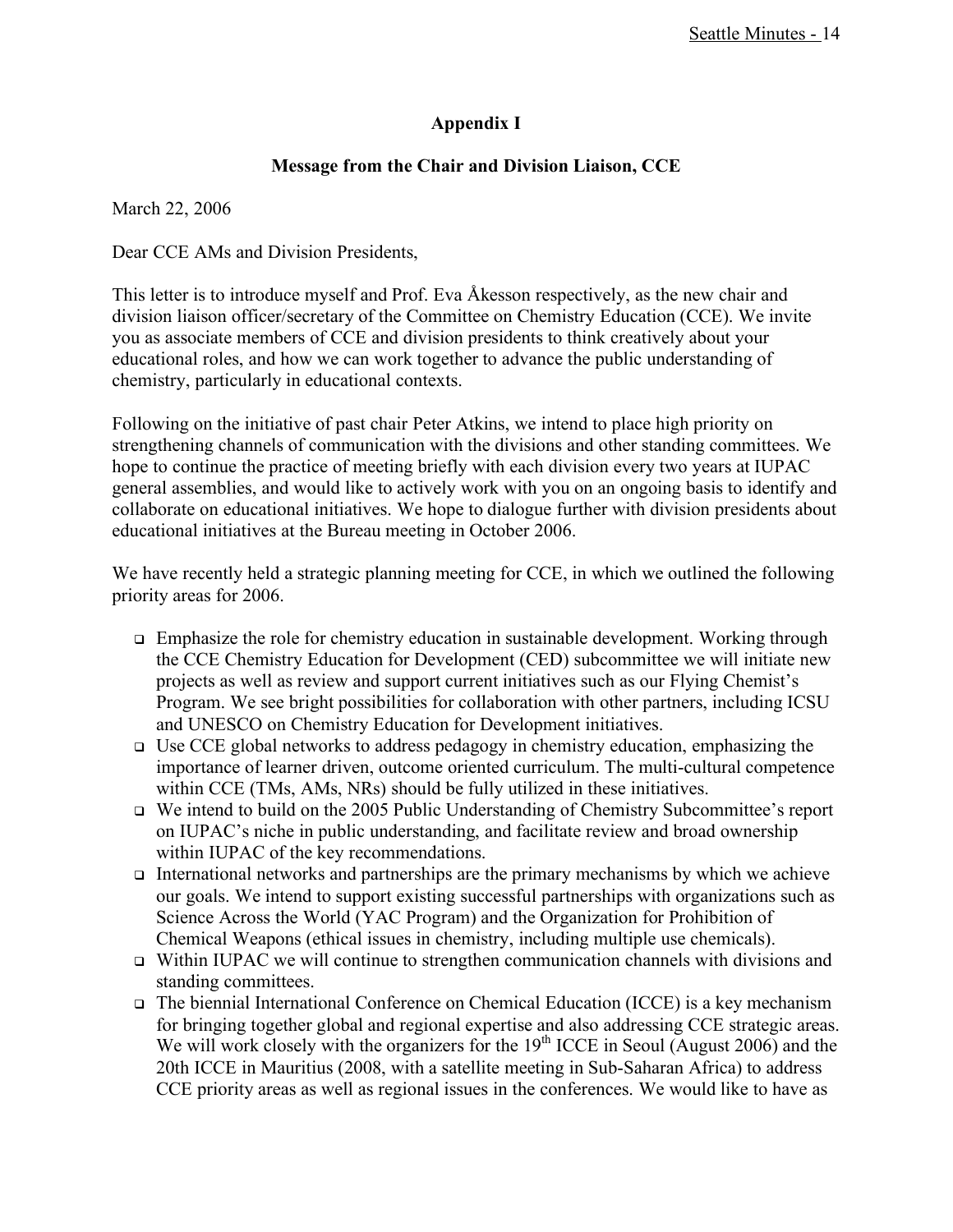full participation as possible in ICCE conferences from all CCE members, including AMs and NRs.

Prof. Åkesson is also the CCE secretary for 2006 and will distribute copies of our minutes to AMs in the future, so you are aware of CCE initiatives.

We invite your responses to the following suggestions for your role as AMs:

- To represent the educational dimension of your divisional activities to CCE.
- To promote CCE strategies and resources to your division.
- To identify and promote interdivisional educational projects.
- To identify activities within your division that have educational and/or public understanding spin-off.
- To help CCE identify regions and countries where chemistry education for development activities might be focused.

Finally, two requests for your immediate consideration.

- 1. On August  $12 17$ , CCE will meet in Seoul during the  $19<sup>th</sup>$  ICCE. We would ask you to place this meeting on your calendars and seriously consider contributing a poster or talk to the ICCE and attending the CCE meeting. Perhaps your division will consider supporting your attendance as an AM at the meeting.
- 2. Please identify and inform us of what you consider to be the two highest educational priorities for your division. These could then be discussed at the CCE meeting in Seoul and also presented in a poster at the conference. They might also be included in division president reports to the Bureau to encourage interdivisional cooperation.

We look forward to getting to know each of you personally, and to working with you in the coming year.

Best regards,

Peter Mahoffy

Peter Mahaffy Eva Åkesson

Grandlusson

Chair, CCE Division Liaison and Secretary, CCE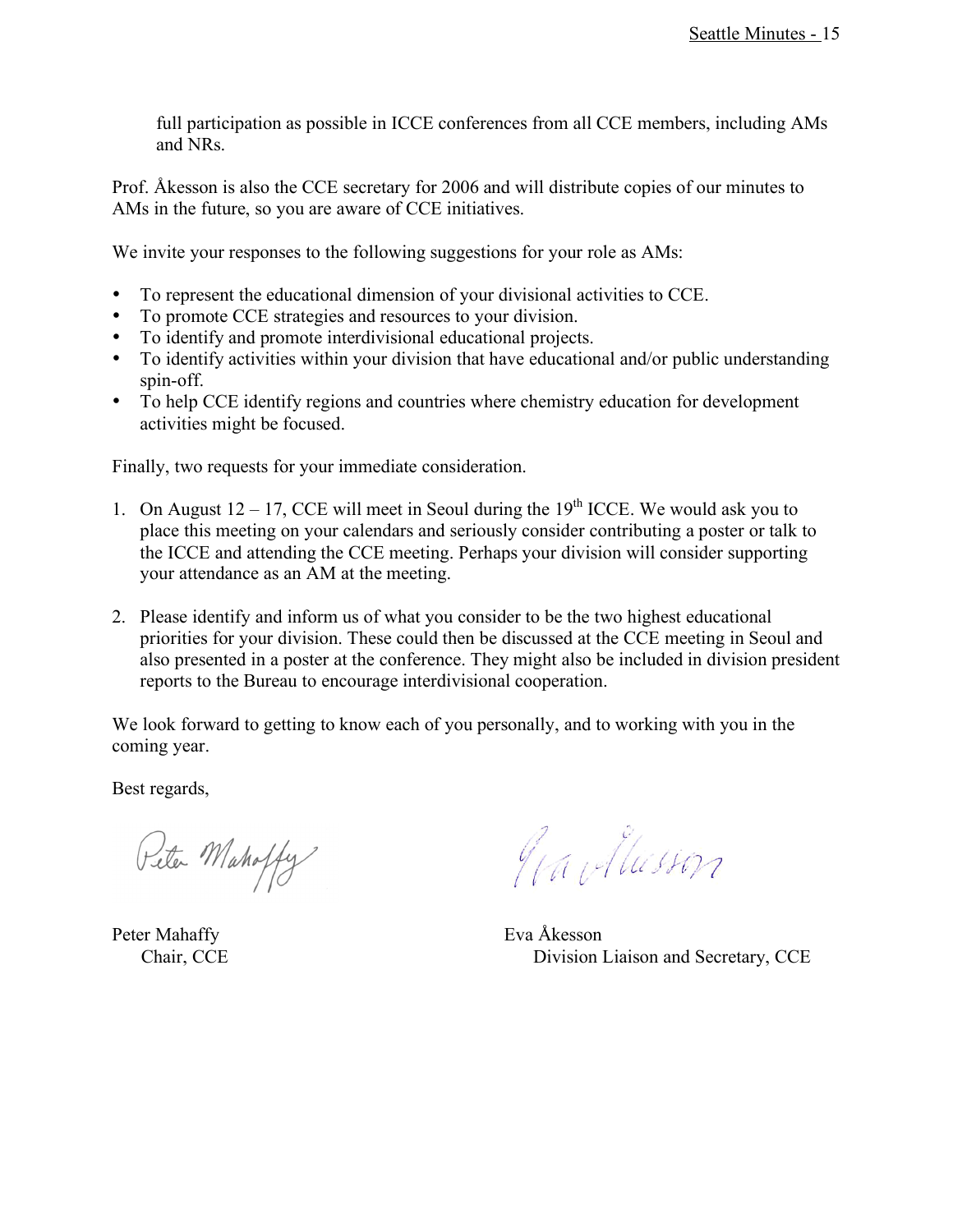## **Appendix II**

## *Report from ICTNS to Division II Committee*

### *Seattle, August 2006*

The ICTNS has functioned efficiently and effectively during the past year under the chairmanship of Professor Jack Lorimer. The most recent Status Report from the Committee lists approximately thirty publications of which two relate to contributions from Division II. These are:

- (i) PAC-REC-06-02-01. Definitions of Terms Related to the Structure and Processing of Inorganic and Polymer Gels and Networks, and Inorganic-polymeric Materials (Jones). Received 2006-02; and
- (ii) PAC-REP-06-03-01. Atomic Weights of the Elements 2005 (Wieser). Received 2006-03-21.

Members of the Division have also contributed to the new Green Book

PAC-REC-05-11-10. Quantities, Units and Symbols in Physical Chemistry, 3<sup>rd</sup> ed. ("Green Book") (Quack). Rec'd 2005-11-10. Public comment period ends 2006-03-31. ICTNS comments by 2006-02-28. Accepted with revisions to come 2006-03-07.

The most recent status report is attached as ITCNS Summary 2006-04-05

John Corish Trinity College Dublin August 2006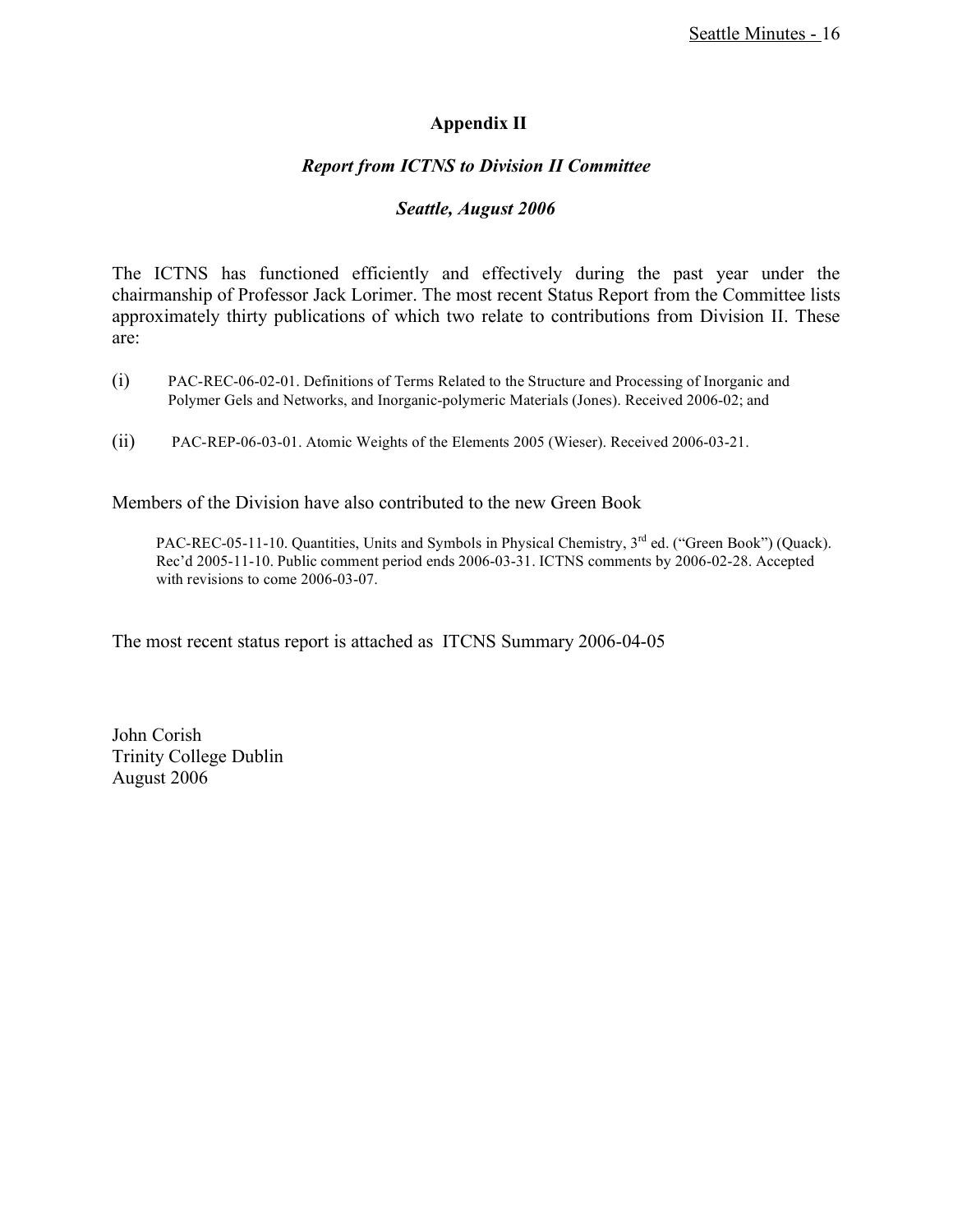Date: 2006-04-05

To: All Members, ICTNS

From: Jack Lorimer

Re: Updated Summary of TRs and Recommendations to date (E&OE)

The following is a list of the status of all TRs and Recommendations that were:

(a) submitted before 2004-01-05 but not completed by that date;

(b) submitted between 2004-01-05 and current date.

### **Summary**

**1.0 Recommendations and Technical Reports Submitted Before 2004-01-01 and Not Published by 2006-03-31 – total 5**

**1.0.1 Recommendations Submitted Before 2004-01-01 and Not Completed or Accepted by 2006-03-31 – total 0**

**1.0.2 Technical Reports Submitted Before 2004-01-01 and Not Completed or Accepted by 2006-03- 31– total 5**

**2.0 Recommendations Submitted Between 2004-01-01 and Current Date and Not Published by 2006-03-31– total 17**

**2.0.1 Recommendations Submitted, Accepted and Published Between 2004-01-01 and Current Date– total 1**

**2.0.2 Recommendations Submitted and Accepted Between 2004-01-01 and Current Date but Not Published– total 1**

**2.0.3 Recommendations Submitted and Accepted Between 2004-01-01 and Current Date but Awaiting Final Manuscript or Final Review by ICTNS –total 5**

**2.0.4 Recommendations Submitted Between 2004-01-01 and Current Date and Not Accepted by Current Date– total 10**

**3.0 Technical Reports Submitted Between 2004-01-01 and Current Date– total 11**

**3.0.1 Technical Reports Submitted, Accepted and Published Between 2004-01-01 and Current Date– total 5**

**3.0.2 Technical Reports Submitted and Accepted Between 2004-01-01 and Current Date but Not Published– total 1**

**3.0.3 Recommendations Submitted and Accepted Between 2004-01-01 and Current Date but Awaiting Final Manuscript or Final Review by ICTNS –total 2**

**3.0.4 Technical Reports Submitted Between 2004-01-01 and Current Date and Not Accepted by Current Date– total 3**

**1.0 Recommendations and Technical Reports Submitted Before 2004-01-01 and Not Published by 2006-01-01 – total 5**

**1.0.1 Recommendations Submitted Before 2004-01-01 and Not Completed or Accepted by 2006-03-31 – total 0**

### **1.0.2 Technical Reports Submitted Before 2004-01-01 and Not Completed or Accepted by 2006-03-31– total 5**

81 Melt rheology (Plochocki). 17 pages comments JWL to BJH 2003-11-03. Reminder by BJH 2004-10-07. Query to R. Stepto 2005-04-21.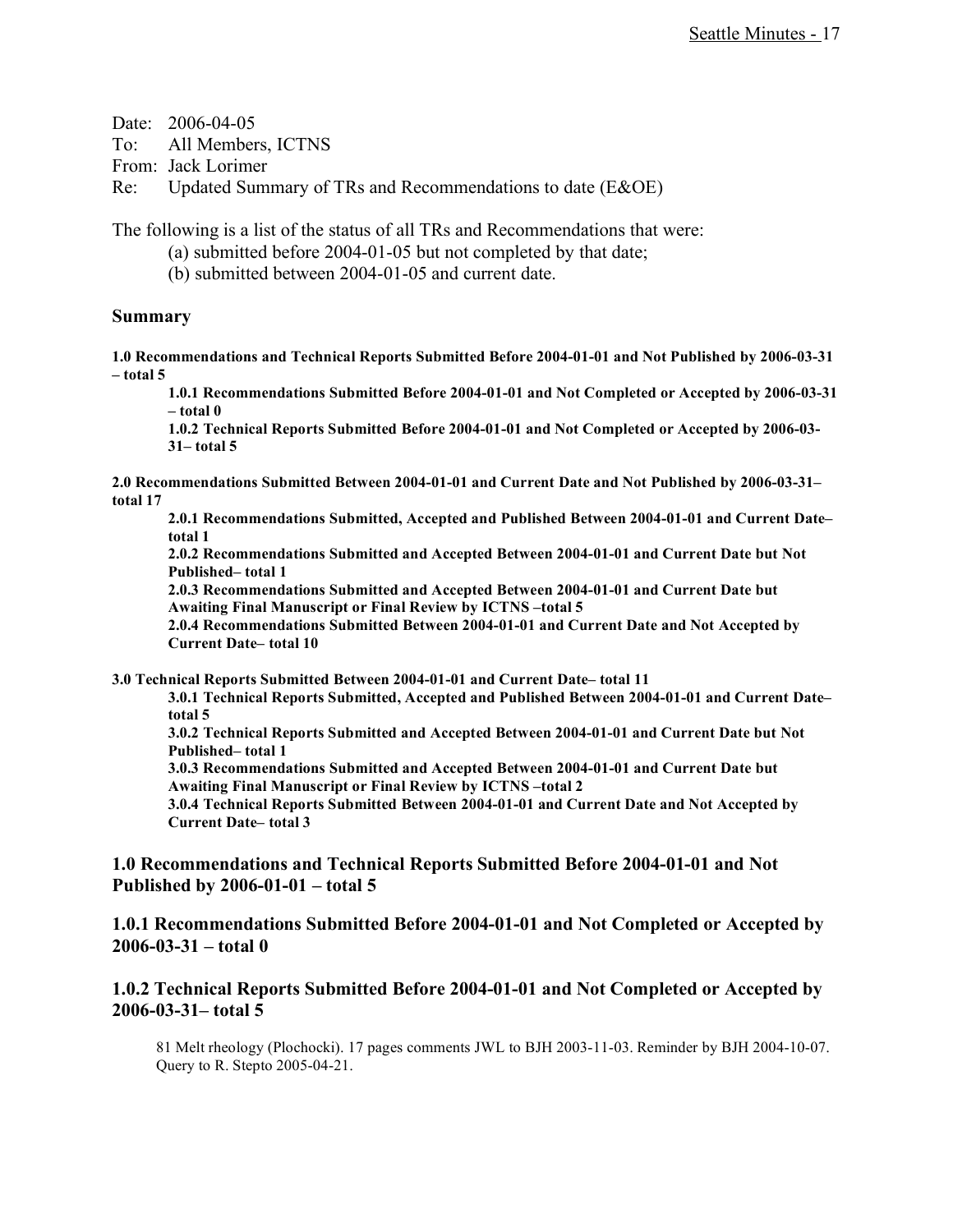878/PAC-REP-04-06-08 IR & Raman at High T, p (Heyns). Corrected ms requested 2002-09-04. Comments by BJH, TC, JWL sent 2004-06-22. New ms. sent to Secretariat 2005-10-15 as a pdf file. Author asked how he intends to proceed 2006-04.

1137 Exposure…Logbook Method (Olsen). Comments sent JWL to BJH 2003-11-19. Reminder by BJH 2004-10-07. Another reminder 2005-04-21.

67 X-ray emission analysis (Gohshi). JWL to Gohshi 2004-03-05 asking for report on status; reply from Gohshi indication revised ms will be supplied. Further reply to K. Powell reporting progress. No further information.

877 Thermochemistry (da Silva). New ms being prepared. Reminder by JWL 2004-05-07. Author will prepare revision in September, 2005. No further information.

#### **2.0 Recommendations Submitted Between 2004-01-01 and Current Date– total 17**

#### **2.0.1 Recommendations Submitted, Accepted and Published Between 2004-01-01 and Current Date– total 1**

PAC-REC-05-09-13 JCAMP-DX for EMR (Lancashire). Received 2005-09. ICTNS reviews due 2005-12- 31. Recommended acceptance with minor corrections 2005-12-20. Revised ms accepted 2005-12-30. Public comment ends 2006-01-31. ICTNS comments by 2005-12-31. Published PAC **78**, 613-631 (2006).

### **2.0.2 Recommendations Submitted and Accepted Between 2004-01-01 and Current Date– total 1**

PAC-REC-05-08-11 XML-based IUPAC~Standard for Experimental, Predicted and Critically Evaluated Thermodynamic Data Storage and Capture (ThermoML) (Frenkel). Received 2005-08. ICTNS reviews due 2005-12. Accepted with major revisions 2005-12-18. Final acceptance 2005-12-29. Public comment ends 2006-01-31. ICTNS comments by 2005-12-31.

### **2.0.3 Recommendations Submitted and Accepted, but Awaiting Final Manuscript Between 2004-01-01 and Current Date or Final Review by ICTNS – total 5**

PAC-REC-05-10-23 Compendium on Macromolecular Terminology and Nomenclature (The Purple Book), 2<sup>nd</sup> ed. (Wilks). Received 2005-10. Reviewed by ICTNS. Accepted with minor changes 2005-12-18. Final ms 2006-03-22 under review.

PAC-REC-04-12-04 Terminology of Polymers Containing Ionizable or Ionic Groups and of Polymers Containing Ions (Kubisa). 9 reviews. Public comment period ends 2005-05-31. Letter 2005-04-20 major revision. Author (2005-04-21) notes final review by Division will be done in Beijing in August. Final version received 2005-12. Accepted with major revision 2006-01-24. More revisions sent to authors 2006-03-22.

PAC-REC-05-11-10. Quantities, Units and Symbols in Physical Chemistry, 3<sup>rd</sup> ed. ("Green Book") (Quack). Rec'd 2005-11-10. Public comment period ends 2006-03-31. ICTNS comments by 2006-02-28. Accepted with revisions to come 2006-03-07.

PAC-REC-05-10-26 Glossary of Terms Used in Photochemistry (Braslavsky). Received 2005-10. Public comment period ends 2006-03-31. ICTNS comments by 2006-02-28. Accepted with major revisions 2006- 03-07.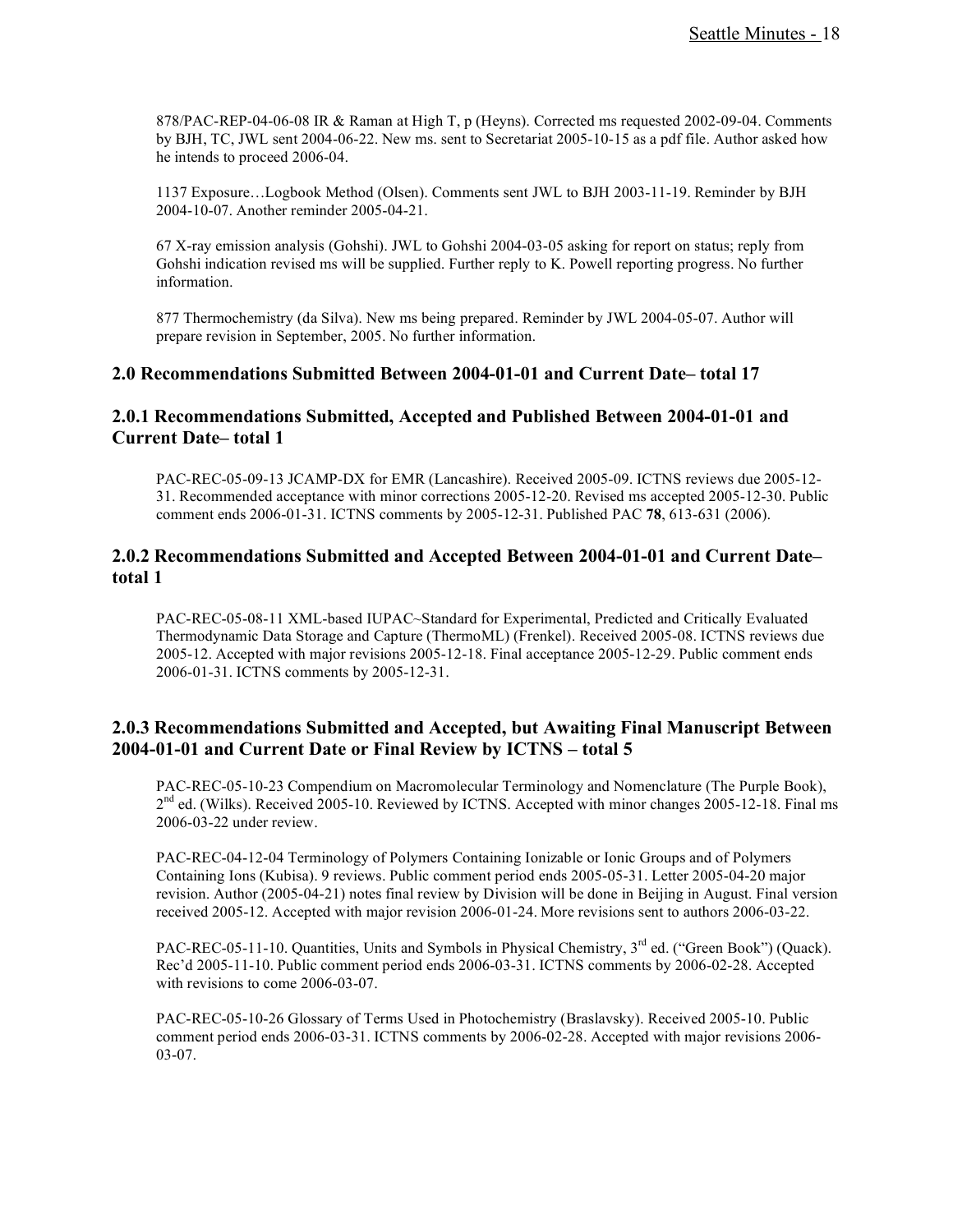PAC-REC-05-03-01 Graphical Representation of Stereochemical Configuration (Brecher). Public comment period ends 2005-07-31. Letter of acceptance with minor revision (revised ms required) 2005-08-04. Revision under review September, 2005. Accepted with minor revision 2006-03-12.

### **2.0.4 Recommendations Submitted Between 2004-01-01 and Current Date But Not Accepted by Current Date– total 10**

PAC-REC-04-05-03 Guide to Expression of Uncertainty (GUM), Supplement 1 (ISO/BIPM). 1 review by 2004-06-23. Public comment ends 2004-09-30, ICTNS 2004-08-31. Accepted on behalf of IUPAC with minor editorial revisions to IUPAC and Wallard 2004-09-27 – but again under revision. ISO Document JCGM-WG1-SC1-N10. Status queried with A. Thor 2005-04-21 – reply not yet published. Still under revision March, 2006.

PAC-REC-04-05-02 International Vocabulary of Metrology (VIM) (ISO/BIPM). Accepted on behalf of IUPAC with minor editorial changes to Wallard 2004-10-05. Status queried with A. Thor 2005-04-21 – reply not yet published. Again under revision by VIM working group 2006-03.

PAC-REC-04-10-24 Nomenclature of Cyclic Peptides (Moss). 2 reviews. Public comment period ends 2005- 03-31. Letter asking for major revision, 2005-03-15.

PAC-REC-04-11-03 Nomenclature of Organic Chemistry ("Blue Book") (Powell). Public comment period ends 2005-03-31. Complete revision underway.

PAC-REC-05-07-05 Guidelines for Potentiometric Measurements in Suspensions (Oman). Received 2005- 07-18. Public comment period ends 2006-01-31. ICTNS comments by 2005-12-31. Subsequently, ms being reconsidered by Div. V.

PAC-REC-05-07-04 Use of the Terms "robust" and "rugged" and the Associated Terms "robustness" and "ruggedness" in descriptions of analytical procedures (Burns). Received 2005-07-15. Public comment period ends 2006-01-31. ICTNS comments by 2005-12-31. Subsequently, ms being reconsidered by Div. V.

PAC-REC-05-12-09. Nomenclature of Rotaxanes (Yerin). Rec'd 2005-12-16. Public comment period ends 2006-04-30. ICTNS comments by 2006-03-31.

PAC-REC-06-01-01. Glossary of Terms Relating to Pesticides (Stephenson). Rec'd 2006-01-05. Public comment period ends 2006-05-21. ICTNS comments by 2006-04-21.

PAC-REC-06-01-06. IUPAC Explanatory Dictionary of Key Terms in Toxicology (Nordberg). Rec'd 2006-01-24. Public comment period ends 2006-06-24. ICTNS comments by 2006-05-24.

PAC-REC-06-02-01. Definitions of Terms Related to the Structure and Processing of Inorganic and Polymer Gels and Networks, and Inorganic-polymeric Materials (Jones). Received 2006-02.

#### **3.0 Technical Reports Submitted Between 2004-01-01 and Current Date– total 11**

### **3.0.1 Technical Reports Submitted, Accepted and Published Between 2004-01-01 and Current Date– total 5**

Project (to be submitted to JPCRD) Reference Data for the Density and Viscosity of Liquid Aluminum and Liquid Iron (Assael). ICTNS review (JWL, R. Weir) sent to author 2005-04-24; final version accepted (with minor corrections) 2005-04-25. Published JPCRD **35**, 285-300 (2006).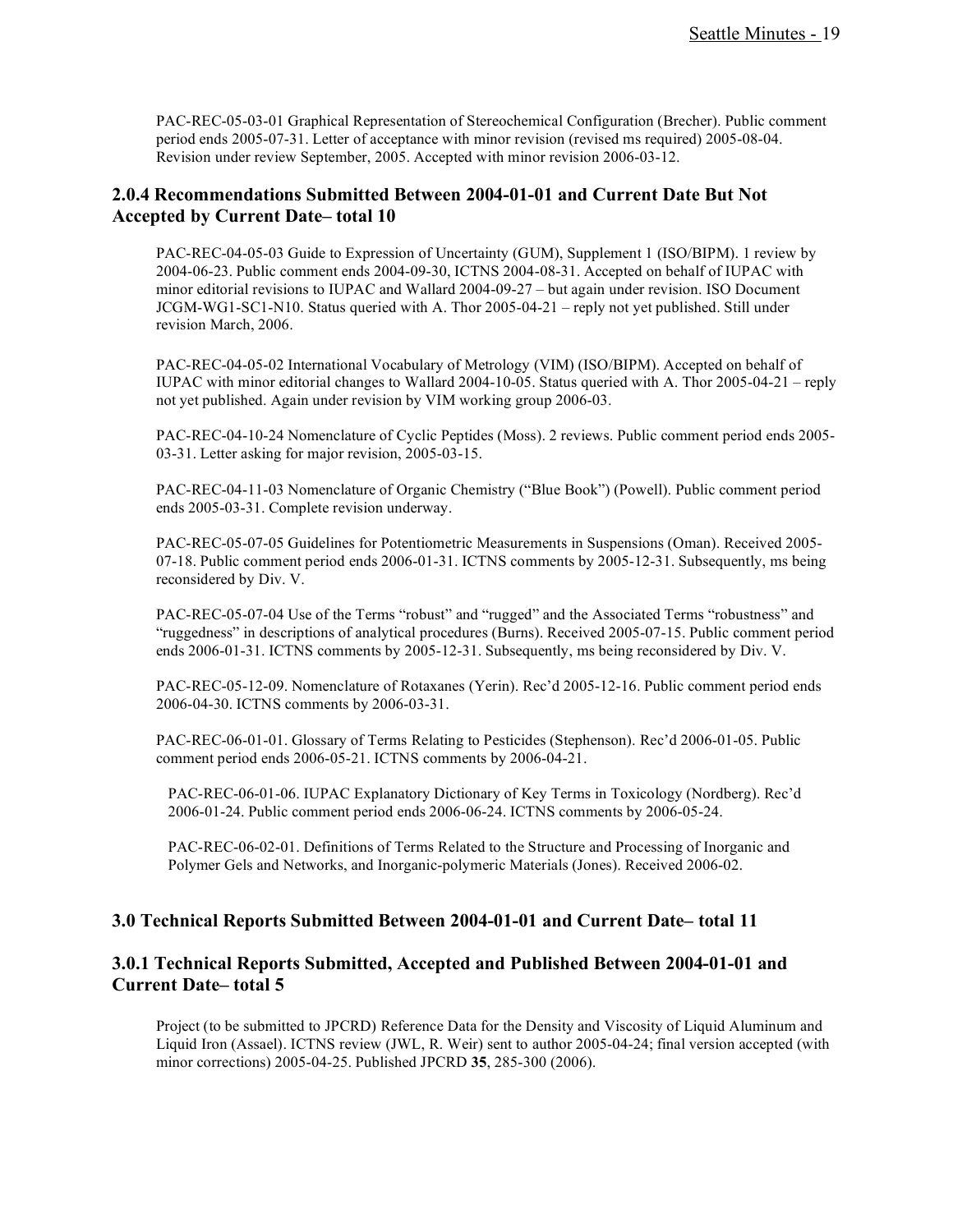PAC-REP-04-05-06 The International Harmonized Protocol for the Proficiency Testing of Analytical Chemistry Laboratories (Ellison). Two more reviews requested 2004-10-07 (one received) to confirm adherence to BIPM standards. Reviews sent to author 2004-12-09. Revised ms received, returned for minor correction of symbols 2005-07-11. Accepted 2005-09-20. Published PAC **78**, 145-196 (2006).

PAC-REP-04-04-04 NMR for pKs (Popov). Revised ms received 2005-07-28. New review September, 2005. Accepted 2005-10-21. Published PAC **78**, 663-675 (2006).

PAC-REP-05-05-03 Guidelines for Calibration in Analytical Chemistry. Part 3. Uncertainty Estimation and Figures of Merit for Multivariate Calibration (Olivieri). Last rev. due 2005-05-03. JWL review complete. 2005-06-11. Revision under review, September, 2005. Accepted 2005-10-22. Published PAC **78**, 633-661 (2006).

PAC-REP-05-09-16 (formerly PAC-REC-05-09-16) Guidelines for Terminology for Microtechnology in Clinical Laboratories (Wilding). Rec'd 2005-10. Re-classified as a TR. Accepted with minor changes 2006- 01-20. Published PAC **78**, 677-684 (2006).

### **3.0.2 Technical Reports Submitted and Accepted Between 2004-01-01 and Current Date but Not Published by Current Date– total 1**

PAC-REP-04-08-05 Standards, Calibration and Guidelines in Microcalorimetry. Part 2. Calibration Standards for Differential Scanning Calorimetry (Della Gatta). 4 reviews (3 ICTNS). Returned to author for minor revision 2004-11-25. Reminder 2005-04-21. Revised ms received 2006-03-07. Accepted 2006-03-22.

### **3.0.3 Technical Reports Submitted and Accepted Between 2004-01-01 and Current Date but Awaiting Final Manuscript or Final Review by ICTNS– total 2**

PAC-REP-04-10-25 Properties and Units in the Clinical Laboratory Sciences. Part XX. Properties and Units in Clinical and Environmental Toxicology (Duffus). Request for revised ms. showing what materials are to be archived on web site 2004-11-20, expanded 2005-01-25. Revised ms September, 2005. Accepted provisionally subject to major revision 2006-01-21. Revision received 2006-03, under review.

PAC-REP-05-12-12. Cytokine Profiles in Human Exposure to Metals (Stephenson). Rec'd 2005-12-22. Received 2005-12-22. Accepted with minor revisions 2006-03-14.

### **3.0.4 Technical Reports Submitted Between 2004-01-01 and Current Date and Not Accepted by Current Date– total 3**

PAC-REP-06-01-07. Structure and Properties of Polyester Elastomers Coposed of poly(butylenes terephthalate) and poly(ε-caprolactone) (Takigawa). Received 2006-01-29.

PAC-REP-06-01-06. Solute Movement if Soils with Potential Rapid By-pass Transport (Pesticide Movement in Soils) Actual title: Transport of Pesticides via Macropores (Kördel). Received 2006-01-30.

PAC-REP-06-03-01. Atomic Weights of the Elements 2005 (Wieser). Received 2006-03-21.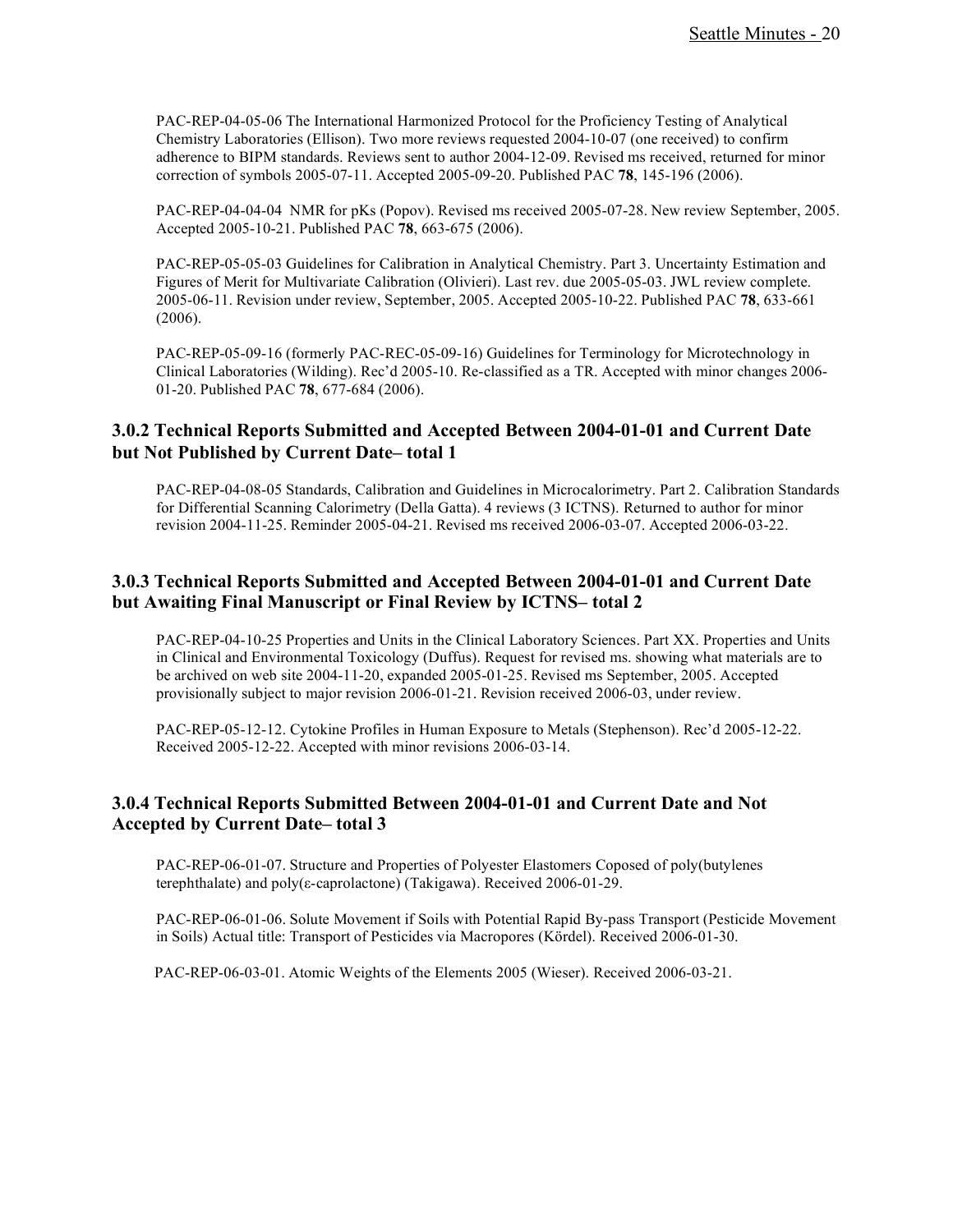## **Appendix III Report on the Naming of New Elements**

A new round in the naming of new elements is in progress. The first step is the assignment of the discoveries to claimant laboratories. This is done by an IUPAC/IUPAP Joint Working Party. A new JWP was appointed by the Presidents of the Unions and comprises the following members:

Prof. Erich Vogt University of British Columbia TRIUMF 4004 Westbrook Mall Vancouver, V6T2A3 Canada TEL: 604-222-1074 FAX: 604-822-3118 E-MAIL: <u>vogt@triumf.ca</u>

Prof. Heinz W. Gäggeler Paul Scherrer Institut Würenlingen und Villigen CH-5232 Villigen PSI, Switzerland TEL: [41] (31) 631 42 64 FAX: [41] (31) 631 42 20 E-MAIL: heinz.gaeggeler@psi.ch

Prof. Paul J. Karol Carnegie Mellon University Chemistry Department 4400 Fifth Avenue Pittsburgh, PA 15213 USA TEL: 412-268-3142 FAX: 412-268-6945 E-MAIL: pk03@andrew.cmu.edu

Prof. Robert C. Barber International Union of Pure & Applied Physics Department of Physics & Astronomy University of Manitoba Winnipeg, MB R3T 2N2 Canada TEL: 204-474-9817 FAX: 204-474-7622 EMAIL: barber@physics.umanitoba.ca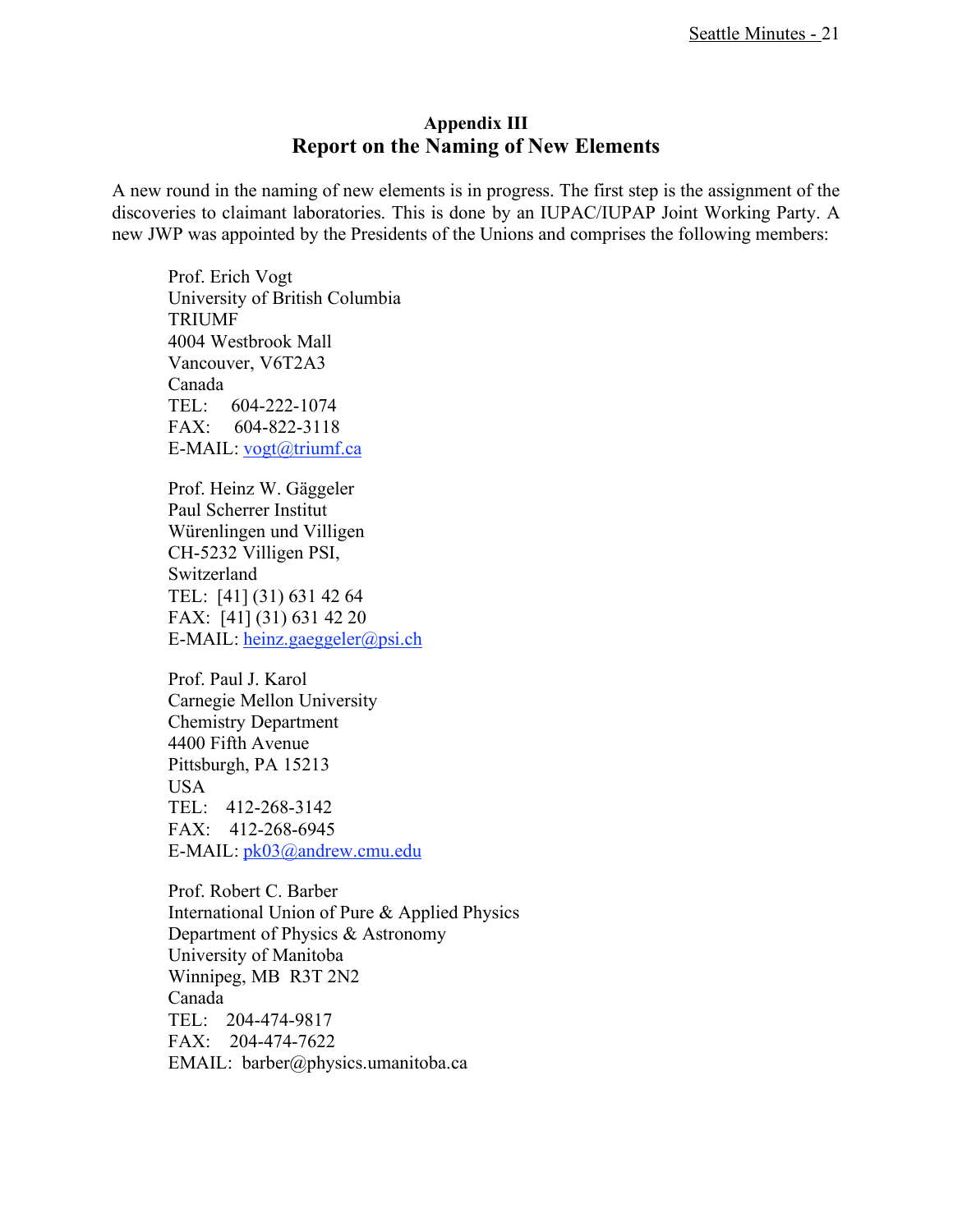Prof. Hiromichi Nakahara Tokyo Metropolitan University Department of Chemistry 1-1 Minami Ohsawa Hachioji Tokyo 192-0364 Japan TEL: [81] 426 77 2552 FAX: [81] 426 77 2525 EMAIL: nakahara-hiromichi@c.metro-u.ac.jp

Prof. Emanuele Vardaci Universita' degli Studi di Napoli "Federico II" Dipartimento di Scienze Fisiche Istituto Nazionale di Fisica Nucleare - sezione di Napoli Complesso universitario di Monte Sant'Angelo Edificio G, Via Cinthia NapoliI 80126 Italy TEL: not known FAX: not known EMAIL: vardaci@na.infn.it

The Group will again be chaired by Professor Paul Karol.

Claims for the discovery of elements of Atomic Number greater than 111 have been invited and the scientists name below have submitted the following claims:

Dr. Amnon Marinov, The Hewbrew University, Jerusalem, Israel For Element No. 112;

Dr Kosuke Morita, The Institue of Physical and Chemical Research, Riken, Japan. For Element 112 (in part) and Element 113;

Dr Sergey Dimitriev, Joint Instituite for Nuclear Research, Dubna, Russia For Elements 112, 113, 114, 115, 116, and 118; and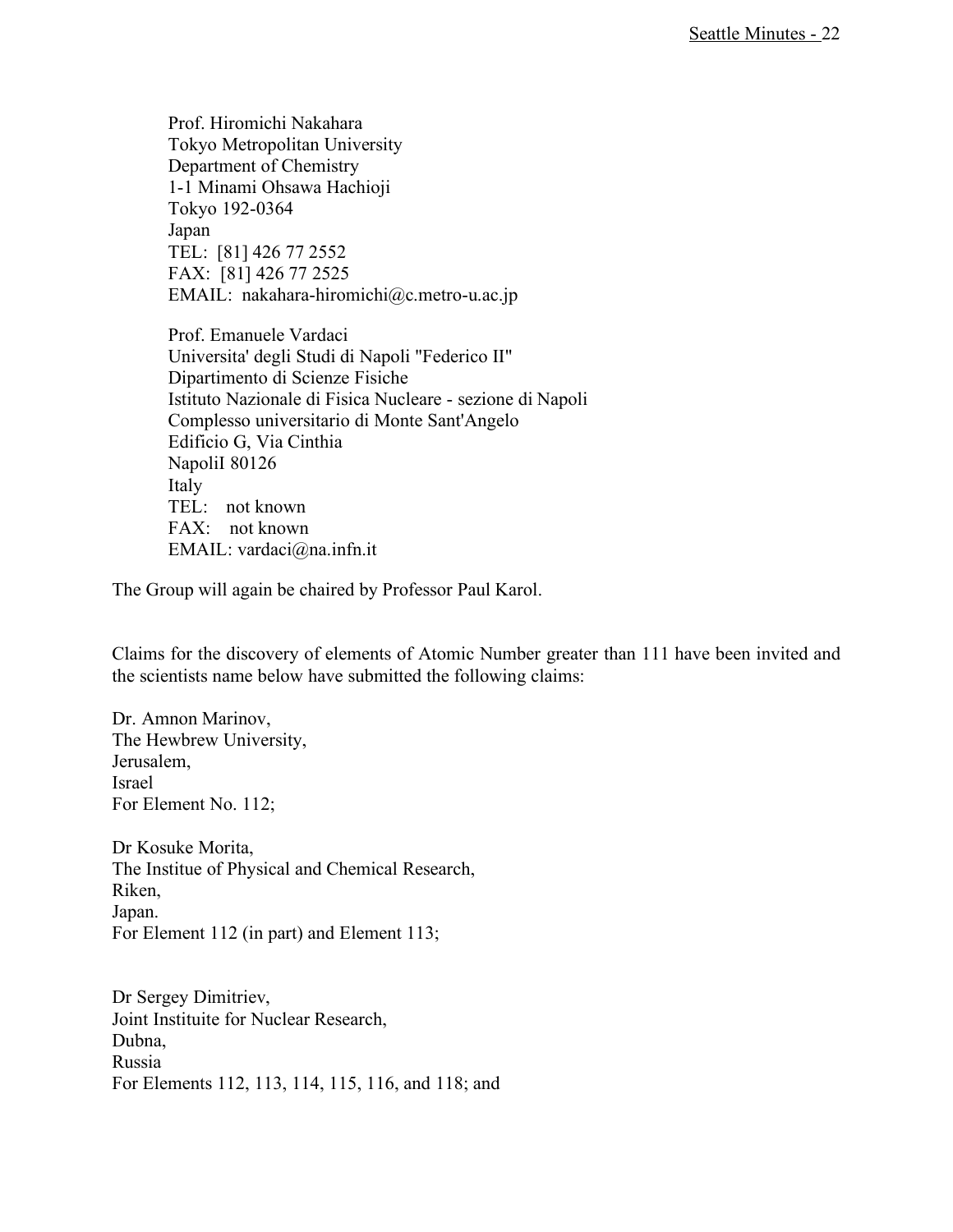Dr. Sigurd Hofmann, Gesellschaft fur Schwerionenforschung mbH, Darmstadt, Germany For element 112.

These have been distributed by the Secretariat to the JWP whose report is now awaited. Originally hopes were that this round might be completed in time for the Council Meeting at Turin to consider any recommendations that might emerge. However, due to a number of delays, and the steps that remain to be carried through after the JWP report is received, this now seems unlikely.

In an effort to prevent a reoccurrence of some of the delays encountered this time in appointing the JWP the Secretary General, Professor David Black, consulted with me and I have made some suggestions to him as to how this could be avoided in future.

John Corish Trinity College Dublin August 2006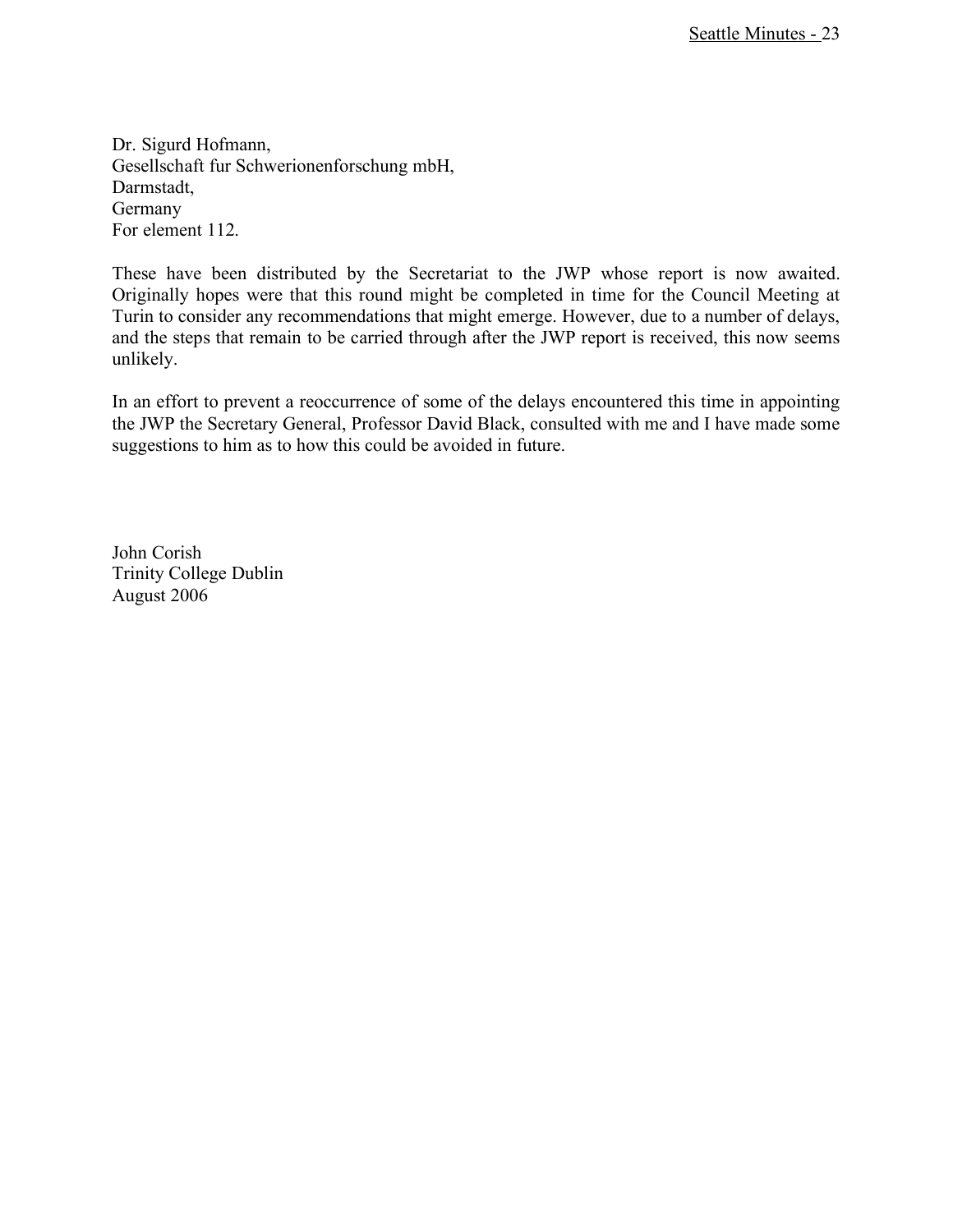

## **Appendix IV- RECENT ACTIVITIES OF DIVISION II – INORGANIC CHEMISTRY \_\_\_\_\_\_\_\_\_\_\_\_\_\_\_\_\_\_\_\_\_\_\_\_\_\_\_\_\_\_\_\_\_\_\_\_\_\_\_\_\_\_\_\_\_\_\_\_\_\_\_\_\_\_\_\_\_\_\_\_**

**RECENT BOOKS**

Nomenclature of Inorganic Chemistry - IUPAC Recommendations 2005, Connelly, N.G, Damhus, T., Hartshorn, R.M., and Hutton, A.T., The Royal Society of Chemistry, 2005 [ISBN 0 85404 438 8]

#### **KEY RESPONSIBILITIES**

Division II is responsible for the Commission on Isotopic Abundances and Atomic Weights, which keeps such data up to date.

It takes overall responsibility for the authentication and naming of new elements, including the assignment of priorities for discovery, via a joint IUPAC/IUPAP working party.

#### **PROJECTS NEAR COMPLETION OR IN PRESS**

High-temperature mass spectrometry: Instrumental techniques, ionization cross-sections, pressure measurements, and thermodynamic data (IUPAC Technical Report), *Pure Appl. Chem*. **77**(4), 683-737, 2005

Name and symbol of the element with atomic number 111 (IUPAC Recommendations 2004), *Pure Appl. Chem.* **76**(12), 2101-2103 (2004)

Name and symbol of element of atomic number 110 (IUPAC Recommendations 2003), *Pure Appl. Chem.* **75**(10), 1613-1615 (2003)

On the claims for discovery of elements 110, 111, 112, 114, 116, and 118 (IUPAC Technical Report), *Pure Appl. Chem.* **75**(10), 1601-1611 (2003)

Atomic weights of the elements 2001 (IUPAC Technical Report), *Pure Appl. Chem.* **75**(8), 1107- 1122 (2003)

Atomic weights of the elements. Review 2000 (IUPAC Technical Report), *Pure Appl. Chem.* **75**(6), 683-799 (2003)

#### **SELECTED CURRENT PROJECTS**

Isotopic compositions of selected elements Determination of atomic weights using new analytical techniques Classification, terminology and nomenclature of borophosphates Towards defining materials chemistry Calibration of organic and inorganic oxygen-bearing isotopic reference materials Evaluated published isotope ratio data (2005-2007)

#### **RECENT AND FORTHCOMING CONFERENCES**

Workshop on Advanced Materials III, South Africa, September 2005 High Temperature Materials Chemistry XII, Austria, September 2006 Coordination Chemistry, 13-18 Aug 2006, Cape Town, South Africa Organometallic Chemistry and Organic Synthesis, 2-6 Aug 2007, Nara, Japan Phosphorus Chemistry, 15-21 Apr 2007, Xiamen, China Transactinide Elements, 23-28 Sep 2007, Davos, Switzerland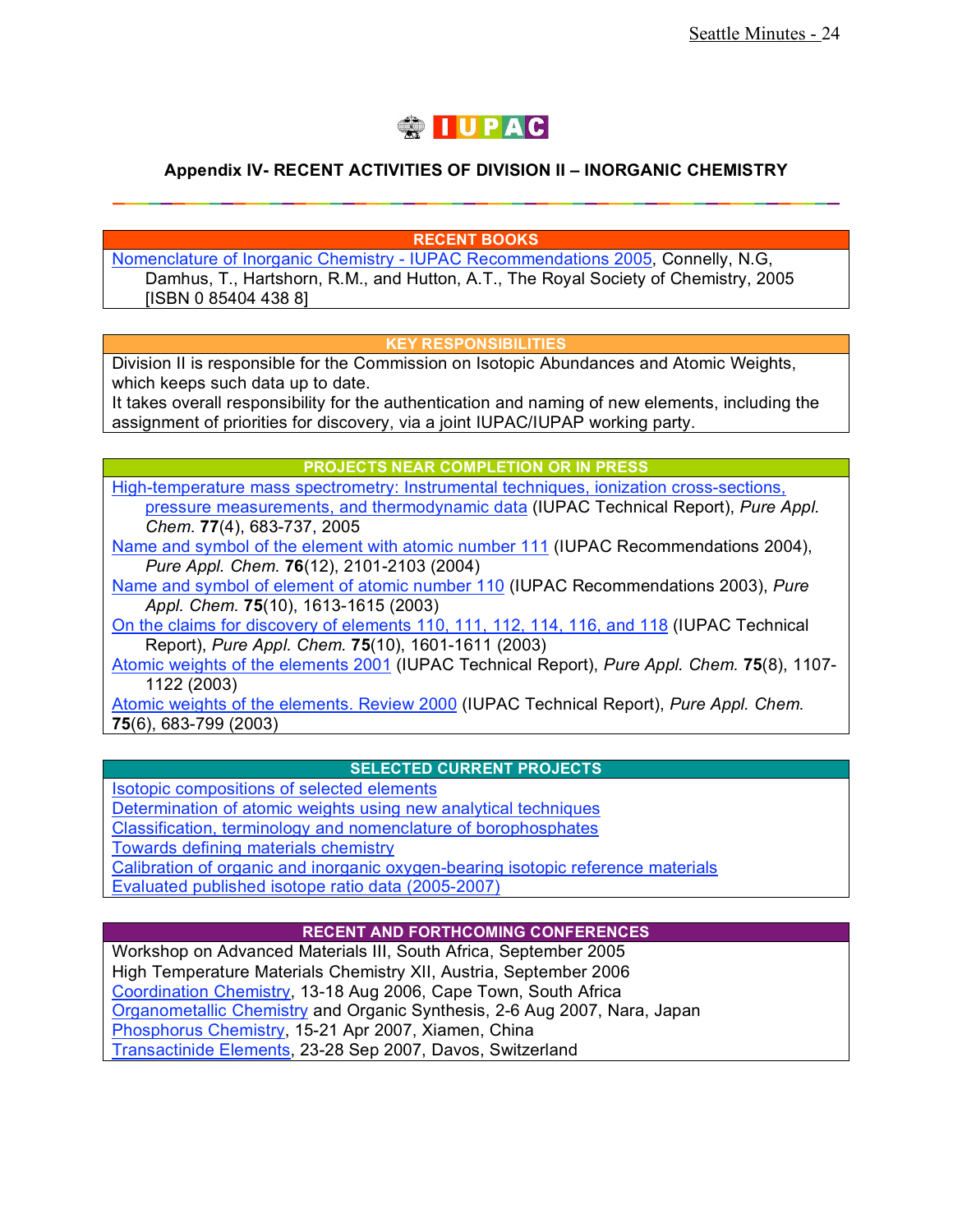# **Appendix V Sub-Committee on Materials Chemistry 15 August 2005 Beijing**

## **DRAFT MINUTES**

**Present [Division membership, young observer or other status]:** J Corish (Chairman) [II], A R West (Acting Secretary) [II], L V Interrante [II], D Rabinovich [YO], G McCann [RSC representative], A M Tshavhungwe [South Africa, capacity building], R Jones [IV], C Gorman [YO], Z Zeng [YO], R Weir [I], G Rosenblatt [II], S Mathur [II].

**Apologies:** A V Chadwick, J Maier, E R, CC, F Adams (JC to provide complete list).

## **1. Minutes of Ottawa Meeting**

These had previously been circulated electronically. JC gave a summary of the meeting and said that all actions arising had been completed, apart from preparation of the website. To do this should now be relatively easy since IUPAC (Fabienne) are setting up a web system to allow members to input information in a convenient format. **Action: RJ to pursue, with assistance from JC.**

## **2. Project to Define Materials Chemistry**

This has received IUPAC approval with Prof P Day as Project Leader. In his absence, Dr G McCann updated the subcommittee on progress. The project will run for 2 years. The objective is to produce a statement showing how Materials Chemistry can fit within the overall IUPAC structure.

PD has met with a) ARW for preliminary discussions about the mechanism and scope of the project and b) the RSC Materials Chemistry Forum, following which GM prepared an initial statement.

GM's presentation had two main features, a) the target audience for the IUPAC project and b) the content of the definition of Materials Chemistry. First, GM indicated that primarily the audience was the IUPAC organisation and membership. Following discussion over this, which included also the appropriate home of the Materials Chemistry sub-committee, it was agreed that Materials Chemistry is clearly an interdisciplinary area that crosses the borders of several Divisions within IUPAC, although Division II Inorganic is its current principal home.

GR commented that if the prime audience is the IUPAC community then an article for CI should form one of the main outputs. LVI and GM also indicated that their respective journals could well highlight the result of the IUPAC project in, for instance, an editorial as well as on their respective websites. JC commented that it is very important to integrate Materials Chemistry within the IUPAC organisation, as well as to make public statements about Materials Chemistry.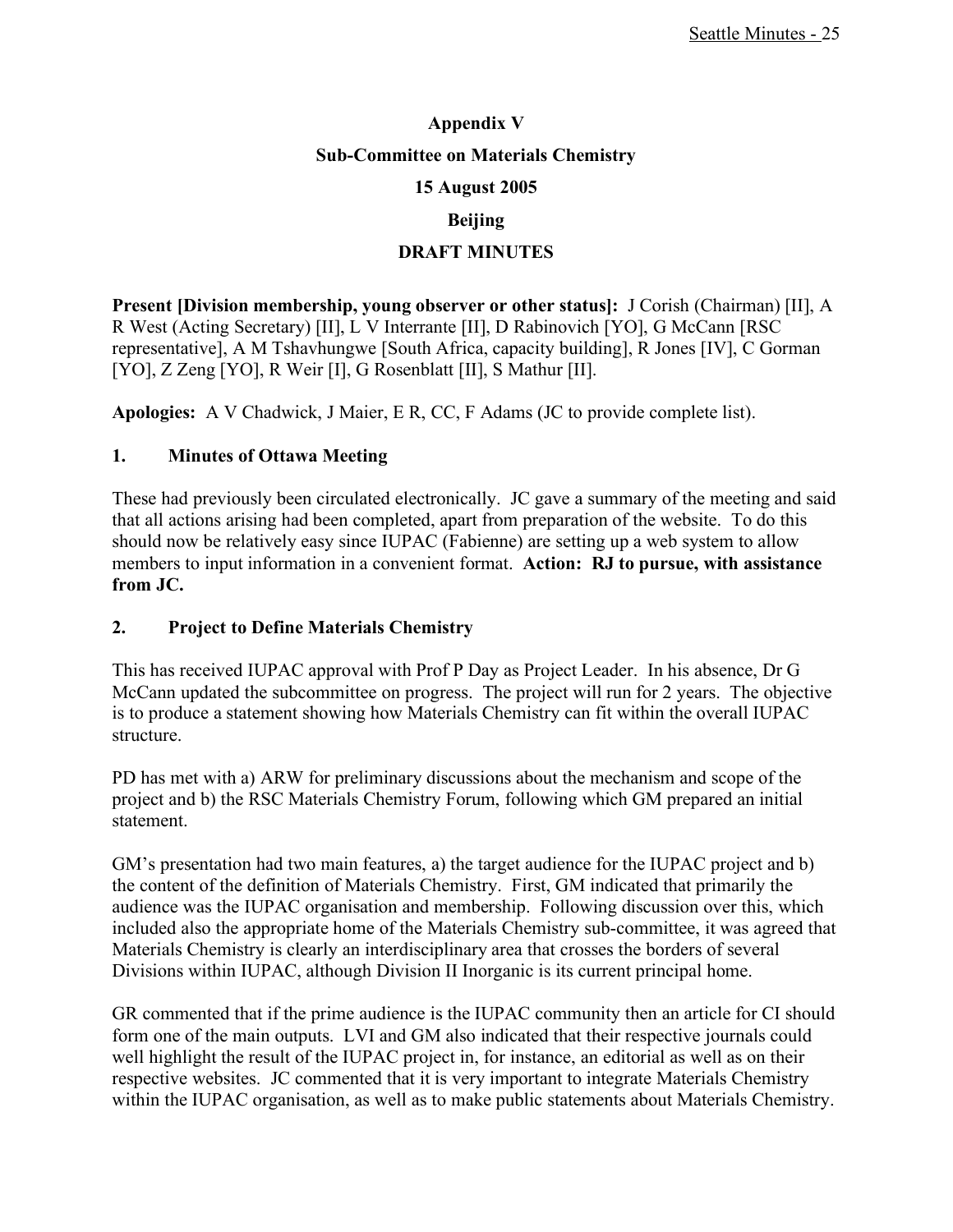GM then spoke about his initial efforts to define Materials Chemistry and the difficulties that were likely to be encountered, especially at the fuzzy interfaces with other disciplines of Chemistry.

To promote discussion, GM then presented the first draft of a definition of Materials Chemistry based on his experience as Editor of the Journal of Materials Chemistry, as follows:

"The synthesis, processing, characterisation and exploitation of compounds that have useful, or potentially useful, properties and applications. The focus of the research is the creation, understanding and development of substances or systems with improved properties that will impact positively on business and personal life. To use chemistry to create compounds that may lead to new technological opportunities or significant improvements in existing technology.

As expected and hoped, this generated a considerable amount of positive discussion, including the following points:

The word 'compounds' may be falling out of use somewhat in Material Chemistry and for the moment, the word 'substances' is used instead.

CG commented that, from the draft definition, the remit of Materials Chemistry could easily include Medicinal Chemistry with medical applications of Materials and questioned whether it is worthwhile to try and distinguish Medicinal from Materials Chemistry. By contrast, JC stated that, at his University (Trinity, Dublin), there are two Chemistry degree programmes in a) Advanced Materials and b) Medicinal Chemistry, with essentially no overlap in content. After considerable discussion, there was no consensus as to whether Medicinal Chemistry would be 'in' or 'out', but it was felt that the interface was fuzzy; areas such as the PEGylation of materials of possible pharmaceutical application could possibly fall within the scope of Materials Chemistry since this would not necessarily fall within the focused remit of pharmaceuticals.

Questions were raised as to whether catalysts (ZZ), structural materials (RJ) and organometallic compounds as precursors to inorganic solids (GM) belong within the remit of Materials Chemistry. There was considerable discussion as to the distinction between Materials Science and Materials Chemistry (GM, ARW), since both areas target properties/applications; the difference may well come down to the level of chemistry content, but this was not agreed upon definitely. The distinction between molecular and solid state inorganic materials was highlighted (ARW) and the point made that many established areas of what could be legitimately regarded as Materials Chemistry already have a home for publishing elsewhere, e.g. Catalysts and Solid State Chemistry/Physics.

The point was made that the ACS journal, *Chemistry of Materials*, and the RSC journal, *Journal of Materials Chemistry*, both arose to fill an identified need for chemists to be able to publish work that does not clearly fall within the remit of conventional inorganic/organic/physical chemistry journals; as a result, the remit of these journals has effectively been decided by the readership/authorship. One point to emphasise and about which there was no dissension, is that Materials Chemistry is now certainly a major branch of Chemistry. This is illustrated by the facts that: the two journals referred to above are now among the largest journals published by the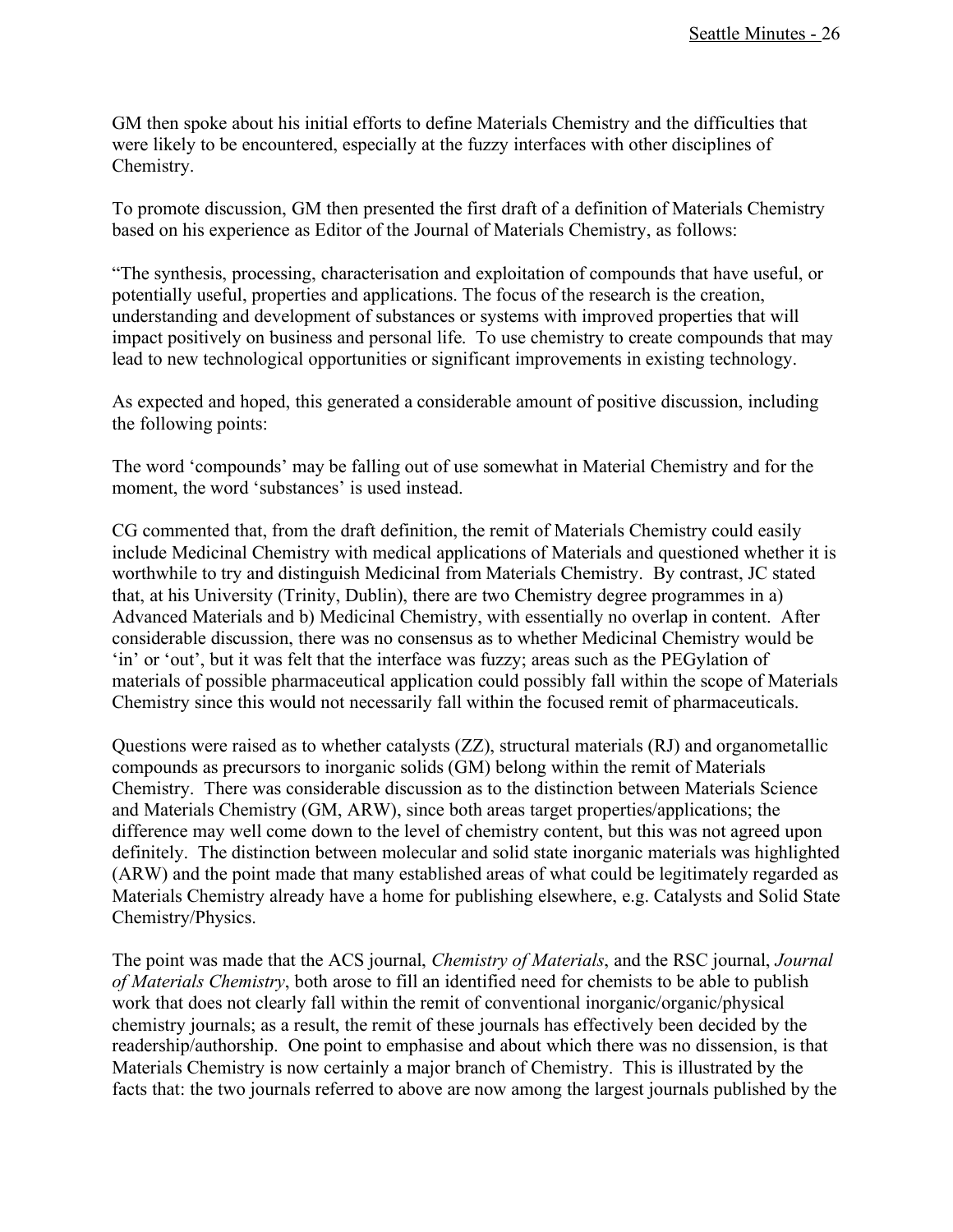ACS and the RSC; the Journal of Materials Chemistry is certainly the most rapidly-growing journal within the RSC; the Chemical Congress in Beijing has a major Materials Chemistry programme with a huge poster session. GR commented that IUPAC has already recognised the significance and growth of Materials Chemistry and that he had received an immediate and positive response from IUPAC for setting up the Materials Chemistry sub-committee.

## 3. Project to Produce a Glossary of Terms Used in Materials Chemistry: Nanorelated Terminology

By way of introducing himself, Dr Sanjay Mathur gave a presentation on some of his research interests in the area of nanoparticles and their incorporation into composites to achieve modified properties such as, for instance, loading polymers with oxide particles with applications, for example, as abrasion-resistant paints. He also presented some key results on preparation of precursor materials for magnetite,  $Fe<sub>3</sub>O<sub>4</sub>$  and possible applications of these in the technique of magnetic hypothermia to kill cancer cells; work is already at the stage of clinical trials and represents a very good example of collaboration between Chemists, especially Materials Chemists, Biologists and Medical Practitioners.

He then described his attempts, following the Ottawa GA at which he was encouraged to consider preparing a Glossary in Materials Chemistry, to generate some interest in this project. It became clear that the project was probably over-ambitious and that it could be difficult to get potentially-interested parties to participate in a project that rather lacked focus.

He therefore reconsidered his options and is now proposing a nano-related project to collate an agreed glossary of terms which, perhaps, have the prefix 'nano'. This suggestion was received with much enthusiasm from the sub-committee; in particular, a focused project on nano-related terminology could perhaps form the first step in a much wider glossary of terminology in Materials Chemistry. Considerable helpful discussion followed concerning how to establish an agreed terminology in an emerging area such as this (CG, GR). A 'straw horse' approach was suggested, in which, in the first instance, SM would circulate a rough draft listing nano-related terms that he had encountered from an initial literature survey, to a selected group of individuals for comment, with the hope that a focused request such as this should receive a good response, especially from people who themselves have proposed new terms. RJ commented on the mammoth nature of the task that preparing a glossary can become, from his personal experience of an almost-completed project associated with sol-gel and hybrid material terminology.

Following some discussion/uncertainty about the status of any recommendations that arise from this, or any other project, JC commented that IUPAC has a clear ratification procedure in which any project outcome is submitted to the ICTNS, who consult with fifteen independent referees, before something such as a glossary becomes an established IUPAC recommendation. The question of having an active website to allow the public to input comments was discussed and felt to be worthwhile, but that at the conclusion of the project, an active website would necessarily close, since IUPAC would not wish their recommendations to be updated in an *adhoc* manner. RJ commented that Division IV has a polymer-related project on aggregation and self-assembly and that the proposed Mathur project on nano terminology could be done in parallel, with some interaction between the two projects. JC commented that the proposed nano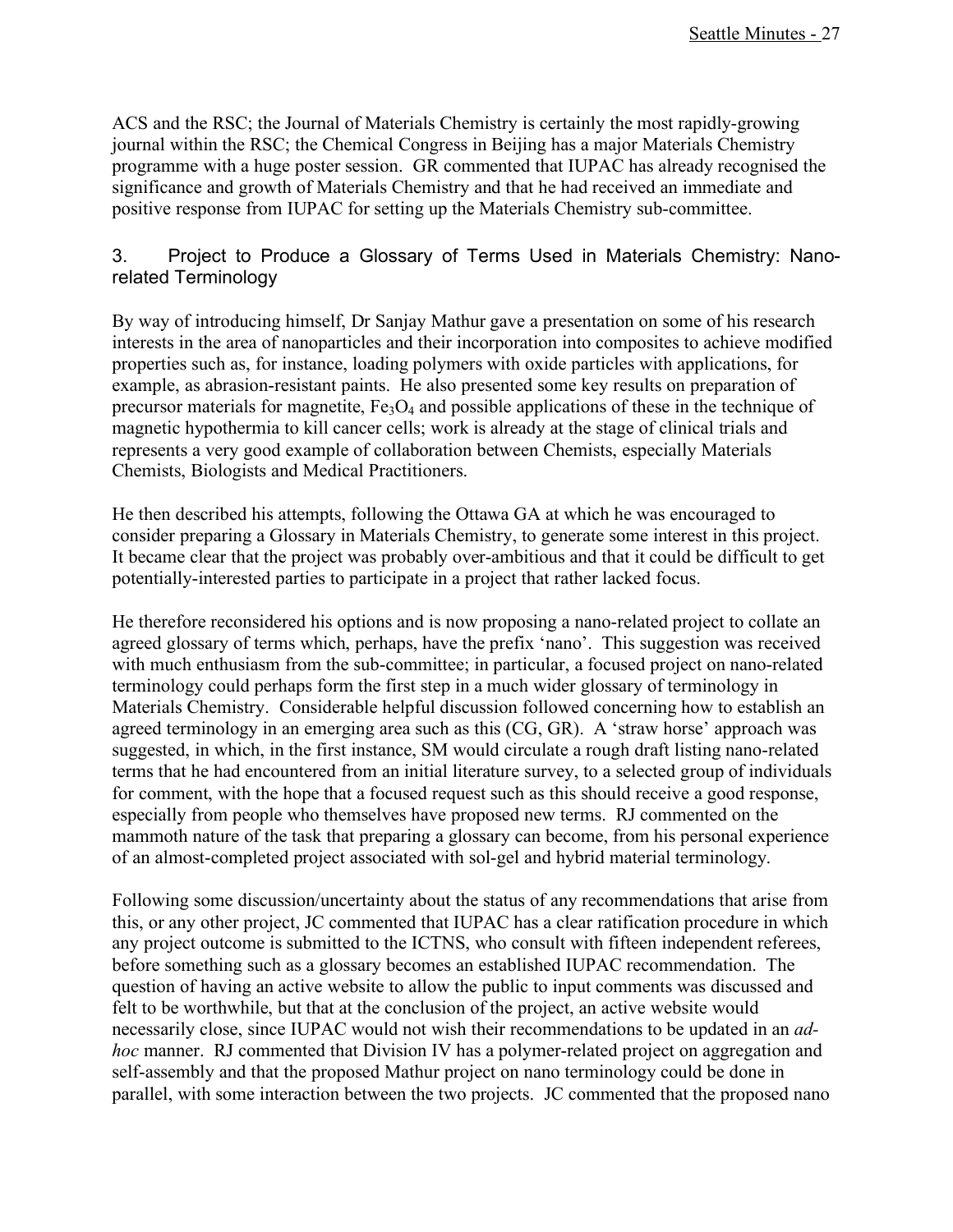terminology project would require discussion with other Divisions, especially Physical (RW) and should involve as many as possible of the well-known figures within the nano community.

Division VIII had received an approach from Rice University about a possible project/conference in nano terminology, but as yet nothing had been finalised; presumably Division VIII would also be interested in this proposed project. ZZ suggested including appropriate ACS Editors/Board members in any Task Force. It was commented that this proposal for work on terminology at the frontiers of Materials Chemistry, at which changes occur spontaneously, had many similarities to the recently terminated project on terminology of 'Fullerenes'. The Fullerene project took considerable time, but was eventually successful and is good for giving IUPAC a high profile in this developing area of chemical research.

The following action plan was proposed:

SM indicated that he could quickly revise his proposal with a scaled-down budget, probably in the £8-10k range, for a 3-year programme. This should be submitted to Materials members of Division II for initial help and comment, following which the final version should be submitted to Division II (ARW), who would then forward it to Fabienne requesting that all Divisions be invited to comment and offer support if interested.

## **4. Course Development in Materials Chemistry**

LVI has received comments about the lack of text books and established curricula in Materials Chemistry and made the observation that there is a clearly defined need for appropriate undergraduate course material. After some discussion it was felt that preparation of a draft curriculum could well form the basis of an IUPAC project and LVI was given the go-ahead to contact David Avnir about the possibility of preparing a project submission.

## **5. Workshops on Advanced Materials**

The status of WAM III, due to be held in South Africa in September 2005, was discussed. JC commented on the difficulties of establishing an easy form of communication with R Sanderson. SM indicated that, from his recent visit to South Africa, there exists the possibility of a joint Germany-South Africa Symposium, to be attached to WAM III. Notwithstanding difficulties over communication with the organisers of WAM III, a programme is now available, although perhaps has not been publicised as widely as it could have been; it was felt that the principle behind the WAM activities is good and that following conclusion of WAM III, plans could be made for WAM IV, with China or South America as two possible locations (SC to contact DR to determine possible interest).

## **6. The Future of the Materials Subcommittee**

Several of the subcommittee members have continued membership on Division II and therefore the immediate future is assured. However, new recruits are certainly needed. There was much dismay that the organisers of the Congress did not respond to the suggestions from the Materials Chemistry Subcommittee, of possible involvement in the organisation of the Materials Chemistry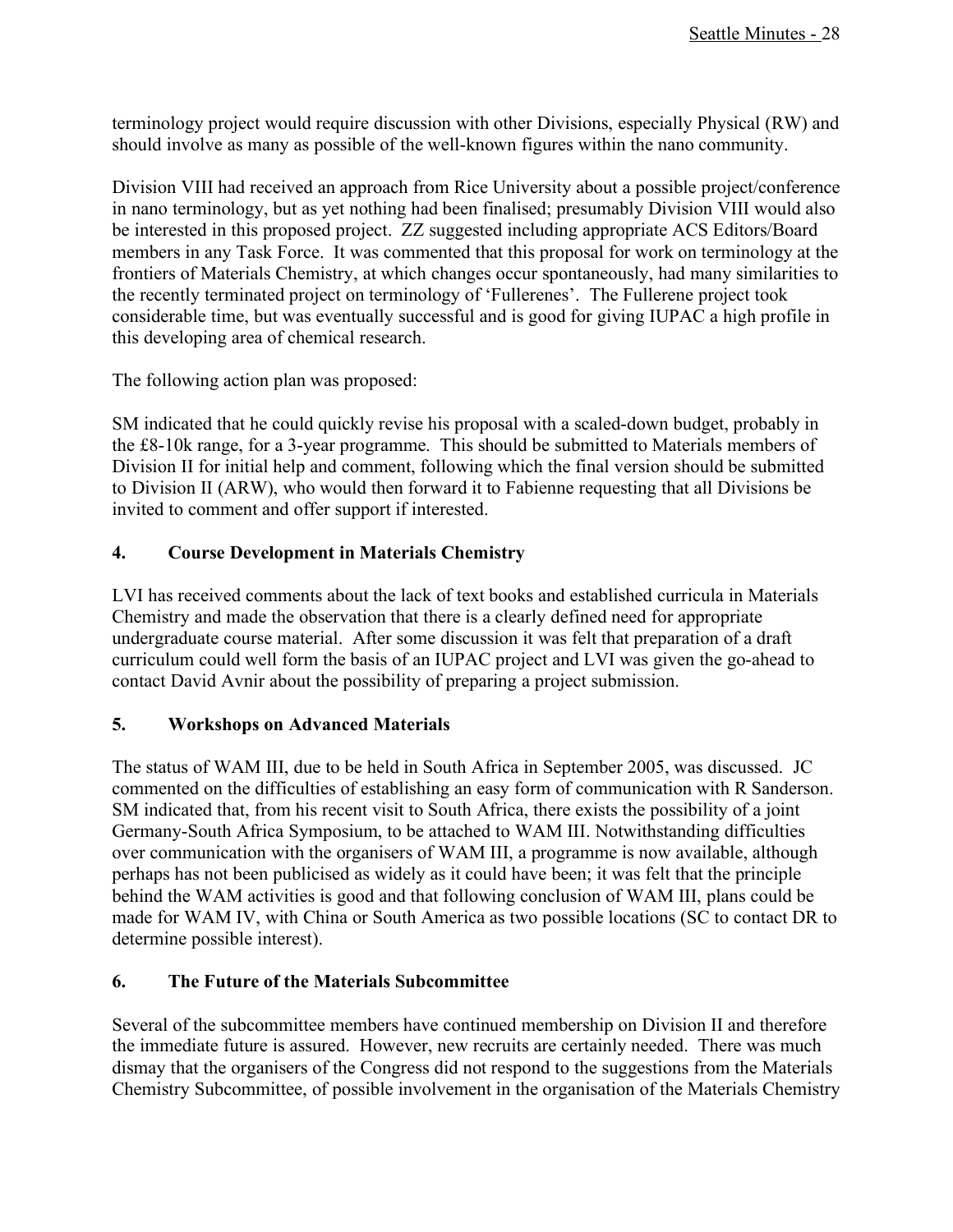programme. Following Ottawa it had been the intention of the Materials Chemistry Subcommittee to hold a Materials Chemistry Workshop at some stage during the Beijing meeting, but with zero interaction with the Chinese organisers, this proved impossible.

## **7. Future Meetings**

Since the bulk of the membership of the Materials Subcommittee is also associated with Division II, it is proposed that the next meeting of the Materials Subcommittee be held just before/after the off-year meeting of Division II, which, at this stage, is likely to take place in Seattle, USA in August 2006.

## **8. Other Actions**

i) ARW to raise the question of possible involvement of the Materials Chemistry Subcommittee in the Torino Congress.

ii) JC to send copies of these Minutes to other Division Presidents for their information and requesting that, if interested, they nominate new members for the Subcommittee.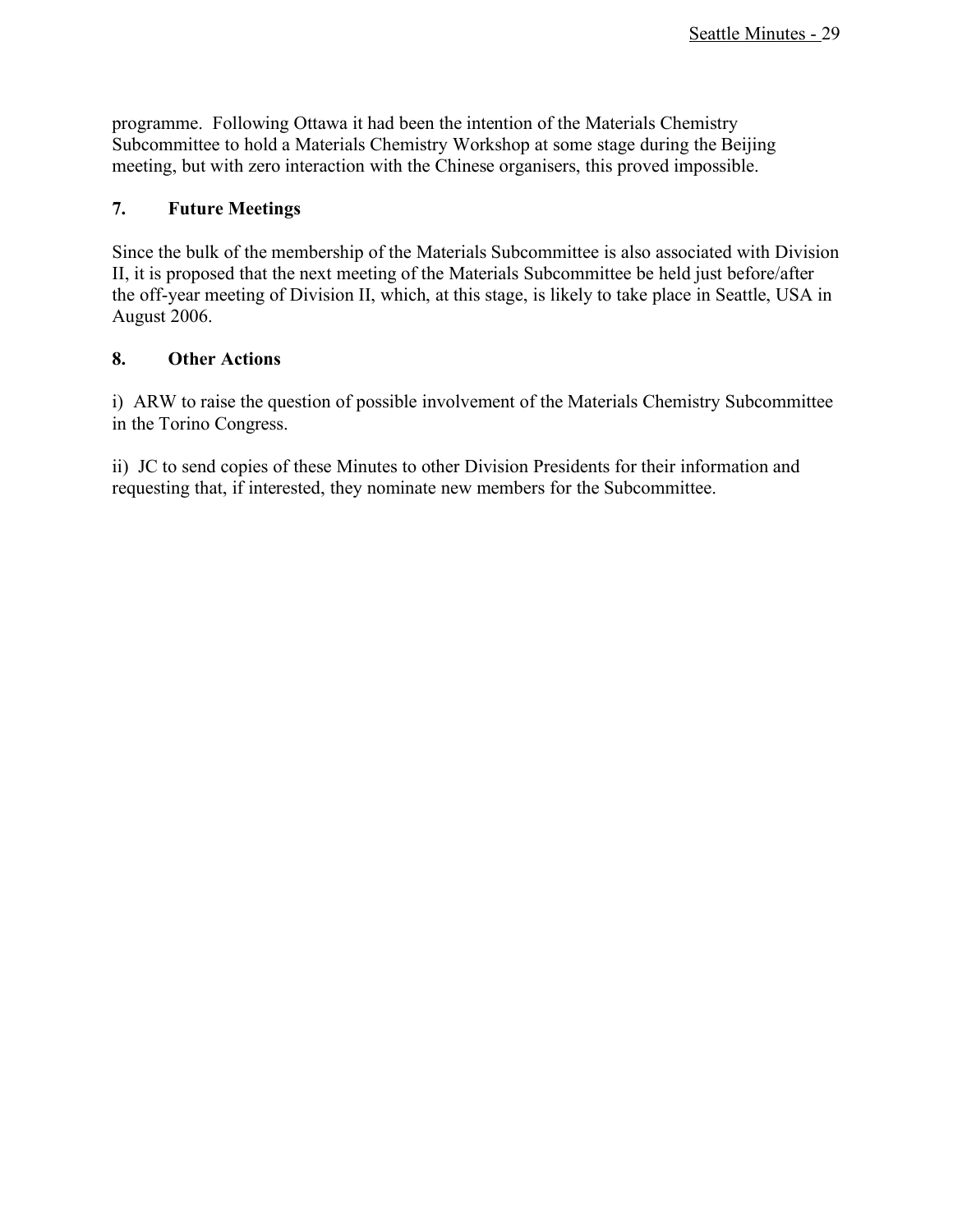## **Appendix VI**

## **Interdivisional Sub-Committee on Materials Chemistry**

# **Informal Meeting on 14th August 2006 in Seattle**

## **Room 105, Department of Chemistry, University of Washington**

## *DRAFT MINUTES*

## **Present:** J. Corish (Chairman), A.V. Chadwick (Secretary), L.V. Interrante, A.R. West, G. Rosenblatt, J. Garcia-Martinez, M. Leskela, C. Campbell (Local host).

## 1. Welcome

The Chairman welcomed the members of the Sub-Committee to the meeting and thanked Charlie Campbell from the Chemistry Department for acting as the local host and providing facilities for the meeting.

## 2. Minutes of the last meeting

The minutes of the last meeting of this Sub-Committee at Beijing were tabled and discussed. It was not clear how many members of the group had received electronic copies of the minutes, therefore they should be re-circulated.

**[Action: Secretary to e-mail minutes of the Beijing minutes out to members]** The matters arising from the Beijing minutes mainly concerned progress on projects and will be covered elsewhere in the agenda for the meeting.

## 3. Reports of progress on projects

## a. Defining Materials Chemistry

This is an accepted and funded project led by Peter Day (Chemistry, Oxford, UK) as the Task Group leader.

Professor Day had initiated a meeting in London earlier this year organised by the Royal Society of Chemistry and there was a report from this meeting (Annex 1). Unfortunately Professor Day could not attend the present meeting because of travel difficulties associated with increased security. The meeting appreciated the report but were unclear about what the next stage of the project would be and noted that the Task Group had not yet formally met. Tony West is the monitor for this project. The Chairman suggested that it would be useful for the Task Group to meet with members of this Sub-Committee with a view to bring the project to completion because the outcome of the project was so fundamental to the work of the Sub-committee. Tony West thought that the project still had sufficient funds to finance such a meeting possibly at the next General Assembly (The project was funded \$8k, and most of this was still available for such a meeting). The Sub-Committee endorsed the proposed meeting.

## **[Action: Tony West to contact Peter Day to discuss plans for the completion of the project]**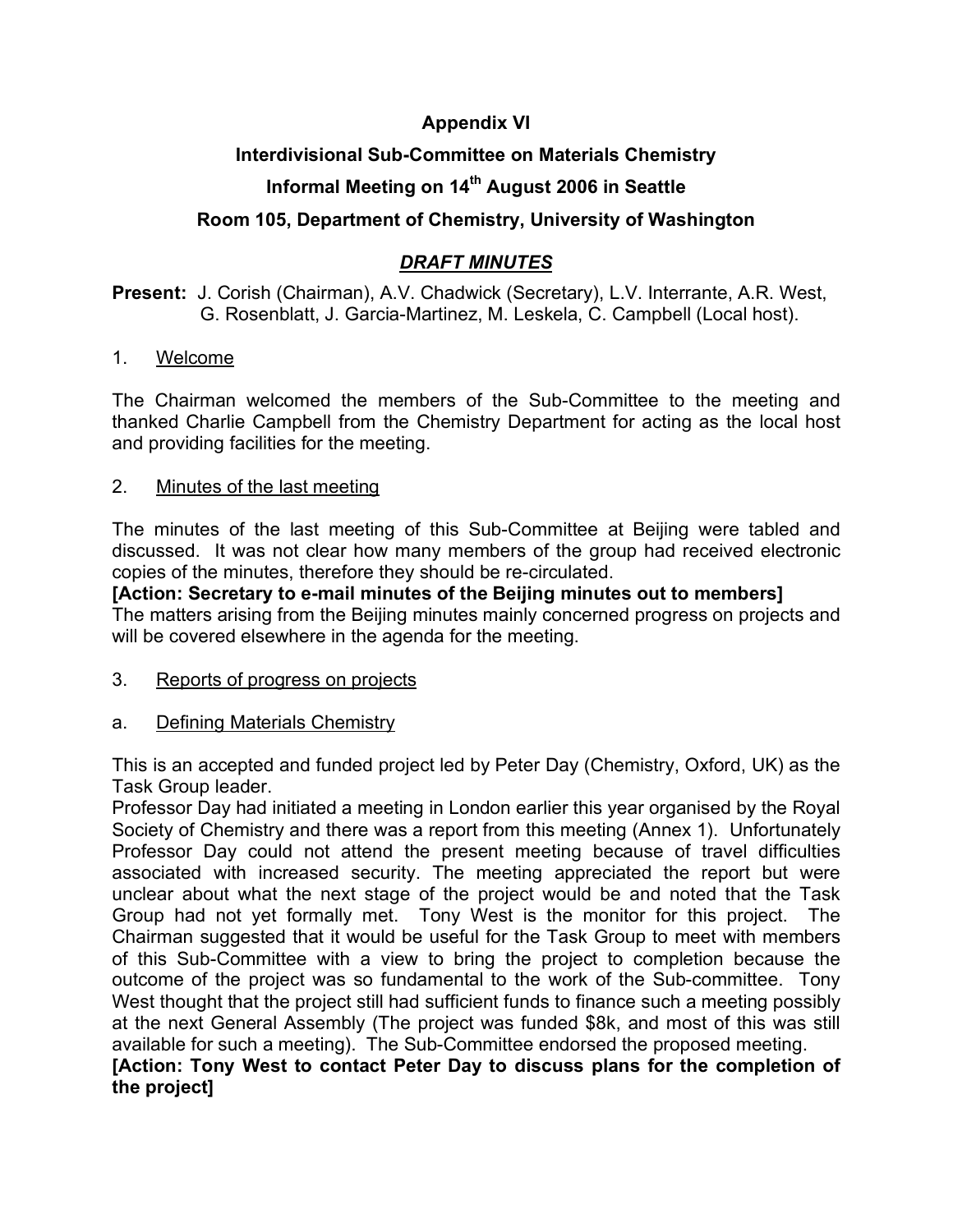## b. Project to Produce a Glossary of Terms Used in Materials Chemistry: Nanorelated Terminology

This is a proposed project from Sanjay Mathur. There had been considerable discussion of this proposal at Beijing. There were concerns that the cost was initially too high and the project did not have sufficient focus. At Beijing it was left to Sanjay to follow up with a revised proposal. This has not yet been completed although some progress had been made and the Sub-Committee was sympathetic to the difficulties in producing a proposal on this subject. It was noted that some good starting points for the nomenclature; the book by Ozin and the Vocabulary PAS 71:2005 produced by British Standards. Tony West suggested a workshop on the topic could be held in conjunction with GA at Turin. It was clear that Sanjay would need help in preparing the proposal. After much discussion the following procedure was proposed to forward this project.

*Step 1*: The Chairman to ask Sanjay Mathur if he would be willing (with assistance from other members of the Sub-Committee) to run a workshop in Turin and still wishes to run the project that might be defined there. The aim of the workshop would be to assess the scope and viability of the project.

## **[Action: The Chairman to contact Sanjay Mathur to discuss plans for the project]**

*Step 2*: Tony West and Javier Garcia-Martinez to assist Sanjay Mathur by (i) distilling information from the available glossaries of nanomaterials terminology (see above) and (ii) compiling a list key people who could eventually form a Task Group for the project. Potential Task Group members within IUPAC could be identified from the Blue Book. **[Action: Tony West and Javier Garcia-Martinez to distil glossaries and find potential members and convey the information to Sanjay Mathur]**

*Step 3*: Tony West will publicise this plan to have the workshop at the Bureau Meeting in Madrid. This will inform IUPAC and the other Division Presidents of the plan and will help identify other people within IUPAC who could be on the Task Group. **[Action: Tony West to publicise plans at the Bureau Meeting]**

*Step* 4: (Added after the meeting). Since the above steps involve several people it seems appropriate for the Secretary to monitor progress on the steps. **[Action: The Secretary to monitor the steps]**

## c. Experiments in Materials Chemistry

Dr. Bosova, who was asked to coordinate the project, feels the project should be dropped as the task force has disintegrated. In addition she has no students to test the experiments. Gerd Rosenblatt gave the history of the project describing it as still being of potentially great value to the community if it could be completed in the future.. However, in the present circumstances it does look as though this project should be terminated. This will be reported at tomorrow's meeting of the Division Committee.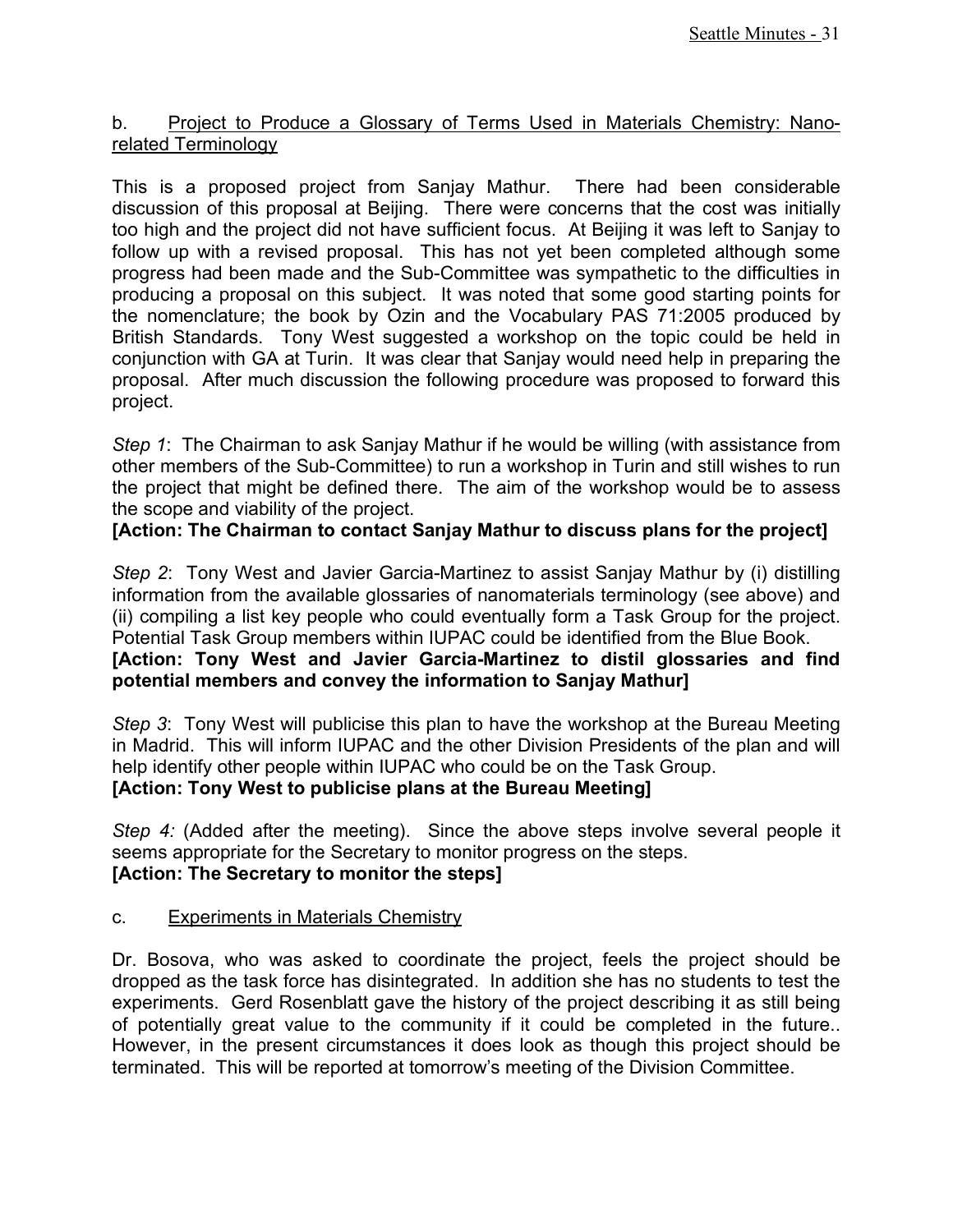## 4. HTMC-XII Vienna

All information on this meeting is on the Web. It is IUPAC sponsored. There will be approximately 150 attendees, similar to the previous meeting in Japan. A presentation from IUPAC is normally given at this meeting; however there does not appear to be an attendee who is an IUPAC member. It could be possible that Hilpert or Chatillon are attending and he could give the presentation.

## **[Action: Gerd Rosneblatt to contact Hilpert and Chatillon to ascertain his attendance at the conference]**

## 4. HTMC-XIII (2009)

The venue selection committee, chaired by Hilpert, considered five to six good applications to hold meeting. Within the established schedule it was time to hold the meeting in the US and it will be organised by Alexander Navrotsky at Davis.

## 5. WAM III (Workshops on Advanced Materials)

This was held in Stellenbosch, South Africa in September 2005. A full report, written by Piet Styne and the Chairman, is available on the Web and was published in Chemistry International. The Chairman attended the workshop and reported that it was a very successful meeting with wide representation of students from African countries. Sanjay Mathur had organised a mini-symposium jointly funded by National Research Foundation (South Africa) and the Deutsche Forschungsgemeinschaft (Germany) in conjunction with the meeting. All of the presentations at this symposium were given by research students.

## 6. WAM IV

An offer had been received from Thailand to host this meeting, to be organised by Joydeep Dutta at Asian Institute of Technology in Klong Luang Pathumthani. Sanjay Mathur will be involved in assisting the organisers. This application was reviewed and was considered to be an excellent and well thought out proposal and should be endorsed.

## **[Action: Chairman to contact the organisers and provide assistance in seeking IUPAC funding for the meeting]**

## 7. New Projects

## 7.1. Terminology for conducting, electroactive and field-responsive polymers

This is a proposal submitted from Division IV, coordinated by Prof Ober. Gerd Rosenblatt said that it was good and needs to proceed, but we (the Sub-Committee) have no budget. But the Sub-Committee could give it support as being a good project. However, there is no inorganic chemistry in the project, hence the Division might not agree to fund it. Gerd Rosenblatt suggested we give it the backing of this Sub-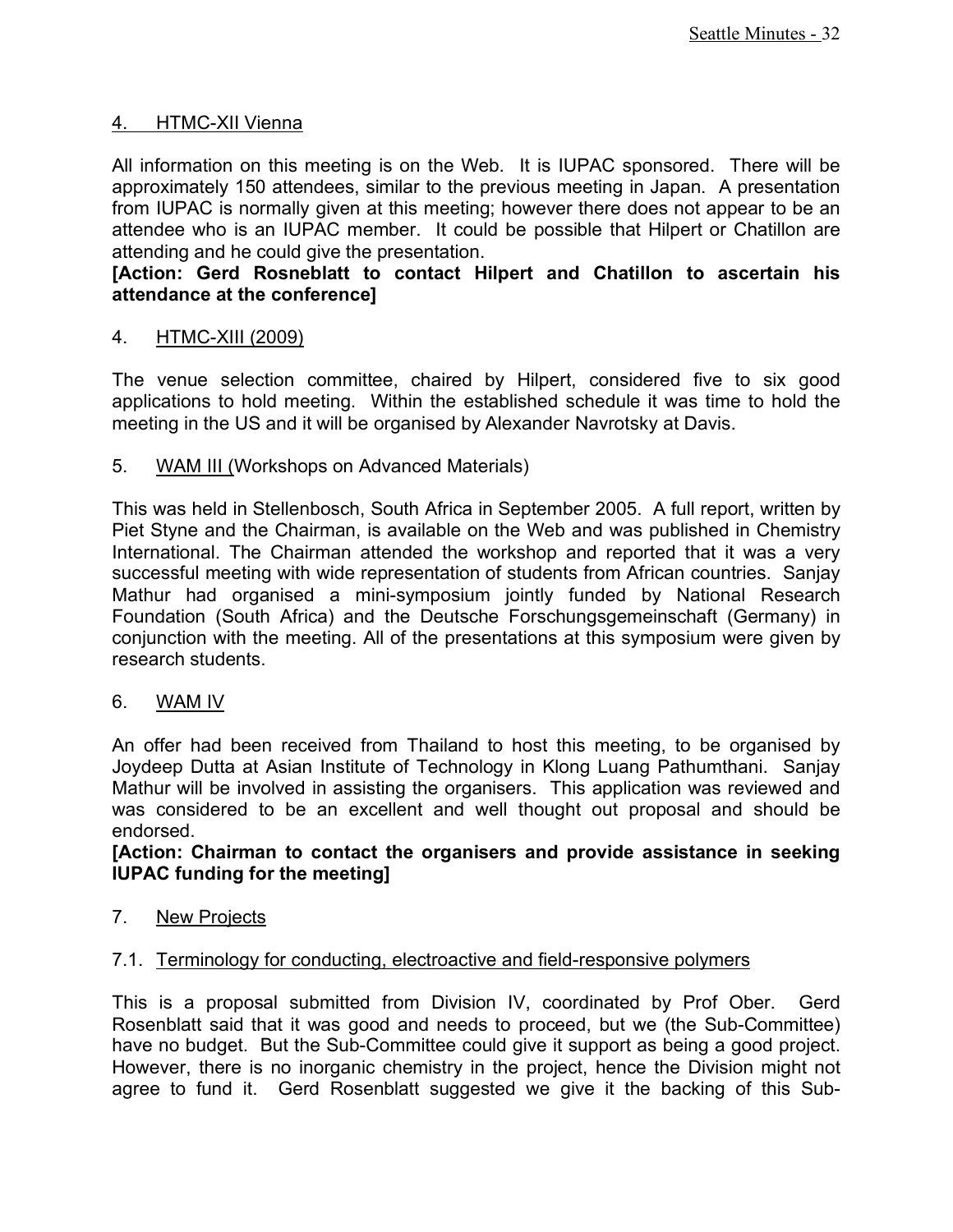Committee, such that The Chairman could write to the Secretariat strongly endorsing the proposal. The Sub-Committee was happy with this course of action.

## 7.2 Nomenclature for mesoporous materials

Javier Garcia-Martinez felt that there is confusion in nomenclature. It is a much focused area and is part of the nanomaterials area. A lot of work done by IUPAC in the area of porous materials nomenclature (as early as 1985) but area is now getting confused with the new materials and nanotechnology. Thus there is room for a focused project. To pursue this it the interest of other Divisions should be assessed. Tony West will consult Division Heads at the Bureau meeting in Madrid.

## **[Action: Tony West to consult at Bureau meeting]**

## 8. Future of Sub-Committee

The Chairman pointed out that this Sub-Committee was formed in Brisbane and it was time to review the status. Several members commented that materials chemistry is a growing area, but where does it fit into the current structures of IUPAC? There is no funding, so how does the Sub-Committee continue? There have not been a lot of projects in the materials chemistry area and no outstanding successes despite the fact that Materials Chemistry had formed significant parts of recent IUPAC Congress Programmes and will feature again in Turin. Gerd Rosenblatt said it would be hard to start a Division for Materials Chemistry; a strong case could not be made and Inorganic Division itself is not currently one of the stronger divisions. Tony West pointed to the experience of the Royal Society of Chemistry in setting up its very successful Materials Forum suggested that it was necessary to move carefully and slowly in building up successful structures that could effectively assist this subject. The future of the Sub-Committee will be raised at the Division II meeting to seek a wider view.

## 9. Presentation

Charlie Campbell gave a short presentation on the research in chemistry at the University of Washington.

## 10. Conclusion

The Chairman thanked the attendees for their participation and Charlie Campbell again for being a splendid local host.

## 12. Date of next meeting

The Sub-Committee will meet at the Turin General Assembly.

*Alan Chadwick - 23 September 2006*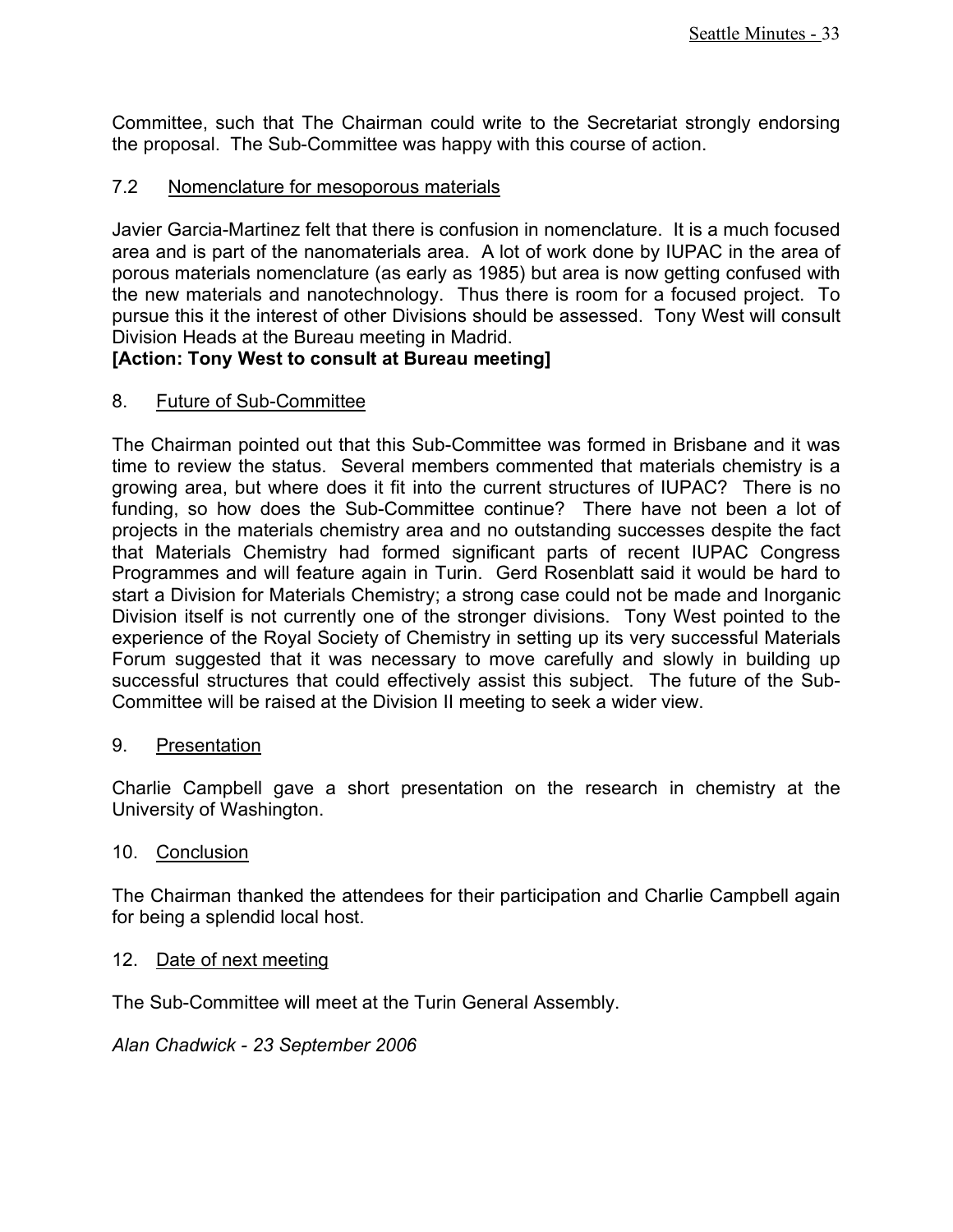## *ANNEX 1*

## **IUPAC Inorganic Chemistry Division Committee**

## **Seattle, USA, 15-16 August 2006**

## **Defining Materials Chemistry: IUPAC Project – Prof. Peter Day**

## **Background**

In the last 10-15 years materials chemistry has rapidly emerged as a distinct discipline within the broad family of chemical sciences. A significant fraction of all publications in chemistry claim to form part of this new field. Two examples will suffice: Googling 'materials chemistry' results in no fewer than 175M hits, while the number of articles submitted to one of the major journals in the field has increased almost 15-fold in 15 years. Nevertheless, finding an agreed definition of what constitutes 'materials chemistry' is not easy. Materials chemistry transcends the traditional sub-divisions of chemistry. So can we devise and inclusive but meaningful definition? To date the discipline has developed organically and to a large extent, the common idea of what constitutes materials chemistry is circularly linked to the type of work that those calling themselves materials chemists do.

Faced with these facts IUPAC set up a project to furnish a succinct definition of the subject area covered by materials chemistry and recommend how this new discipline might best be represented within the IUPAC structure. Apart from collecting information from practitioners and from the journals principally devoted to the subject, one of the key tools in the project was a Workshop, kindly organised by the Materials Chemistry Forum of the UK's Royal Society of Chemistry. The MCF brings together representatives, not only of the relevant subject groupings in the RSC but also from contiguous disciplines like physics and materials science, all of which contributed, in addition to international speakers. The workshop aimed to provide a definition and discuss the nature of the discipline. The opinions and ideas collected provide valuable feedback to the publishing and funding communities, as well as the IUPAC project. The brief comments that follow draw heavily on that discussion. I am grateful to Dr Rachel Brazil of the RSC for her notes.

### **What is a Material?**

In defining materials chemistry, it becomes clear that one of the most difficult tasks would be defining what constitutes a material in contrast to just a chemical. This would be the key to defining materials chemistry. The dictionary defines a material as 'a physical substance which things can be made from'. To devise a more technical definition many felt that the idea of functionality or application needed to be considered. A material is something that has properties which give is a particular useful application, either structural, as with a building material, or functional, as with materials used to make devices (electronic, optical or magnetic). A material is generally though of as a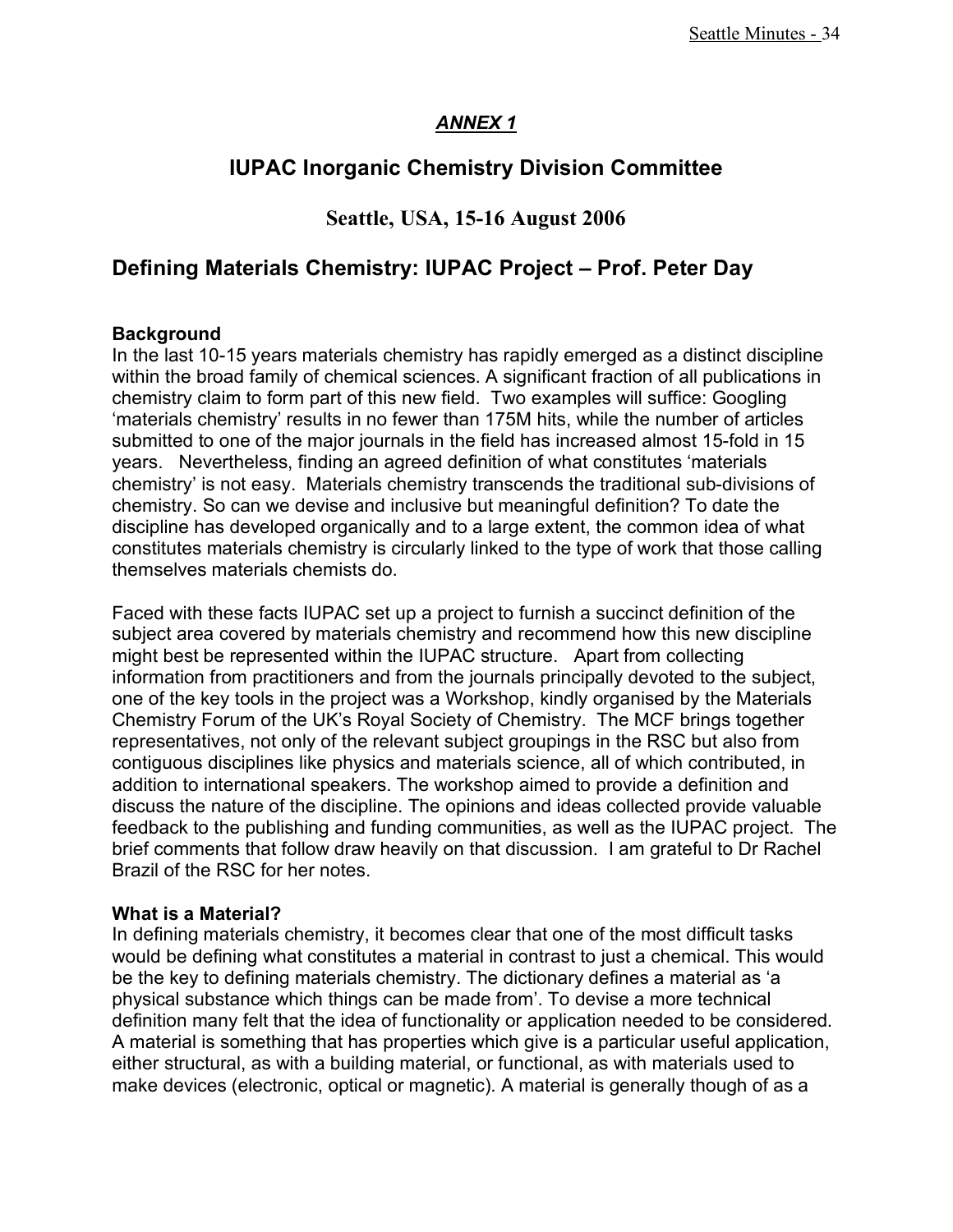solid or highly viscous phase where interactions between the entities forming the aggregate play a large role, rather than a liquid or gas.

Another key concept is that of 'emergent properties' Materials are assemblages of subunits. The properties of a material emerge from the way these sub-units are put together. Whilst a single molecule will have properties related to its chemical structure which remains constant, the properties of a material are dependent on how its subunits are assembled. In fact, properties can arise from structural defects and materials made of the same chemical sub-units can have different properties. This relationship between structure and property could be used to define a material and differentiate it from a chemical. An example of a material would be a nanotube, whose properties will vary depending on its structure. This can be compared to a molecule of benzoic acid, which is a chemical whose properties are related only to its chemical make-up.

## **The work of a materials chemist**

To develop ideas about the sub-discipline it is useful to look at some of the processes and priorities of researchers in the discipline.

• *application as motivation*

Much materials chemistry is motivated towards discovery and development of materials that may be exploited for desired applications. Whilst this is an essential motivating factor, there does also need to be some scope for purely studying the structure and properties of materials. Chemists will generate new materials before their potential applications may have been conceived. The discipline must include the ability to synthesise, study and assess new materials.

• *structural or functional*

Today, the work of most materials chemists is focused on producing functional device materials and the discipline is often seen as being focused on the production of materials with function – electrical, optical or magnetic. The production of structural materials such as alloys, composites and plastics has been seen as the province of materials scientists. Polymer science, whilst carried out by chemists was not always historically strongly connected to other materials chemistry, largely due to the number and strength of journals devoted to macromolecular chemistry alone. However, with the development of the field of conducting polymers, the materials chemistry and polymer science communities are moving closer together. The development of new nanostructured and smart materials is also uniting communities and bringing the science involved in functional and structural materials together. Materials chemistry can encompass both structural and functional materials. Structural properties such as strength or flexibility can be considered as another type of functionality. At the moment chemists are more interested with other types of functionality but this may change in the future.

• *designing and processing materials*

The concept of 'design' was seen as very important in defining the work of materials chemists. Rather than purely investigating properties, the materials chemist tries to manipulate the synthetic process to produce a desired end product. The relationship between method of synthesis and design of the final end product is crucial for a materials chemist.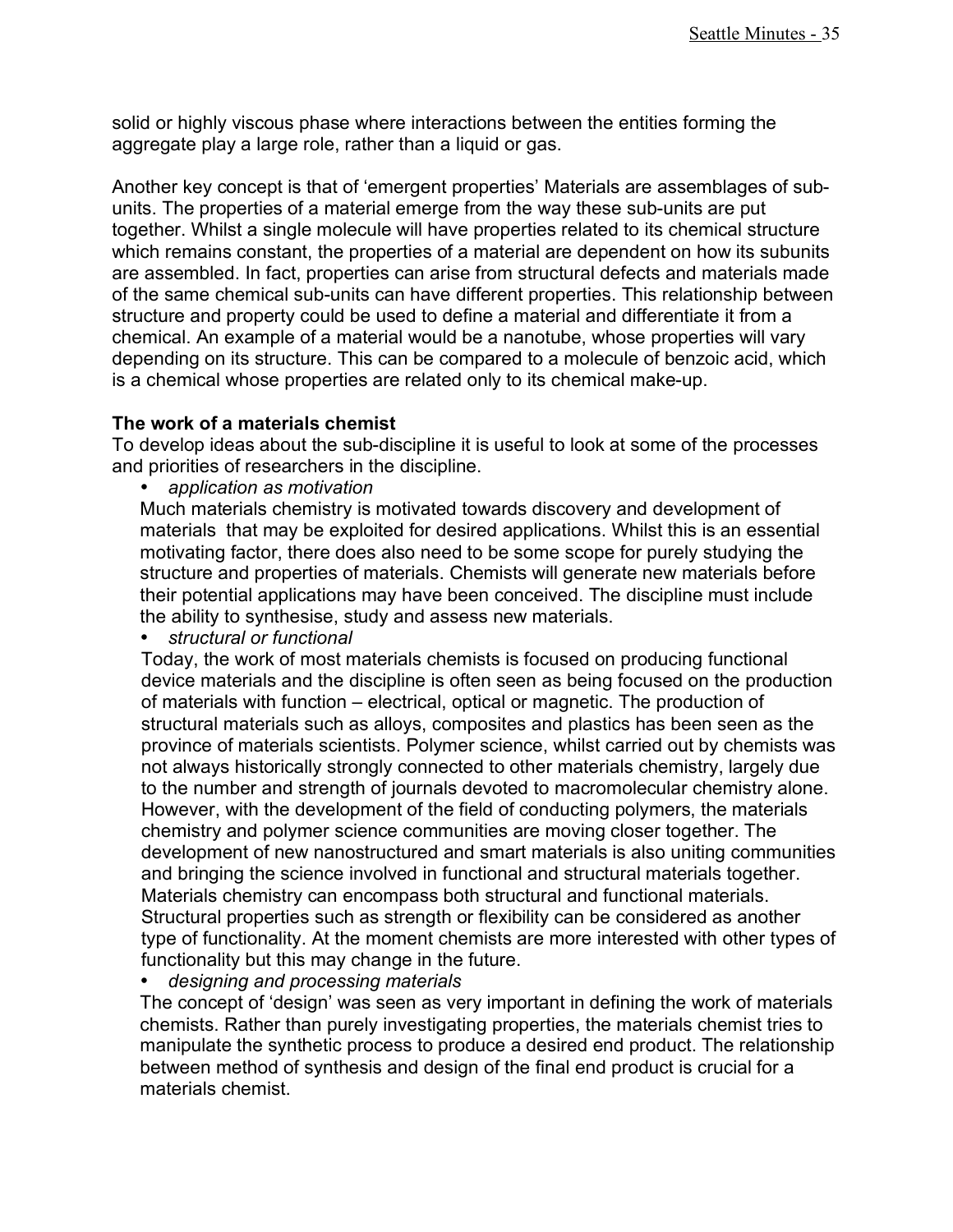## • *Characterisation and analysis*

Characterisation techniques are important to the work of all chemists. However, whilst many mainstream chemists are primarily concerned with characterising the chemical or molecular structure, materials chemists are often interested in looking at higher level structure in addition. Microscopy is an important element of the work of many materials chemists.

## **The difference between materials science and materials chemistry**

In defining materials chemistry, the differences between materials science and materials chemistry were examined. Many materials science departments have appointments in materials chemistry. However the areas of study described as materials chemistry can differ from the materials chemistry practised within chemistry departments. Materials chemistry from the chemistry perspective should be considered a sub-discipline of chemistry.

Materials chemistry does share some common elements with materials science, but often the scale of elements studied differ, with materials chemistry being concerned with a molecular understanding of materials, whilst materials scientists are looking at a larger scale. Materials chemistry can be concerned with properties up to the micron scale though.

It must be recognised that there is a big overlap and many materials scientists will be working to the same end as many materials chemists.

Another element that may differentiate materials chemistry from materials science is the interdisciplinary nature of the work. Materials chemistry may require an understanding of the principles of both chemistry and materials science and sometimes physics and biology.

## **A working definition of materials chemistry**

Some definitions suggested at the workshop:

Materials chemistry is the chemistry of the design, synthesis and characterisation of assemblies of molecules whose properties arise from interactions between them.

Materials chemistry is the understanding, synthesis, processing and exploitation of compounds or substances in their assembled form.

Materials chemistry is the synthesis, processing, characterisation, understanding and exploitation of compounds that have useful or potentially useful properties and applications.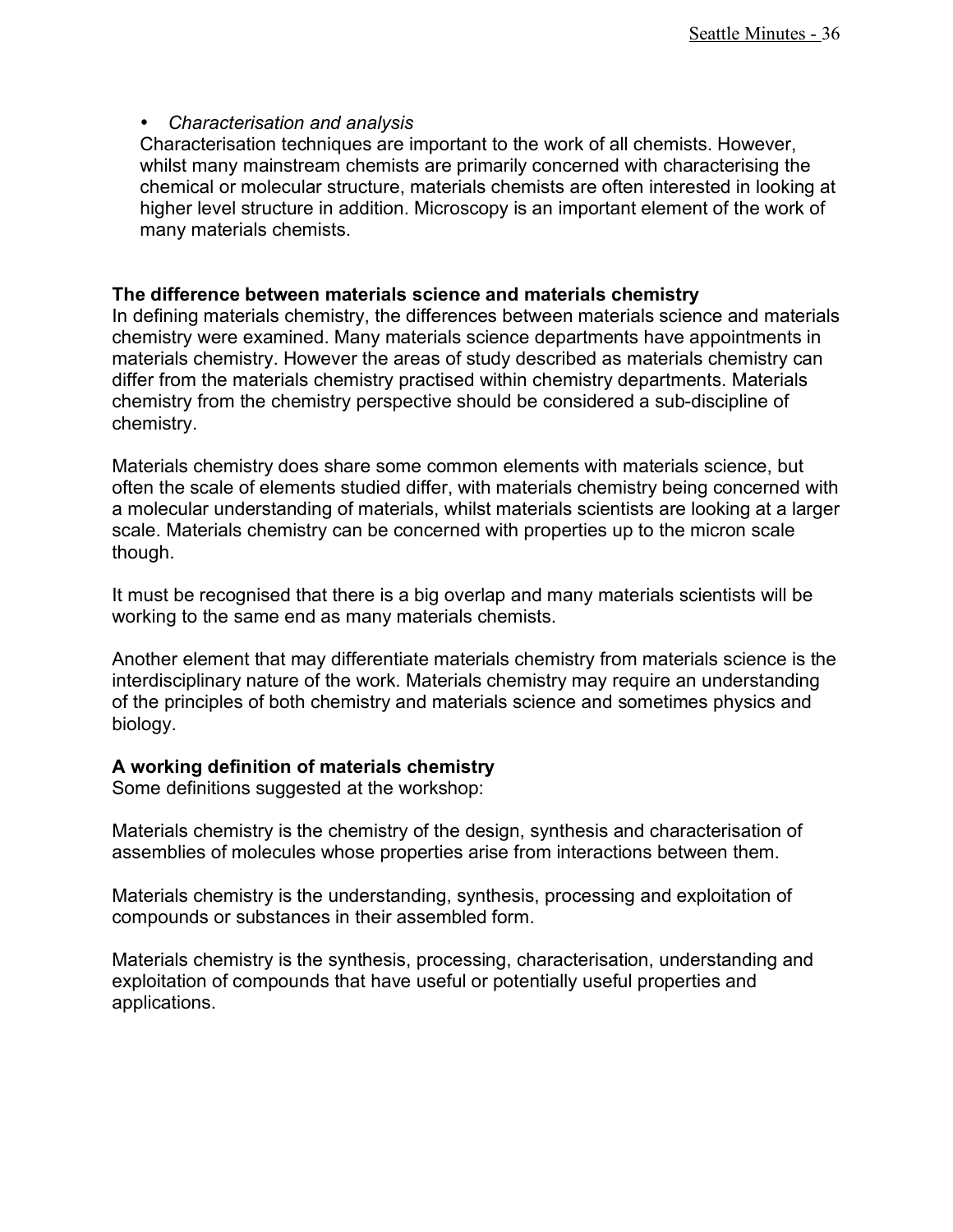### **What is** *not* **materials chemistry?**

It may be agreed that simply synthesising a new chemical substance in nano- or macroscopic form is not materials chemistry but just chemical synthesis. For it to be considered materials chemistry there needs to be an element of application, function or novel design. Work on novel materials that may show potential applications must be included as materials chemistry since chemists may generate new types of materials with previously unknown properties leading to unimagined applications.

Research in (non-materials) chemistry is focused on adding to our understanding of the science of chemistry itself, of how matter is composed, interacts and how fundamental properties arise.

Inevitably there are areas of contention when trying to define the sub-discipline materials chemistry. Would catalysis be considered part of the field? Homogeneous catalysis would certainly not fit the definition above, but would heterogeneous catalysis? The synthesis of novel catalyst materials does certainly fit the parameters by which materials chemistry has been described.

There are other areas that could be debated, in which the chemical synthesis is of a precursor to the material itself. Examples are CVD precursors, new liquid crystal molecules (synthetic chemistry or materials chemistry?) or the ball milling of ceramics (materials science or materials chemistry?).

### **Materials Chemistry in IUPAC**

It is abundantly clear that materials chemistry impacts on, and requires input from, many of the traditional sub-groups of chemical science (physical, organic, inorganic, macromolecular etc). At present the interests of the subject are overseen by a Materials Chemistry Working Group that is formally a sub-committee of the Inorganic Chemistry Division Committee. It could be argued that this arrangement no longer responds adequately to the size and reach of the materials chemistry community. IUPAC should address this deficiency. One model to study is that of the 'Special Interest Group' in the RSC structure, of which the Materials Chemistry Forum is one example.

22 July 2006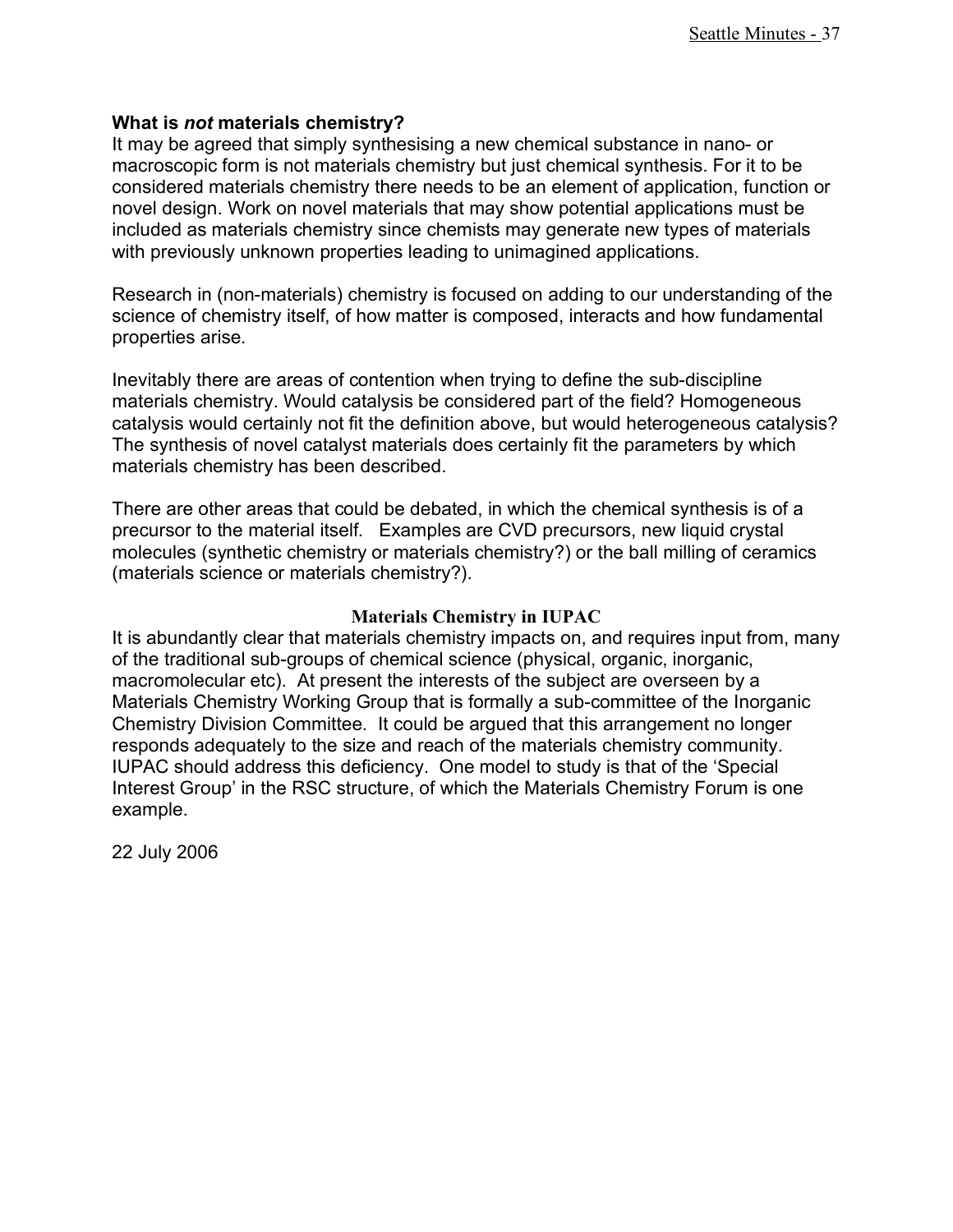#### **Appendix VII**

### **IUPAC WORKSHOP IN ADVANCED MATERIALS - WAM III**

## **The University of Stellenbosch, South Africa, September 4th to 8th 2005**

A very successful IUPAC New Directions in Chemistry Workshop in Advanced Materials (WAM III), funded under the Union's programme for conferences in emerging regions and organised by the University of Stellenbosch UNESCO Associated Centre for Macromolecules and Materials, attracted more than one hundred and fifty participants to South Africa, in September. Responsibility for this series of Workshops, the first and second of which were held in Singapore and Bangalore, respectively, was vested in the Sub-committee for Materials Chemistry at the Ottawa General Assembly. WAM III focussed on Nanostructured Advanced Materials with the Local Organising Committee chaired by Professor Ron Sanderson. The eight sessions ranged from new synthetic routes for the production of nanostructured materials, through nano-electronics, nanotubes and fibres, design and self assembly, bio-related materials and carried through all the way to include device characterisation and applications. The Workshop was opened, on behalf of IUPAC by its past- President, Professor Piet Steyn. Another former President and the organiser of WAM II, Professor C. N. R. Rao also participated and presented a plenary lecture. The plenary and invited lectures will be published in a special edition of Pure and Applied Chemistry and the editor, Professor James Bull, also attended.

The Workshop concentrated on the vital role played by chemists in the design and fabrication of nanostructured materials, with a particular emphasis here on soft chemistry. The presentations covered an exhaustive range of established as well as novel synthetic techniques for the preparation of nanoparticles as well as nanotubes and a variety of nanostructured films, nanocomposites and nanoporous materials. All of the principal characterisation techniques were also covered with particularly impressive presentations on the latest developments in the use of STM and AFM microscopy on silicon surfaces. The current and future technological utilisation of nanomaterials as coating materials, electrocatalysts and electronic components, as well as applications in chemical separations, fuel cells and other novel energy technologies and in medicine were also discussed as was the potential offered by autonomous nanoscale motion through catalysis.

The WAM III programme incorporated a Bilateral German-South African Minisymposium organised by Prof. Sanjay Mathur and Professor Sanderson and jointly funded by National Research Foundation (South Africa) and the Deutsche Forschungsgemeinschaft (Germany). All of the presentations at this symposium were given by research students.

The South African Department of Science and Technology generously sponsored Poster Awards for young chemists at the Workshop. The first prize was won by Ziboneni Godongwana, South African Institute for Advanced Materials, University of the Western Cape for a poster entitled: "Inexpensive production of graphitic mesoporous carbon material" The second prize was awarded for a poster entitled "Preparation and characterisation of proton conducting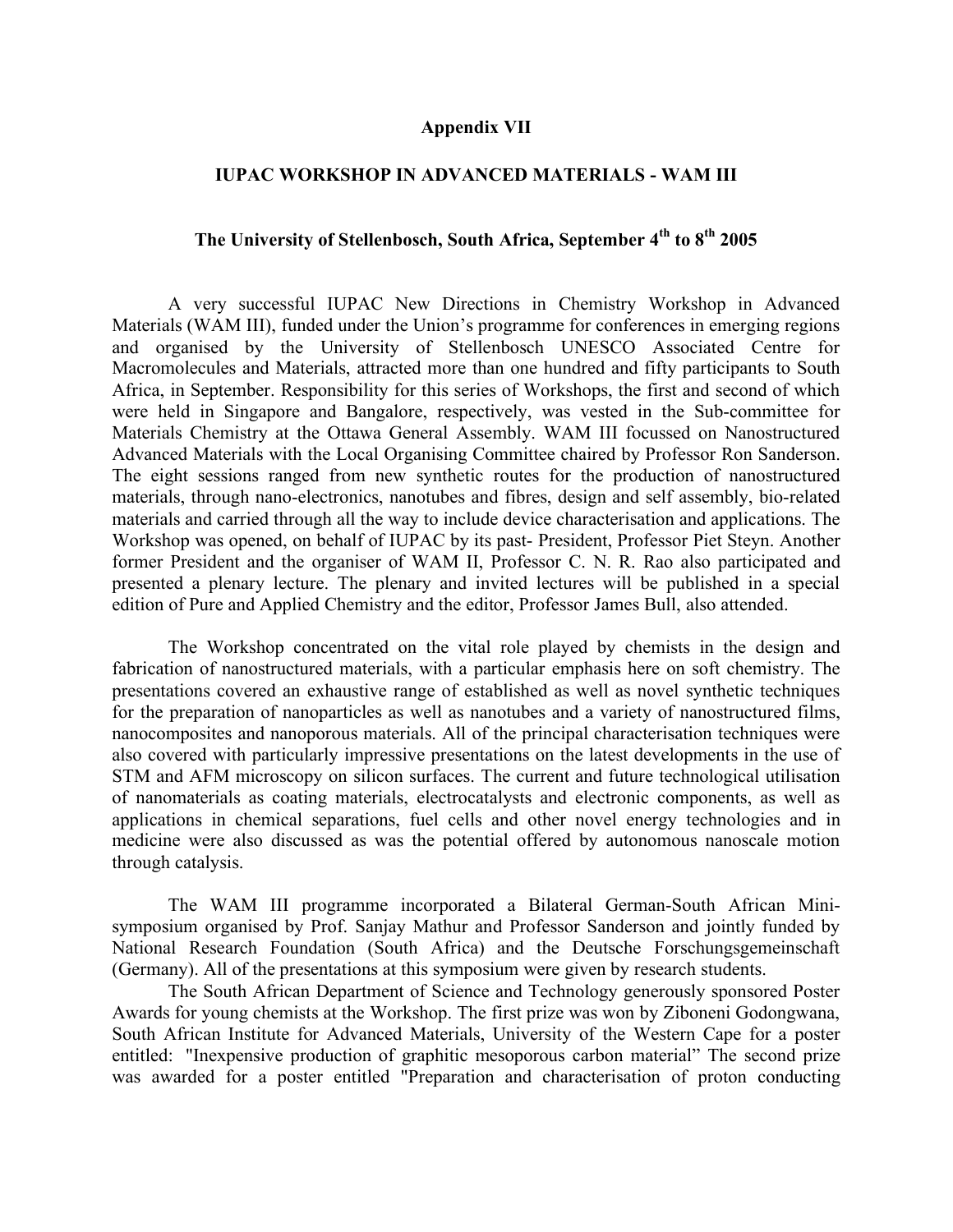membranes for direct methanol fuel cell (DMFC) applications" by Rushanah Mohamed and Ziboneni Godongwana from the same Institute.

The success of WAM III in terms of its educational objective can perhaps best be judged by the fact that many more students than established scientists attended. The current rapid growth in interest in materials chemistry in general and in nanoscience was reflected in the fact that the workshop was also very significantly larger than its predecessors. It was attended by delegates and students from the following African countries: Algeria, Ethiopia, Lesotho, Libya, Nigeria, Mozambique, Senegal and South Africa.

The IUPAC Sub-committee for Materials will at its meeting in 2006 select a location for WAM IV, which will be held in 2008. Anyone interested in submitting a bid to host the workshop, bearing in mind its objective of bringing the cutting edge of the science of advanced materials chemistry to emerging countries, should contact its Chairman, Professor John Corish, School of Chemistry, Trinity College, Dublin 2, Ireland, (jcorish@tcd.ie).

*Report by Piet Steyn and John Corish October 2005*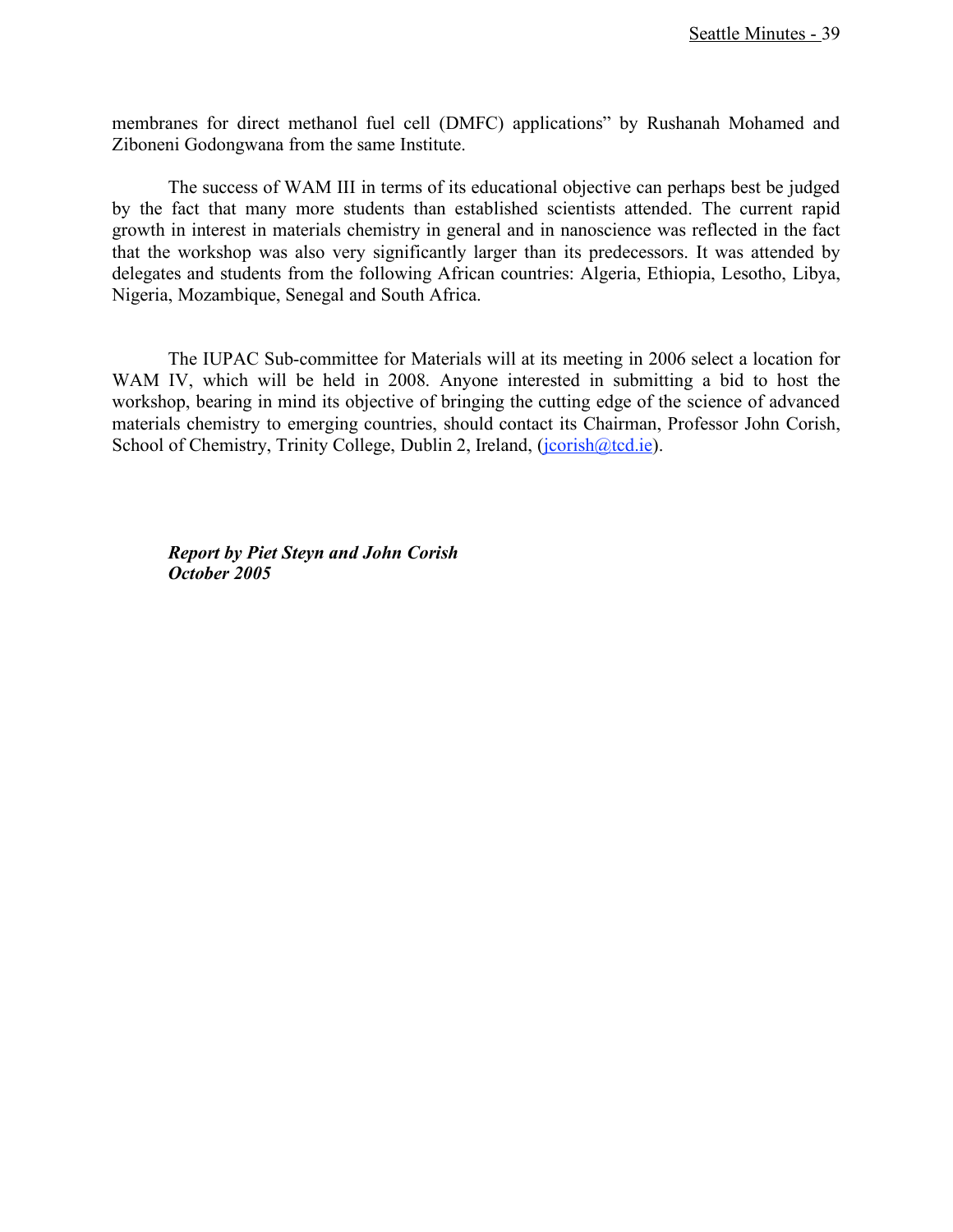### **Appendix VIII**

**Report of the Sub-committee on the Natural Assessment of Fundamental Understanding** (The first annual progress report to the Commission on Isotopic Abundances and Atomic Weights, CIAAW, and to the IUPAC Inorganic Chemistry Division Committee)

> Norman E. Holden Chairman

The Commission on Isotopic Abundances and Atomic Weights (CIAAW) proposed the formation of this sub-committee for IUPAC approval, to the Inorganic Chemistry Division Committee, during the Beijing General Assembly in August 2005. The work of this group began in January 2006. The task assigned to the sub-committee by the CIAAW was to address and answer a series of rather fundamental questions that continuously face the Commission but for which there is never adequate time available at the Commission meetings for proper discussion and for any potential recommendations for resolution.

A quarter of a century ago, IUPAC imposed a 12-year membership rule that now requires a complete turnover of all Commission members in slightly over a decade. Commission members, who in the past had the opportunity to raise and discuss fundamental questions about atomic weight values and their uncertainties, the methods by which these quantities were determined and expressed in reports to the general chemical scientific community for maximum understanding of these concepts, have long since been replaced as Titular and Associate members on the Commission. As a result, present CIAAW members have very limited knowledge of the arguments or the discussions or the reasoning behind many of the Commission's rules and technical guidelines that they must follow. Preservation of a consistent continuity of knowledge is an important duty of CIAAW, and justification for the Commission's existence.

This subcommittee is preparing possible approaches to many longstanding questions that Commission members have had over the past decade or two. The subcommittee's report will hopefully become a source for the Commission's discussion of various options in the presentation of the contents, definitions and support information for future Commission's tables and their interpretation. The sub-committee will shortly propose a Task Group to undertake a detailed discussion of many of the most significant of these topics.

The working members of this subcommittee are senior scientists, who have experience within IUPAC in the scientific areas of atomic weight values and isotopic compositions of the chemical elements. The more senior members in this group have between thirty-five and fortyfive years worth of IUPAC experience, while the "newcomers" in the group have between fifteen to twenty-five years of IUPAC experience in the field. All of the members have been officers of either the Commission or one of its subcommittees or both. Their history and knowledge of working methods and techniques of Commission's past work and the rationale for past decisions will be drawn upon during the course of this effort.

The questions that the sub-committee and its proposed Task Group will be discussing fall into one of the following categories: either historical, technical, scientific, administrative, procedural, or philosophical. Members will attempt to answer the questions raised as they map out the direction for the future of the Commission.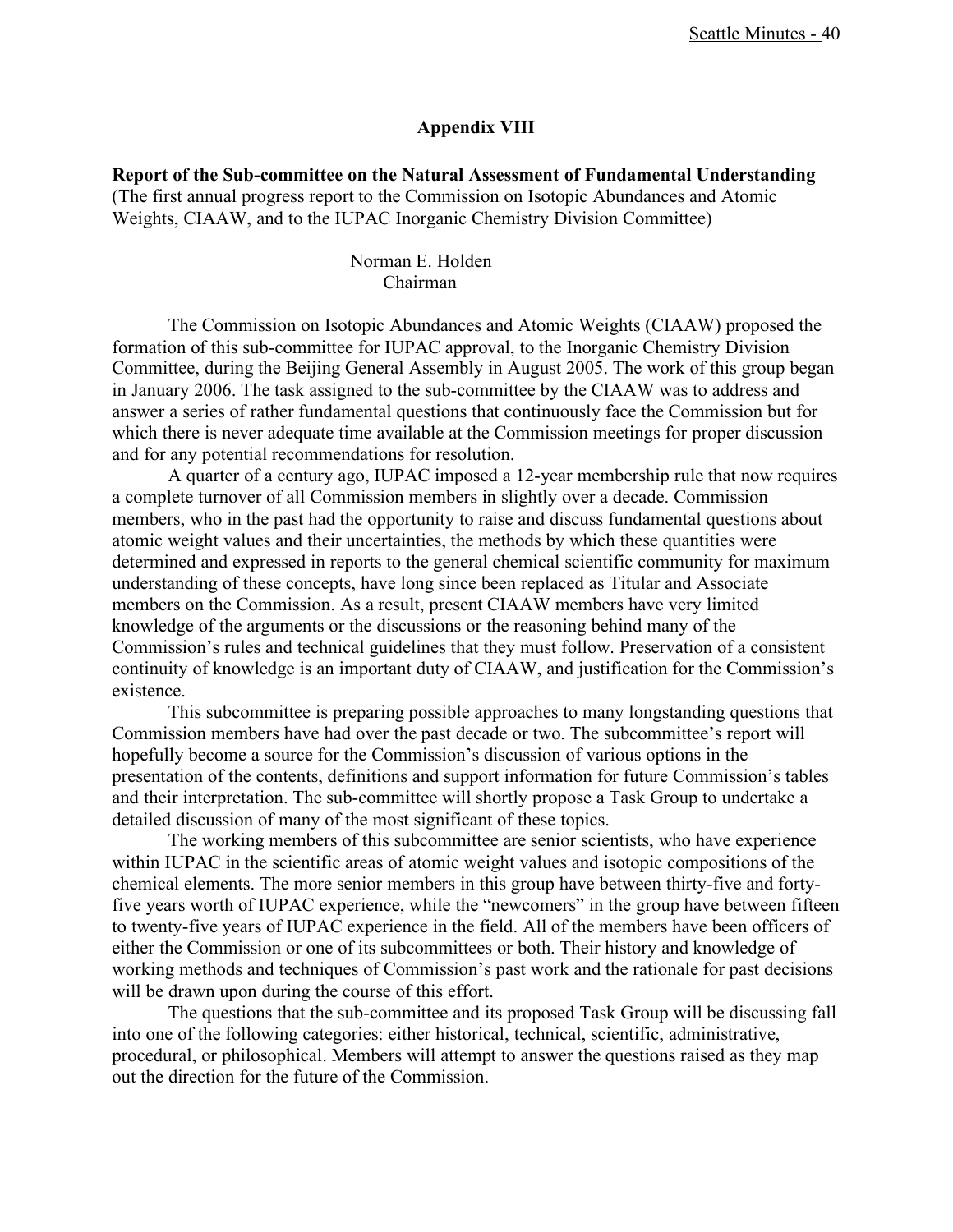The list of potential topics for the sub-committee's work included about two-dozen issues raised by various Commission members during the past two decades. Members of this subcommittee added another dozen topics to the list. In the initial discussions of the sub-committee over the past half year, it was determined that the most significant ones would be addressed by a Task Group of the sub-committee These topics will be listed separately in the Project description portion of the Task Group's Project Proposal to the Inorganic Chemistry Division Committee.

The other topics that were not included in the Project Proposal were considered either to be of a lesser significance to the Commission, or each topic would require a much larger effort, that would require a separate Task Group Project Proposal or the topic might depend on the conclusions that would be reached on issues in the Project Proposal or that topic might be incorporated into the detailed discussion of the topics already included in the Task Group Project Proposal.

Some of the topics that were initially discussed by the sub-committee and then were eventually postponed to a later time included the following issues:

What constitutes a naturally occurring element versus a synthetically produced element, specifically the case of the element "technetium"?

How does one treat the issue of the absolute isotope abundance ratio measurements and the relative isotope abundance ratio measurements and the inter-connection of these two types of measurements via the "delta" scale of values, also called differences between the isotope amount ratio measurements of a sample and a reference sample for a particular chemical element?

Have the Commission determine the zero point of all "delta" scales for each chemical element, with the use of Reference Materials for each chemical element.

Must a bank of Reference Materials for all chemical elements be created and should the Commission serve as a clearinghouse for the database on Reference Materials?

Must a discussion be held on the new definitions that will be proposed for the "kilogram" and the "mole" in 2011 and must the possible impact of these new definitions on the work of the Commission be evaluated? The Commission is directly involved in providing the link between mass and the amount of substance.

Must a database be developed of information on the measurement of the variability of isotope amount ratios for all chemical elements?

Must a database be developed for information on isotope amount ratio measurements for each non-terrestrial sample of a chemical element?

Must data be reviewed on non-mass dependent isotope fractionation of the chemical elements and determine how they might be applied for correcting isotope amount ratio measurements?

Must the sub-committee on natural isotopic fractionation, SNIF, be reconstituted for the elements with more than two isotopes and must a method be determined to apply isotope fractionation corrections, when only one isotope amount ratio has been measured for that element?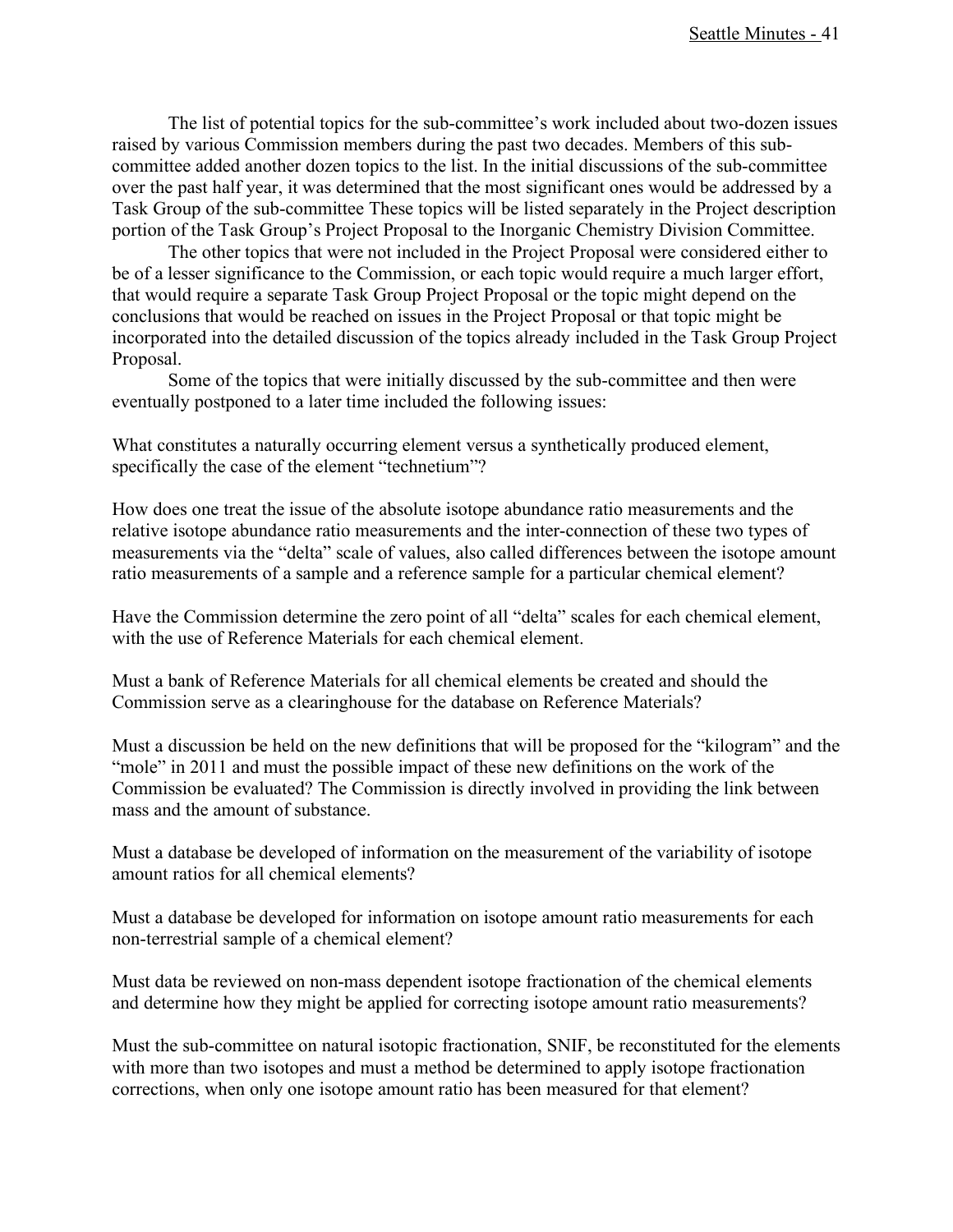Must the issue of radiogenic isotopes be addressed with respect to the need for isotope fractionation corrections in measurements on these isotopes, for example, in the cases of rubidium-strontium and of samarium-neodymium?

Must the paradox be addressed that as the uncertainties in the very best measurements of the isotope amount ratios become smaller, uncertainties in recommended atomic weight values become larger, due to the variability of isotope amount ratios measured in nature? Significant figures are added to the atomic weight values of mono-nuclidic elements, at the same time that significant figures are being removed from two isotope light elements. The majority of the Commission's audience would be unsophisticated users, who would have difficulty understanding the scientific reasons for this result.

Must the continuing issue be addressed of symmetric and asymmetric uncertainties, when reporting data? What type of effort would be required by the Commission to educate users to accept the concept of asymmetric measurement uncertainties in recommended values?

Must a standardized method for evaluating measurement uncertainty be developed for measured isotope amount ratio values and also for the natural variation in isotope ratio measurements? Must rules be developed for the combining of the two uncertainties?

Must such uncertainty rules be recommended in order to obtain recommended isotope abundance values and the resulting atomic weight values?

Have the CIAAW begin to work on a sub-document, which would be based on, and derived from the Vocabulary of Basic and General Concepts in Metrology (VIM) of the International Organization for Standardization (ISO), applicable in the field of isotope measurements. This VIM sub-document could provide scientific language and methods for use in texts in applied fields such as food regulations and environmental regulations. The treatment of light isotopes and their use in brand food and drug authentication, the authentication of food origin, the falsification of food and drinks and the illegal use of drugs in sport would benefit from the development of such a document.

Must an explicit statement be prepared and added to CIAAW tables and other products of the Commission, which would clearly state how to properly cite these items or how to obtain permission to republish them? This statement would eliminate the present practice of republishing freely the tables and other products without any attribution to CIAAW or IUPAC.

Further work by the sub-committee on any of these above topics would, of course, await a decision by the Division Committee on funding the Project Proposal of the Task Group to perform work on the more significant issues that are included in that Project Proposal.

Sub-committee Membership

| N. E. Holden (USA)  | P. J. DeBievre (Belgium)    |
|---------------------|-----------------------------|
| J. K. Boehlke (USA) | J. R. de Laeter (Australia) |
| T. B. Coplen (USA)  | E. Roth (France)            |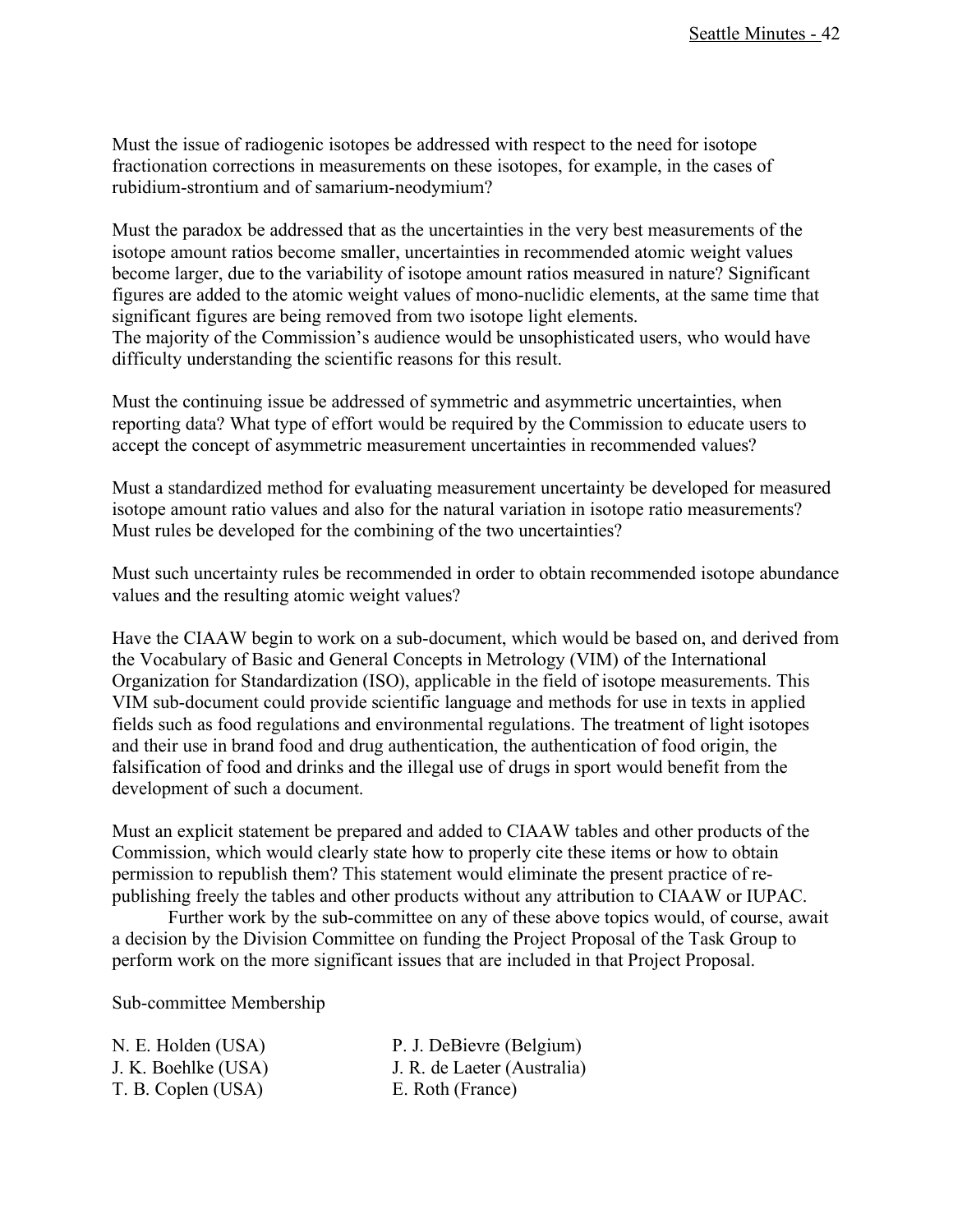## **Appendix IX**

## **IUPAC Project 2000-024-2-200 "Teaching high temperature materials chemistry at university"**

Dear colleagues and friends,

After a forced interruption due to health issues, these improved much satisfactorily to allow me to work for an update of the status of the IUPAC Project 2000-024-2-200 entitled "Teaching high temperature materials chemistry at university".

The document has been revised and implemented in respect to the first draft submitted to you in the past. The arrangement of the topics and the explanation for each topic have been somewhat refined and useful bibliography pertinent to each topic has been selected and appended.

Topics are arranged in such a way that the first part represents, I would say, the "core" of the traditional high-temperature chemistry subjects and thermodynamic issues relevant to high temperature materials. In a second part under "special topics" are grouped a number of subjects relative to materials processes and properties where high temperature science plays a fundamental role. Some of these "special topics" might be taught as optional according to the level and type of students (undergraduate, near graduate, specializing in materials chemistry etc). The present arrangement reflects in large part my personal experience having taught a lecture course in high temperature physical chemistry topics for very many years at the Department of Chemistry, University of Rome. The list of topics (in particular those listed under special topics) and the relative explanation might be lacking and, also, the bibliography appended reflects my personal knowledge of literature available to me and therefore may be in some cases lacking or incomplete.

Therefore I ask any of you according to your expertise and experience suggestions for adding or deleting topics, improving short explanations and useful bibliography and, finally, improving language. For example I was suggested to insert in the topics subjects concerning liquids, sintering, reactions with containers. In the present version of the document explanations and bibliography for these subjects are, it seems to me, in a embryonic stage and need to be improved. I trust in you.

I would very much appreciate your effective contribution in giving comments, suggestions how to improve the attached report. We are late in respect to the planned time for the completion of the project. I feel that the document must be finalized and then we have to decide on some dissemination actions. As usually requested by the Division I would intend to submit a written update of the status of this IUPAC project to the Division Committee within a short time.

Thank you for your collaboration.

With my best regards and wishes for the year 2006

Gianni Balducci

Rome, February 2006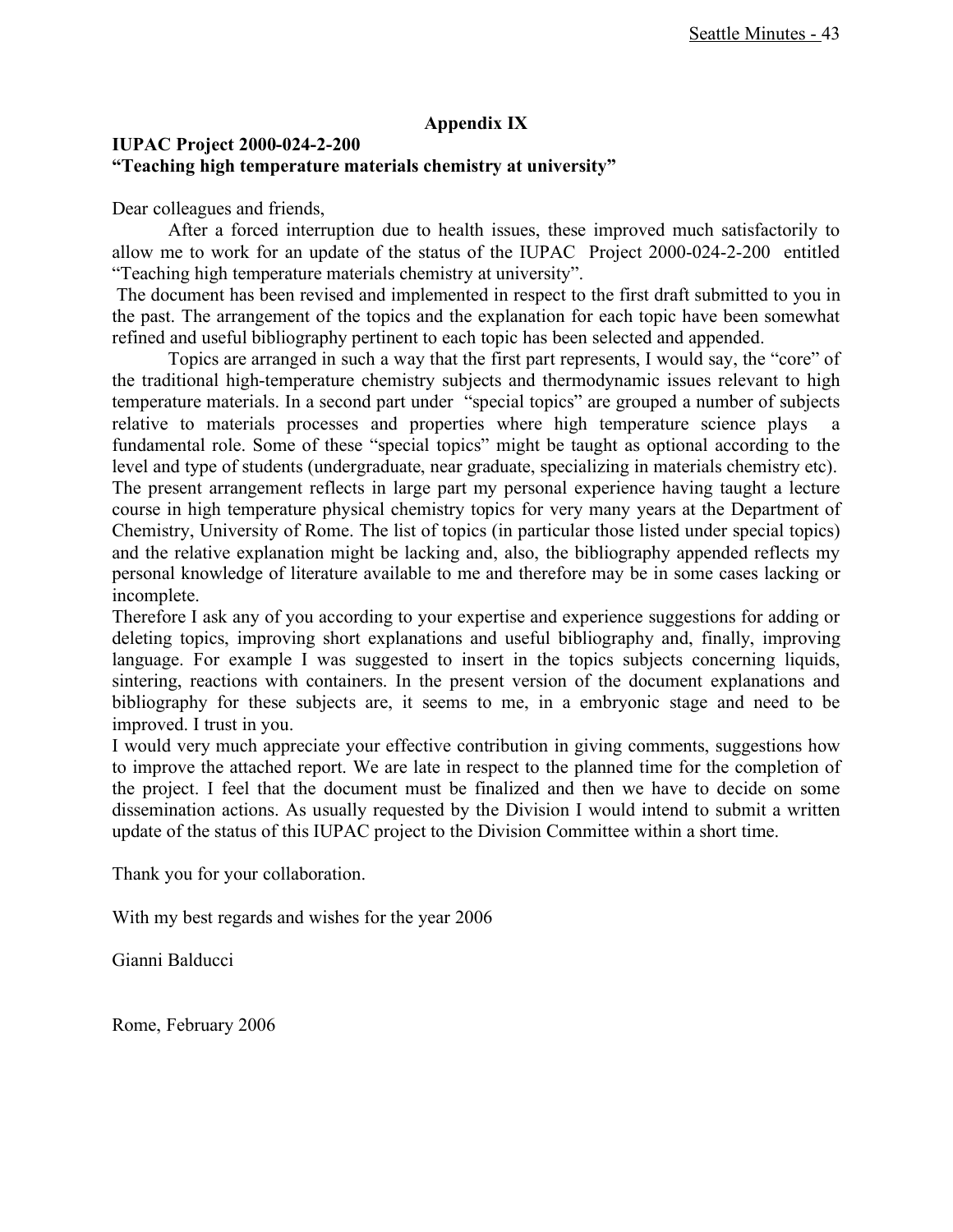## **Appendix X**

# **Project 2003-006-1-100: NMR Chemical Shifts - Updated Conventions** *Task Group Chairman: Robin Harris (University of Durham)* **Progress report, 2 July 2006**

Objective: To update IUPAC Recommendations 2001: NMR Nomenclature, Nuclear Spin Properties and Conventions for Chemical Shifts [PAC 73, 1795 (2001)] by addressing several issues still to be resolved in setting standards for chemical shifts, including temperature variation of the NMR signals of reference compounds, the use of magic-angle spinning for both solutions and solids, solvent effects, and magnetic susceptibility corrections.

**Status:** Following a Discussion Forum held during the International Meeting on NMR organised by the Royal Society of Chemistry in Cambridge (England) in the summer of 2003, five of the six task group members were each assigned one of the relevant topics listed above (plus the question of notation for shielding tensors) and were asked to prepare a briefing paper on it. Progress was made with all of these, with comments sought from all members of the task group and from some other experts in the field.

In the case of temperature variations of chemical shifts, it was decided to undertake some new measurements with respect to the He-3 nuclide, and one of the task group members (Dr. Roy Hoffman) has done this. The funds supplied by IUPAC for the project sufficed to obtain the necessary helium gas. This work has now in been published in *J. Magn. Reson.* **176** (2005) 87. Two further relevant papers, on susceptibility corrections and solvent effects, again by Dr. Hoffman, have also now been published, in *J. Magn. Reson.* **178** (2006) 237 and *Magn. Reson. Chem.* **44** (2006) 606 respectively. The IUPAC report relies in part on these papers. Two meetings between Professor Harris and Dr. Becker have taken place in London in July 2005 and 2006. The strategy for completing the project was discussed, with schedules set. Currently a draft final report is in existence. This requires approval and final comments from members of the Task group, after which it will be ready for submission. However, one table requires data which are not yet available; a decision will have to made as to whether it is sensible to wait for the data or to omit the table.

> Robin K. Harris Task Group Chairman